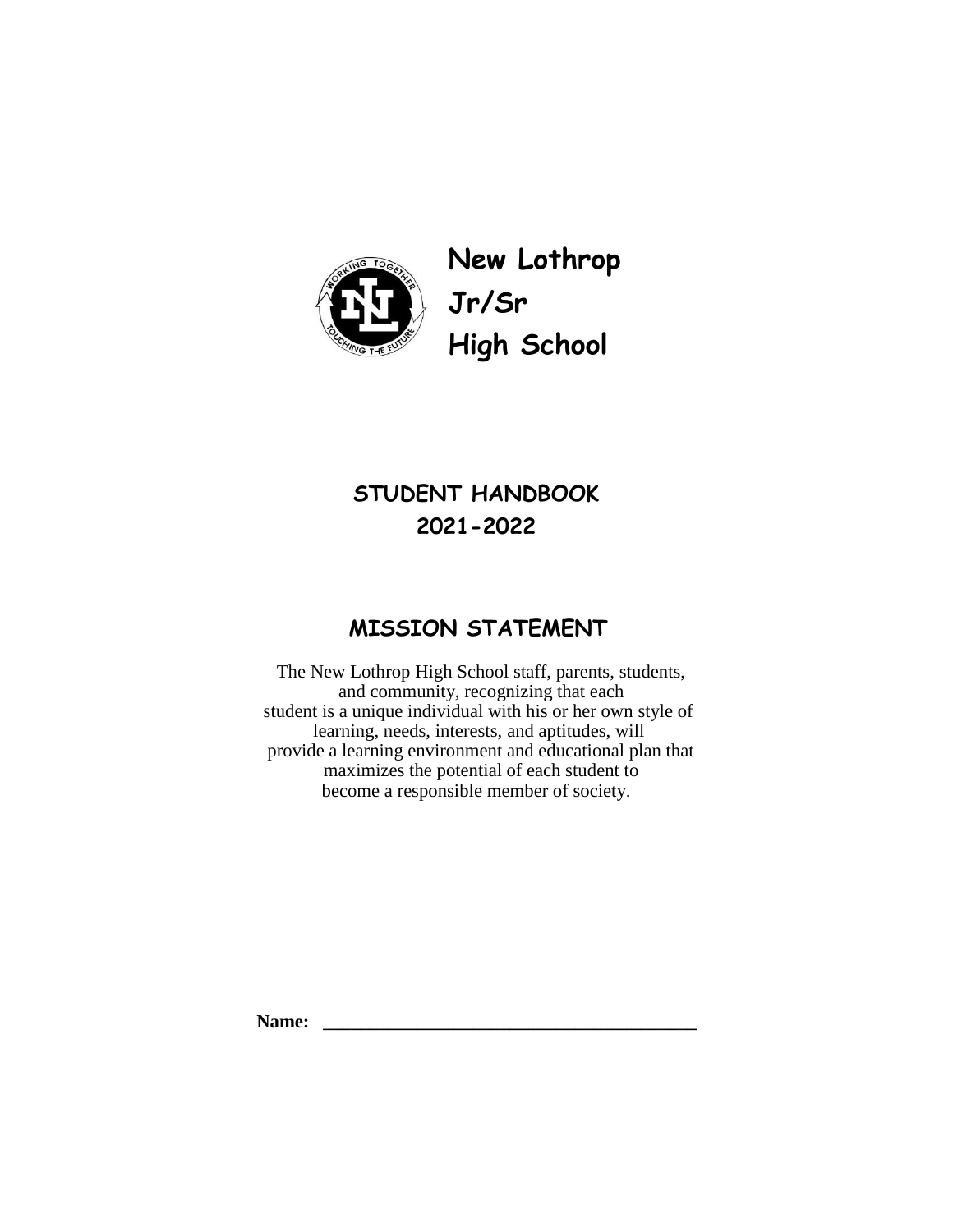# *District Mission Statement "In partnership with the community, we seek to instill in students high standards for academic excellence, integrity, leadership and responsible citizenship."*

# **ADMINISTRATION**

# **NEW LOTHROP BOARD OF EDUCATION**

# **FACULTY**

|                                  | Mrs. Hilliker  Special Education |
|----------------------------------|----------------------------------|
|                                  | Mrs. Knieper  Math/Business      |
|                                  | Mr. Kohlmann History             |
| Mrs. Beresford Special Education | Ms. Kviz  Social Worker          |
| Mr. Birchmeier  Electrical       |                                  |
|                                  |                                  |
|                                  |                                  |
|                                  |                                  |
|                                  |                                  |
|                                  |                                  |
|                                  | Mr. Wyrick  Agri-Science         |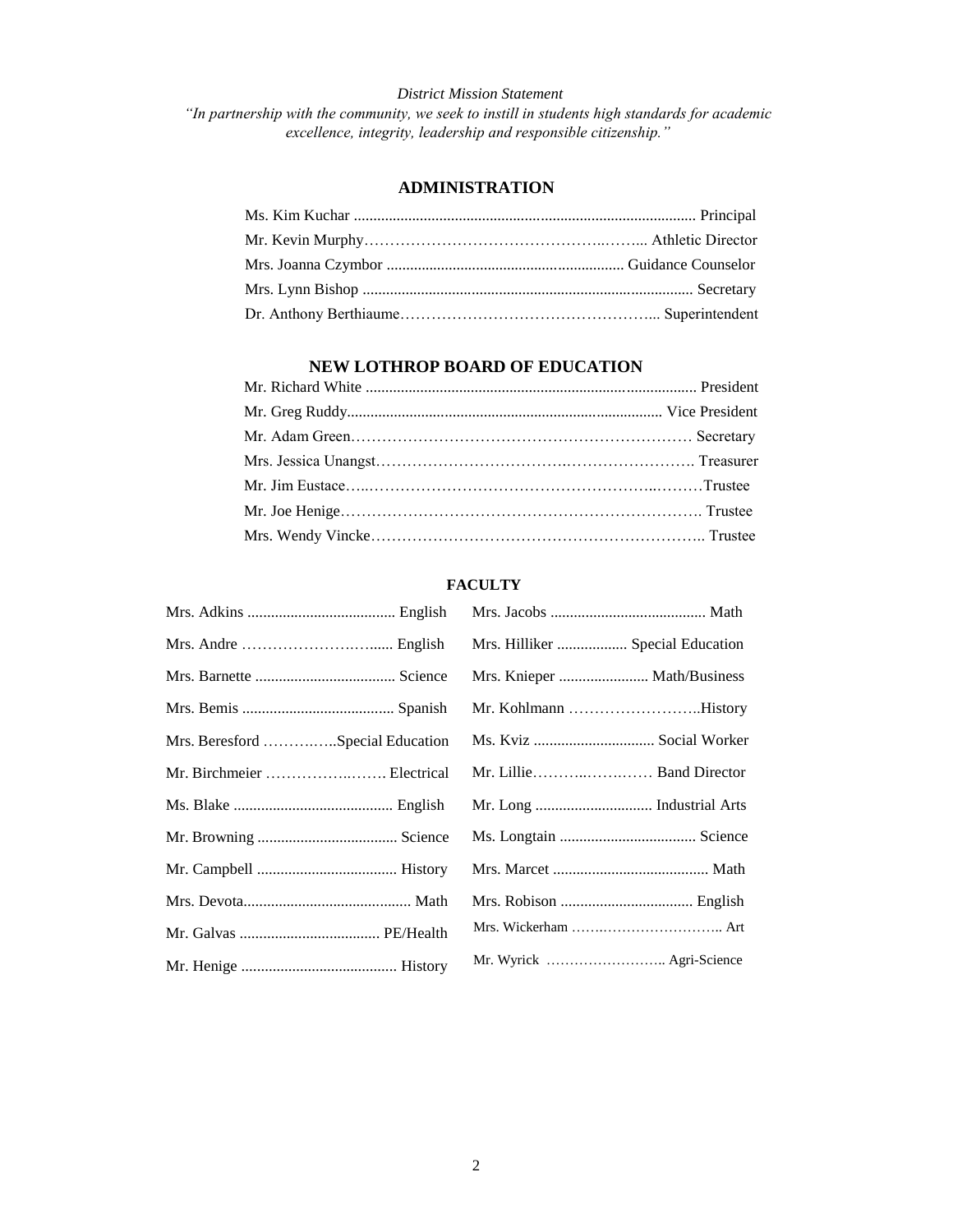# **Table of Contents**

| General Information     |  |
|-------------------------|--|
|                         |  |
|                         |  |
|                         |  |
|                         |  |
|                         |  |
|                         |  |
|                         |  |
|                         |  |
|                         |  |
|                         |  |
|                         |  |
|                         |  |
|                         |  |
|                         |  |
| <b>Bell</b><br>Schedule |  |
|                         |  |
|                         |  |
|                         |  |
|                         |  |
|                         |  |
|                         |  |
|                         |  |
|                         |  |
|                         |  |
|                         |  |
|                         |  |
|                         |  |
|                         |  |
|                         |  |
|                         |  |
|                         |  |
|                         |  |
|                         |  |
|                         |  |
|                         |  |
|                         |  |
|                         |  |
| Athletics               |  |
|                         |  |
|                         |  |
|                         |  |

# **Table of Contents, continued**

| <b>Attendance Policy</b> |  |
|--------------------------|--|
|                          |  |
|                          |  |
|                          |  |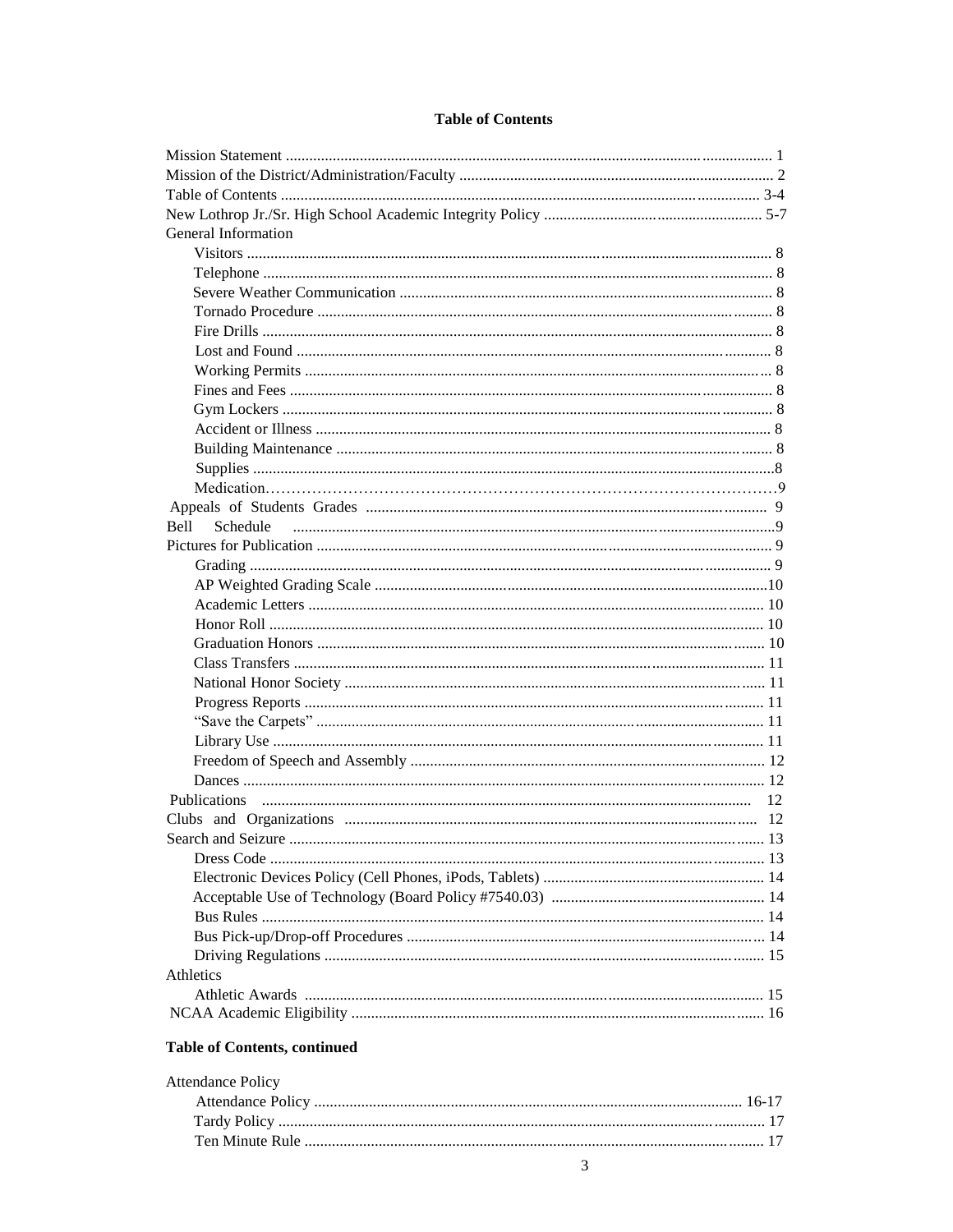| <b>Student Discipline Policy</b> |  |
|----------------------------------|--|
|                                  |  |
|                                  |  |
|                                  |  |
|                                  |  |
|                                  |  |
|                                  |  |
|                                  |  |
|                                  |  |
|                                  |  |
|                                  |  |
|                                  |  |
| <b>Substance Abuse Policy</b>    |  |
|                                  |  |
|                                  |  |
| <b>General School Policies</b>   |  |
|                                  |  |
|                                  |  |
|                                  |  |
|                                  |  |
|                                  |  |
|                                  |  |
|                                  |  |
|                                  |  |
|                                  |  |
|                                  |  |
|                                  |  |
|                                  |  |
|                                  |  |
|                                  |  |
|                                  |  |
|                                  |  |
|                                  |  |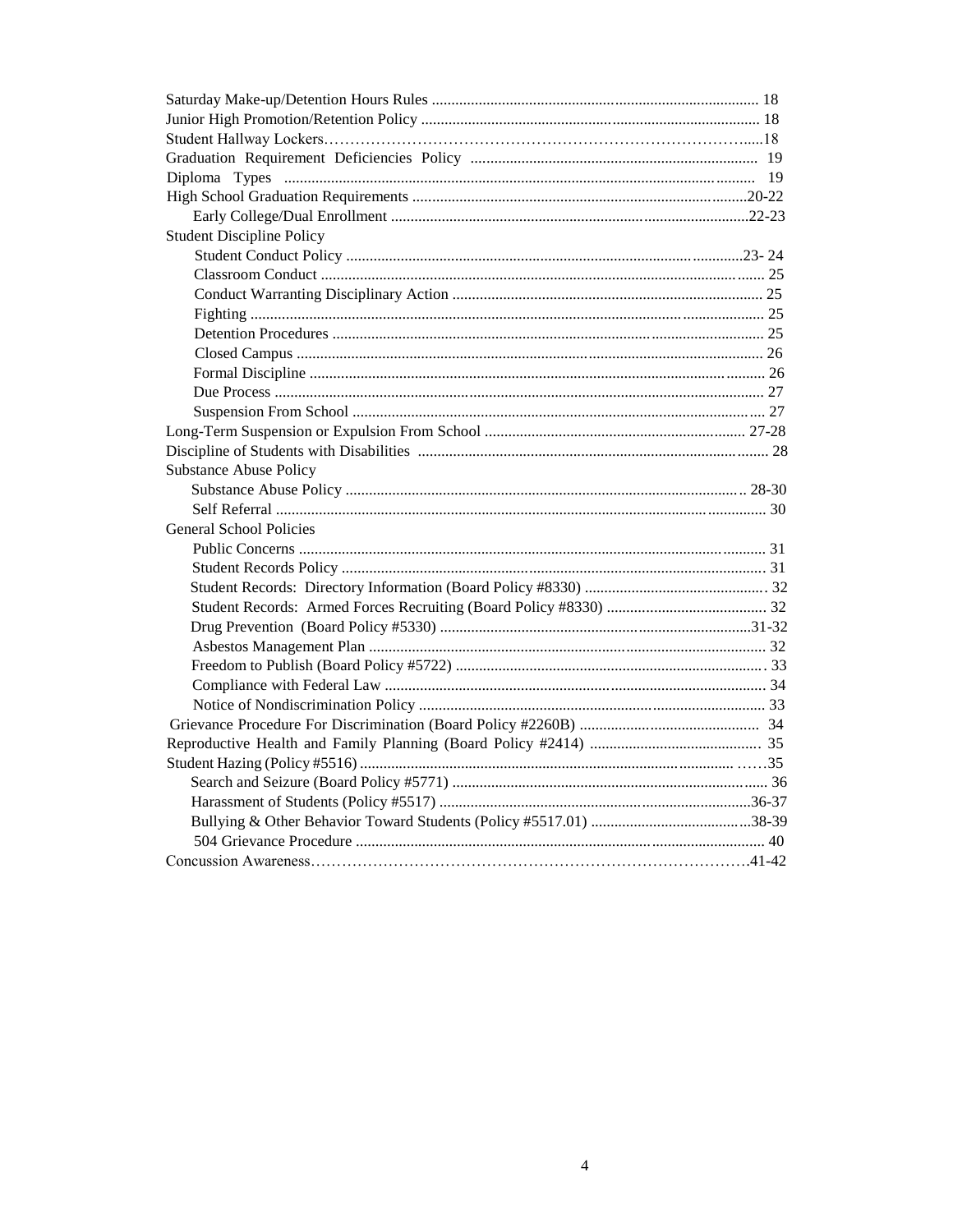# **NEW LOTHROP JR./SR. HIGH SCHOOL ACADEMIC INTEGRITY POLICY**

Employees of New Lothrop Public Schools believe that a strong commitment to ethics and integrity by school board members, administrative personnel, staff members, parents, and students is a powerful force with which to achieve academic integrity among students (Lathrop, Foss 97-98). Therefore, we have established an Academic Integrity Policy, which addresses all forms of dishonesty. It is intended that all teachers will uphold this policy regardless of grade level or subject area, implementing disciplinary action when necessary.

The purpose of this policy is to encourage ethical behavior among students in their schoolwork, and to ensure unified disciplinary procedures among school staff members when behavior does not meet our school's ethical behavior guidelines, as established below.

# **Our Ethical Code**

The primary right and duty of education rests on parents and guardians. When they send their children to school, they are delegating some of their teaching authority to the school. Parents must, while their child is in school, support the authority of the school and be alert to see that this authority is not abused (Lothrop, Foss 105). Therefore, the employees of New Lothrop Area Public Schools commit to work with parents and guardians to ensure that every student will maintain high ethical standards when doing his or her own schoolwork. This means students will maintain their integrity by not copying assignments, projects or homework; plagiarizing; cheating on tests or exams; committing forgery, or stealing.

# **Consequences**

Should a student break the ethical code, the following disciplinary actions will be taken.

**First Offense:** The instructor will give the student the option to re-do the assignment for partial credit. The student's parents/guardians will be notified.

**Second Offense:** The second time a student breaks the ethical code, whether or not it happens in the same class as the first offense, the student will receive **zero percent (0%) for the assignment**, regardless of what that assignment is, such as homework, test, paper, or project, and the student's parents/ guardians will be notified. There will be no make-up assignment provided. If that student has been nominated for or is a member of National Honor Society, or they participate in any extracurricular activity (FFA, student council, sports, drama) they will be on probation for the remainder of the term in which the offense occurred (i.e. more than the last two weeks of the term) or, if there are two or fewer weeks in that term, they will be on probation for the entire following term.

**Third Offense:** The third time a student breaks the ethical code, whether or not it happens in the same classes as the first and second offenses, the student will receive a **zero percent (0%) for that class for that term** and will be removed from National Honor Society for the remainder of the student's high school career, and will be removed from all extracurricular activities for the remainder of the term in which the offense occurred (i.e. more than the last two weeks of the term) or, if there are two or fewer weeks in that term, they will be on probation for the entire following term.

#### **What is Plagiarism?**

Plagiarism is willful intent "to steal and pass off as one's own the ideas or work of another. (From: *MerriamWebster's School Dictionary*, Merriam-Webster, Inc., 1999, pg. 677). This means when a person copies another's work word-for-word, paraphrases another's words, or uses another's ideas, without giving credit to the original source, that person is plagiarizing.

For a clear understanding of what teachers in every content area will use as guidelines to detect plagiarism, the following examples of what constitutes plagiarism will be followed.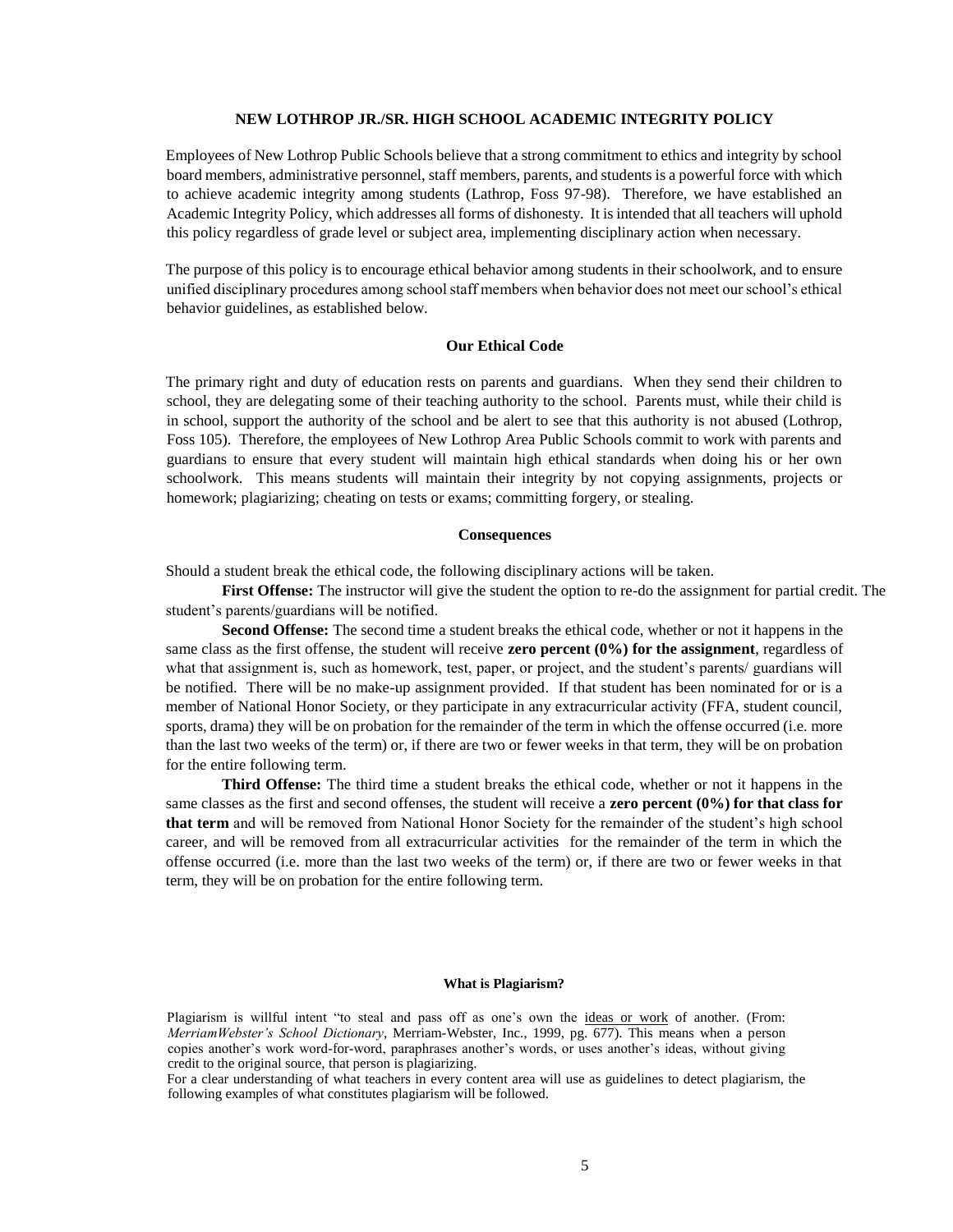#### **Successful vs. unsuccessful paraphrases**

Paraphrasing is often defined as putting a passage from an author into "your own words." But what are your own words? How different must your paraphrase be from the original?

The paragraphs below provide an example by showing a passage as it appears in th[e source, t](http://writing.wisc.edu/Handbook/QPA_paraphrase.html#source)wo paraphrases that [follow the source too closely, a](http://writing.wisc.edu/Handbook/QPA_paraphrase.html#tooclose)nd [a legitimate](http://writing.wisc.edu/Handbook/QPA_paraphrase.html#legit) paraphrase. The student's intention was to incorporate the material in the original passage into a section of a paper on the concept

of "experts" that compared the functions of experts and non-experts in several professions.

#### **The Passage as it appears in the source**

Critical care nurses function in a hierarchy of roles. In this open heart surgery unit, the nurse manager hires and fires the nursing personnel. The nurse manager does not directly care for patients but follows the progress of unusual or long-term patients. On each shift a nurse assumes the role of resource nurse. This person oversees the hour-by-hour functioning of the unit as a whole, such as considering expected admissions and discharges of patients, ascertaining that beds are available for patients in the operating room, and covering sick calls. Resource nurses also take a patient assignment. They are the most experienced of all the staff nurses. The nurse clinician has a separate job description and provides for quality of care by orienting new staff, developing unit policies, and providing direct support where needed, such as assisting in emergency situations. The clinical nurse specialist in this unit is mostly involved with formal teaching in orienting new staff. The nurse manager, nurse clinician, and clinical nurse specialist are the designated experts. They do not take patient assignments. The resource nurse is seen as both a caregiver and a resource to other caregivers. . . . Staff nurses have a hierarchy of seniority. . . . Staff nurses are assigned to patients to provide all their nursing care. (Chase, 1995, p. 156)

#### **Word for word plagiarism**

*Critical care nurses have a hierarchy of roles. The nurse manager hires and fires nurses. S/he does not directly care for patients but does follow unusual or long-term cases. On each shift a resource nurse attends to the functioning of the unit as a whole, such as making sure beds are available in the operating room, and also has a patient assignment. The nurse clinician orients new staff, develops policies, and provides support where needed. The clinical nurse specialist also orients new staff, mostly by formal teaching. The nurse manager, nurse clinician, and clinical nurse specialist, as the designated experts, do not take patient assignments. The resource nurse is not only a caregiver but a resource to the other caregivers. Within the staff nurses there is also a hierarchy of seniority. Their job is to give assigned patients all their nursing care.* 

# **Why this is plagiarism**

Notice that the writer has not only "borrowed" Chase's material (the results of her research) with no acknowledgment, but has also largely maintained the author's method of expression and sentence structure. The phrases in red are directly copied from the source or changed only slightly in form. Even if the studentwriter had acknowledged Chase as the source of the content, the language of the passage would be considered plagiarized because no quotation marks indicate the phrases that come directly from Chase. And if quotation marks did appear around all these phrases, this paragraph would be so cluttered that it would be unreadable.

# **A Patchwork Paraphrase**

*Chase (1995) describes how nurses in a critical care unit function in a hierarchy that places designated experts at the top and the least senior staff nurses at the bottom. The experts — the nurse manager, nurse clinician, and clinical nurse specialist — are not involved directly in patient care. The staff nurses, in contrast, are assigned to patients and provide all their nursing care. Within the staff nurses is a hierarchy of seniority in which the most senior can become resource nurses: they are assigned a patient but also serve as a resource to other caregivers. The experts have administrative and teaching tasks such as selecting and orienting new staff, developing unit policies, and giving hands-on support where needed.* 

#### **Why this is plagiarism**

This paraphrase is a patchwork composed of pieces in the original author's language (in red) and pieces in the student-writer's words, all rearranged into a new pattern, but with none of the borrowed pieces in quotation marks. Thus, even though the writer acknowledges the source of the material, the underlined phrases are falsely presented as the student's own.

#### **A Legitimate Paraphrase**

*In her study of the roles of nurses in a critical care unit, Chase (1995) also found a hierarchy that distinguished the roles of experts and others. Just as the educational experts described above do not directly teach students, the experts in this unit do not directly attend to patients. That is the role of the staff nurses, who, like teachers, have their own "hierarchy of seniority" (p. 156). The roles of the experts include employing unit nurses and overseeing the care of special patients (nurse manager), teaching and otherwise integrating new personnel into the unit (clinical nurse specialist and nurse clinician), and policy-making (nurse clinician). In an intermediate position in the hierarchy is the resource nurse, a staff nurse with more*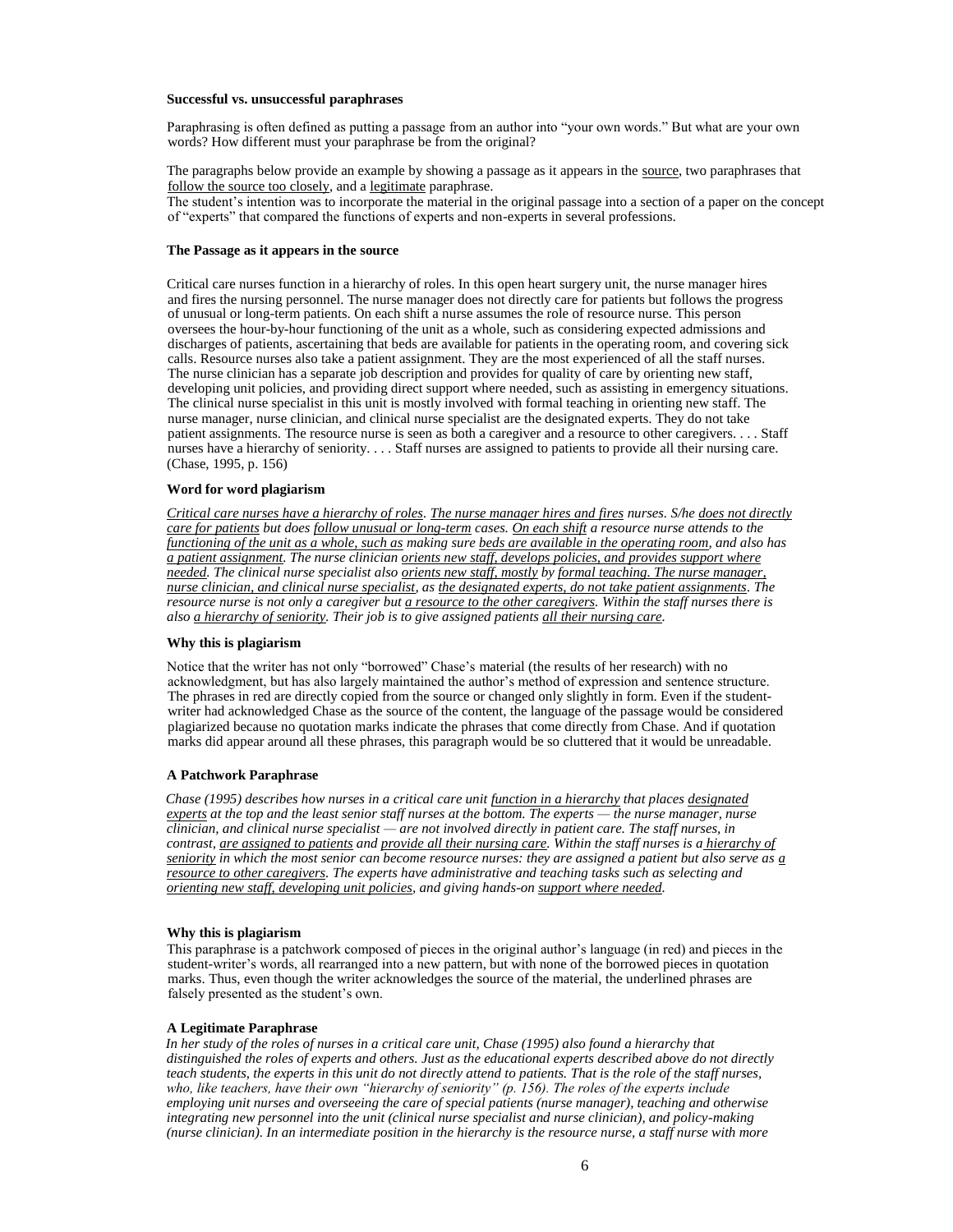*experience than the others, who assumes direct care of patients as the other staff nurses do, but also takes on tasks to ensure the smooth operation of the entire facility.* 

#### **Why this is a good paraphrase**

The writer has documented Chase's material and specific language (by direct reference to the author and by quotation marks around language taken directly from the source). Notice too that the writer has modified Chase's language and structure and has added material to fit the new context and purpose — to present the distinctive functions of experts and non-experts in several professions.

#### **Shared Language**

Perhaps you've noticed that a number of phrases from the original passage appear in the legitimate paraphrase: critical care, staff nurses, nurse manager, clinical nurse specialist, nurse clinician, resource nurse.

If all these phrases were in red, the paraphrase would look much like th[e "patchwork" example. T](http://writing.wisc.edu/Handbook/QPA_paraphrase.html#patch)he difference is that the phrases in the legitimate paraphrase are all precise, economical, and conventional designations that are part of the shared language within the nursing discipline (in the [too-close paraphrases,](http://writing.wisc.edu/Handbook/QPA_paraphrase.html#tooclose)  they're red only when used within a longer borrowed phrase).

In every discipline and in certain genres (such as the empirical research report), some phrases are so specialized or conventional that you can't paraphrase them except by wordy and awkward circumlocutions that would be less familiar (and thus less readable) to the audience. When you repeat such phrases, you're not stealing the unique phrasing of an individual writer but using a common vocabulary shared by a community of scholars.

#### **Some Examples of Shared Language You Don't Need to Put in Quotation Marks**

- **Conventional designations:** e.g., physician's assistant, chronic low-back pain
- **Preferred bias-free language:** e.g., persons with disabilities

**Technical terms and phrases of a discipline or genre:** e.g., reduplication, cognitive domain, material culture, sexual harassment

# Works Cited

"Avoiding Plagiarism: Quoting and Paraphrasing." *UW Madison Writing Center*. Web. 14 June 2011. <http://

writing.wisc.edu/Handbook/QPA\_paraphrase.html#tooclose>.

Lathrop, Ann, and Kathleen Foss. *Student Cheating and Plagiarism in the Internet Era: a Wake-up Call*. Eng-

lewood, CO: Libraries Unlimited, 2000. Print.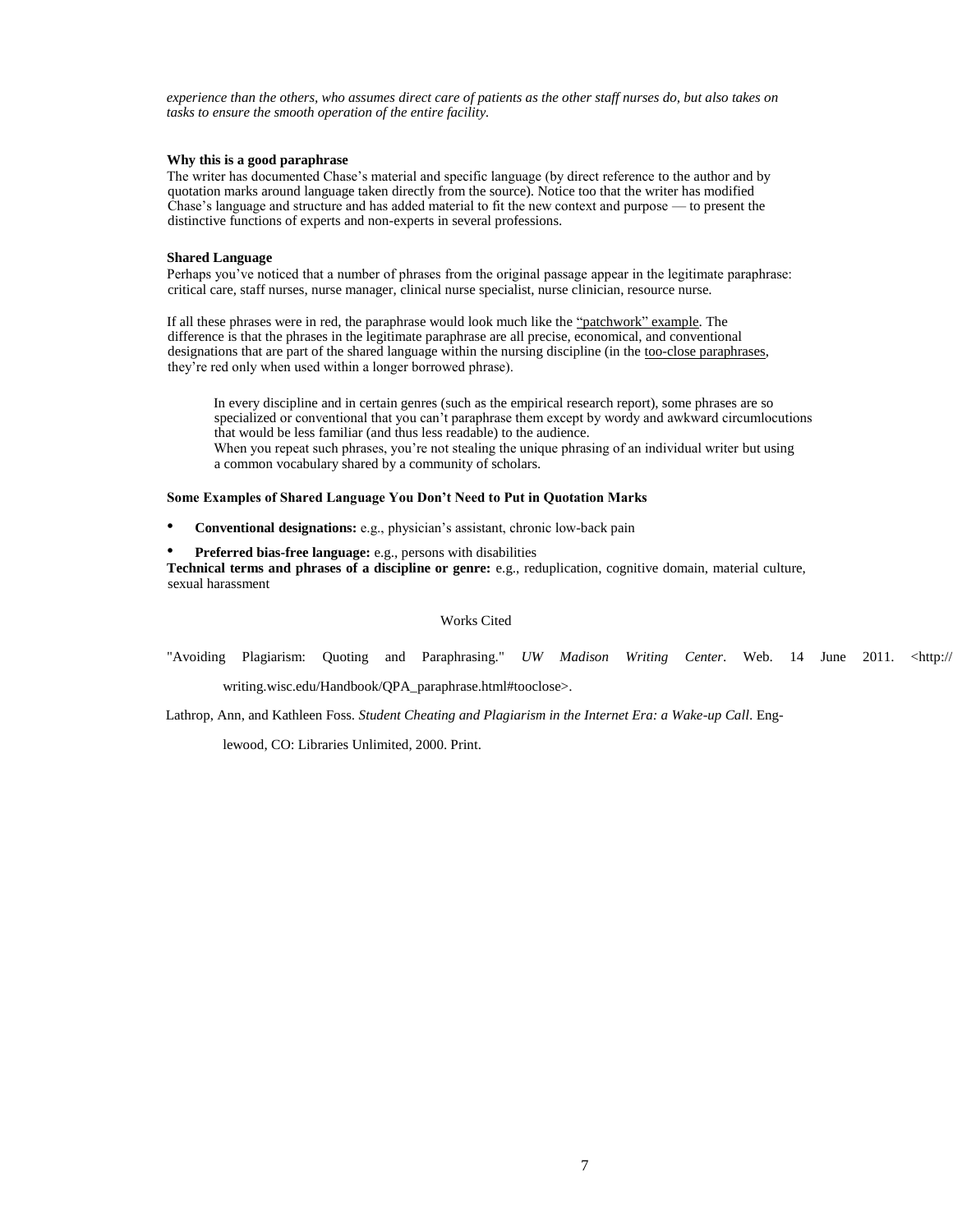# **GENERAL INFORMATION**

# **Visitors**

Visitors must be approved by the Principal/Office in order to be on school grounds. Students are not allowed to bring friends/relatives to school with them to spend the day.

# **Telephone**

Students will not be excused from class to place calls. Students may use the phones in the office with the written permission of their teacher, as well as Principal or Secretary approval. The school telephone should only be used in emergency situations.

# **Severe Weather Communication**

Whenever school closes due to severe weather conditions, furnace problems, etc., it will be announced on radio stations WIOG/WSGW (102 FM/790 AM), WHNN (96 FM) and TV stations WJRT (12) and WNEM (5).

# **Tornado Procedure**

In the event of a **tornado warning**, an announcement will be made on the public address system for students to move quickly to the area designated for each classroom. Tornado drills will be conducted each school year.

# **Fire Drills**

Fire drills are conducted at various times during the school year. All students and personnel must leave the building and move into designated areas (posted in each classroom) during the fire drill. Students/Staff will be given the all clear direction via public address announcement.

# **Lost and Found**

Textbook and other belongings found in or about the building should be turned in to the office. The school is not responsible for any personal possessions lost or stolen.

# **Work Permits**

Applications for work permits are issued at the high school office. Upon completion of the form by the student and the employer, the form should be returned to the high school office. Work permits are required for students ages 14-18 unless employed by parents.

# **Fines & Fees**

Students who have a fee that is due at the end of a marking period will not receive their report card until the fee is paid or until the parents come to school for a conference. Graduating seniors must pay fines in order to receive their diploma.

# **Gym Lockers**

Locks must be kept on gym lockers at all times. Only school issued locks should be used to secure lockers. Students are responsible for the issued locks. Students should not switch lockers without receiving approval from the PE Teacher. **The school cannot be responsible for items in the locker room area that are not secured within a locker.** 

# **Accident or Illness**

In case of an accident or illness during school, the student must report to the office as soon as possible. **Students must never leave the campus without permission from the office.** In the event of an emergency, students should immediately contact the most available staff member for assistance.

# **Building Maintenance**

Anyone who destroys school property will be responsible for its replacement or repair. Students should help keep the area clean of paper and other litter in the classroom, cafeteria, hallways and outside the building.

# **Supplies**

Students may receive paper and pencil supplies at the high school office. It is the responsibility of each student to have supplies required by teachers at each class.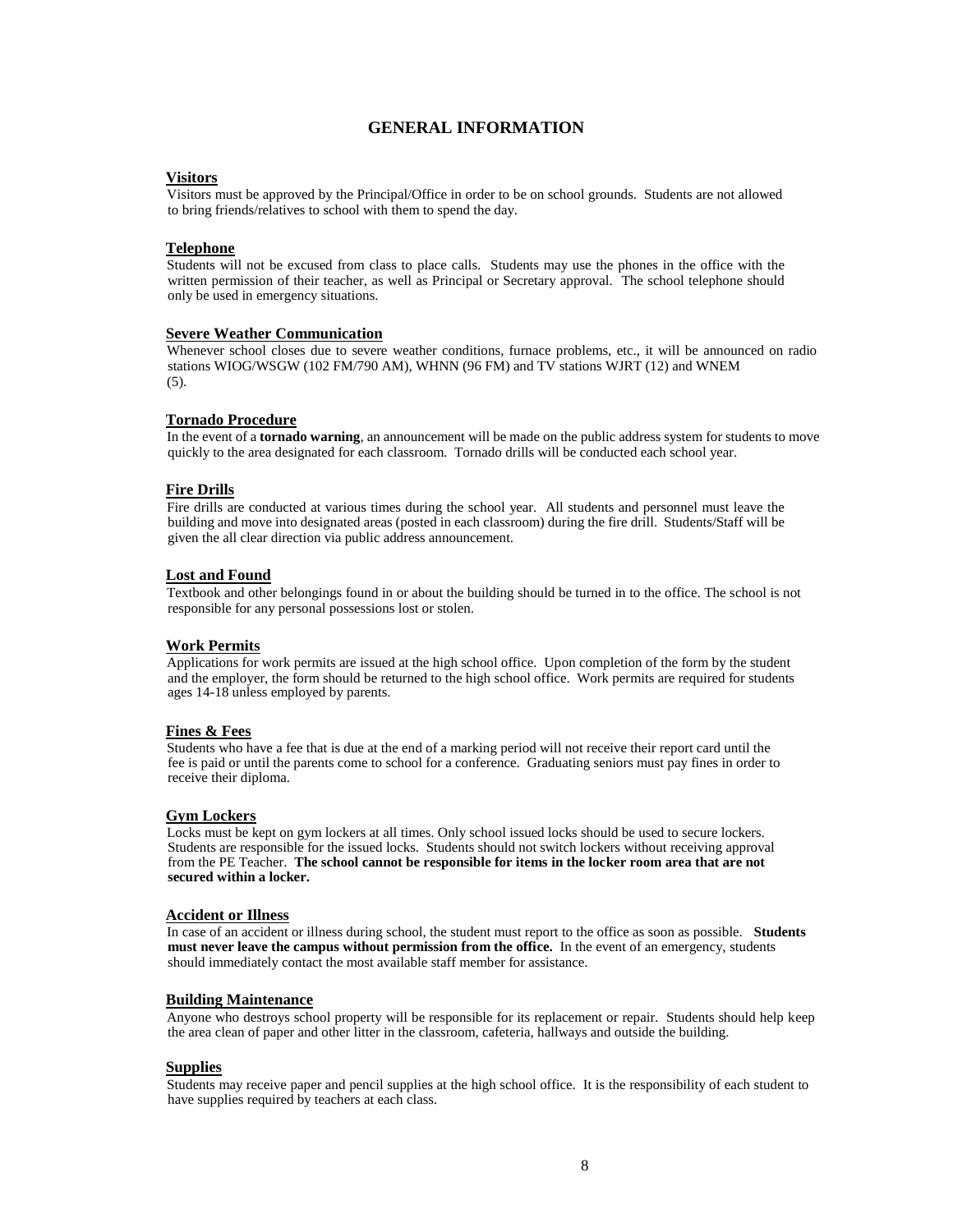#### **Medication:**

All medication will ONLY be administered during school hours to students with the correct authorization on file in the main office. **Prescription Medication**: Students must have a required written prescription from the student's physician accompanied by the written authorization of the parent. The bottle must contain the student's name, the date, and the exact dose along with any special dosing instructions that apply. **Non-prescribed (over-the-counter) Medication (Tylenol/Ibuprofen, Tums, etc)**: Written authorization from the parent must be on file in the main office, and each individual student must have their own bottle in its original contain labeled with the date and student's name along with the exact dosage to be administered.

At the end of the school year, all medications (prescribed/non-prescribed) will be available for pick up, by the parent, until June 30<sup>th</sup> at which time all medication will be disposed.

# **Appeals of Students Grades**

Parents wishing to appeal a student's grade should hold a conference with the teacher involved. If satisfaction is not reached, they can appeal (in writing) to the High School Principal. At that time, the Principal will explain the process that will have to be followed to seek the desired changes. Appeals must be made within 30 days of receiving the grade.

#### **Bell Schedule**

The high school building will be open at 7:30 am. Half day dismissal is at 11:15am.

## **High School**

| A Lunch (11:00-11:30)<br>$(11:30-12:00)$<br>C Lunch $(12:00-12:30)$ |
|---------------------------------------------------------------------|

# **Pictures for Publications**

Parents should be advised that through the normal course of operations of our school district, student pictures may be used in outside news articles, programs, yearbooks, websites, etc. "Do Not Photograph" forms are available in the high school office.

#### **Grading**

Students will receive report cards at the end of each nine-week marking period. Report cards will be mailed at the end of each semester. Below is the New Lothrop Jr./Sr. High School grading scale (on a 4.0 scale):

| A 93-100 4.0 |      | $C$ 73-76 2.0  |  |
|--------------|------|----------------|--|
| A- 90-92     | -3.8 | $C-70-72$ 1.8  |  |
| $B+ 87-89$   | 3.5  | $D+67-69$ 1.5  |  |
| B 83-86      | 3.0  | $D\,63-66$ 1.0 |  |
| $B-80-82$    | 2.8  | $D-60-62$ 1.0  |  |
| $C+ 77-79$   | 2.5  | F 59 or below  |  |

# **After the 4th Friday of the Semester, any student who drops a class will receive a "W" on their transcript and the "W" counts towards GPA. If a student drops a class any time between the first day of the Semester and the 4th**

All courses will be based on a 4.0 scale except Advanced Placement (AP) classes. Students who pass an NLHS AP course will receive a weighted grade point (5.0 scale) for the course when determining GPA*.* Online AP courses will be graded on a 4.0 scale. For example, an "A" would be worth a 5.00, an "A-"would be worth 4.8, etc. A grade of "F" will remain a grade of "F" $(0.0)$ .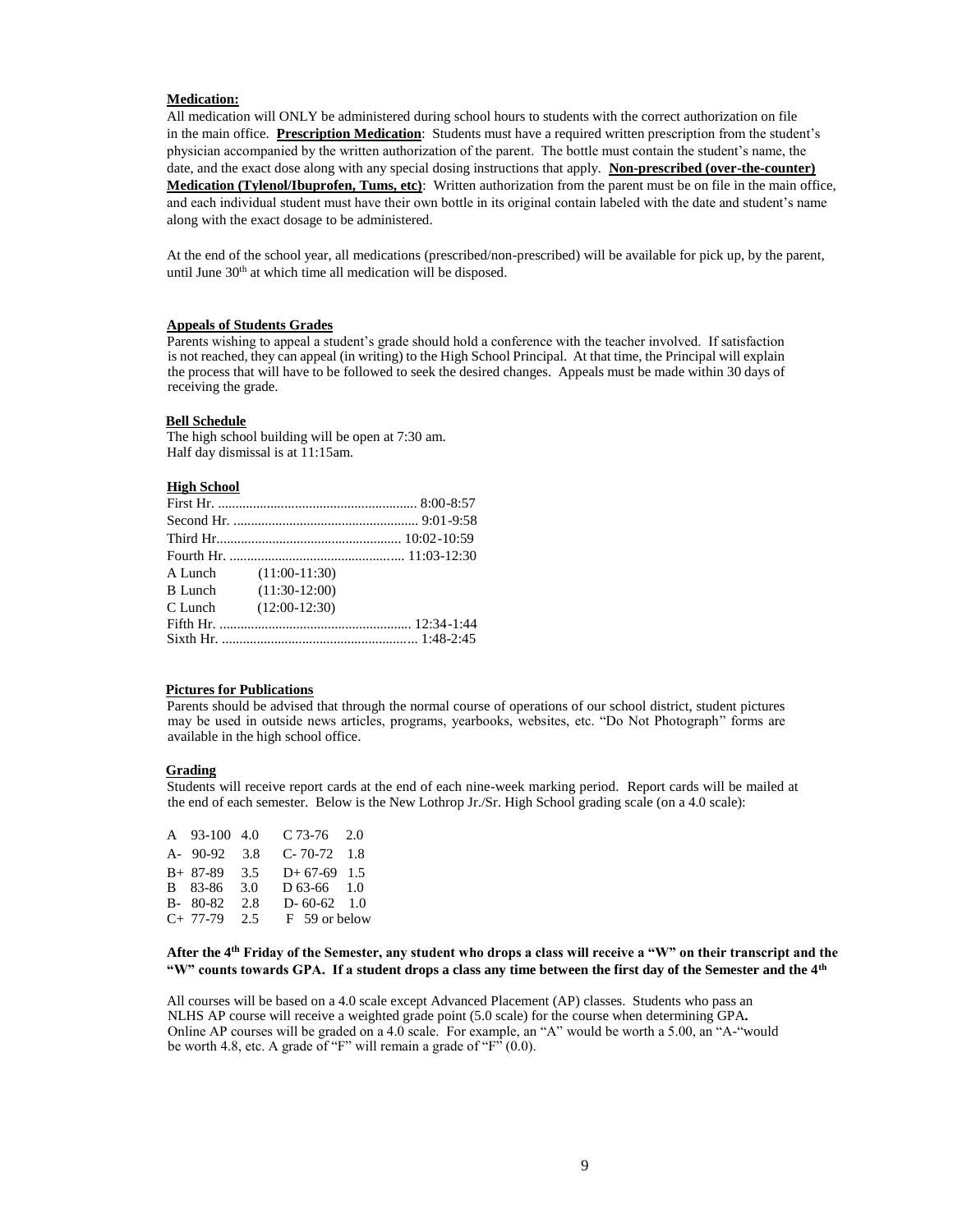#### Advanced Placement (AP) Weighted Grading Scale:

| Grade: | <b>Numeric Equivalent:</b> | <b>AP Weighted Scale:</b> |
|--------|----------------------------|---------------------------|
| А      | 100-93                     | 5.0                       |
| $A-$   | 92-90                      | 4.8                       |
| $B+$   | 89-87                      | 4.5                       |
| A      | 86-83                      | 4.0                       |
| B-     | 82-80                      | 3.8                       |
| $C+$   | 79-77                      | 3.5                       |
| C      | 76-73                      | 3.0                       |
| $C-$   | 72-70                      | 2.8                       |
| $D+$   | 69-67                      | 2.5                       |
| D      | 66-65                      | 2.0                       |
| F      | Below 65                   | 0.0                       |

**Students who transfer to New Lothrop High School**: All approved credit from the previous school will be added to your New Lothrop transcript. Your previous school's grades will figure into your New Lothrop GPA on a 4.0 scale, including AP courses. You will be required to meet NLHS graduation requirements and take six classes each semester until you graduate. Transfer student GPA will be un-weighted once they enroll at New Lothrop High School.

# **Academic Letters**

Those students who maintain a grade point average of 3.5 or above for four consecutive terms during a school year, (3 for seniors) will be awarded an interlocking chenille letter with a Lamp of Knowledge insignia.

#### **Honor Roll**

Honor roll will be posted for the first, second, third, and fourth terms. Honor roll will be determined by term grades only, not semester grades. G.P.A.'s .

Any grades lower than a "C–" during a term will disqualify a student from being on the honor roll during that term.

- A. Students must have four courses in which they receive A,B and C grades in order to qualify.
- B. Students who have co-op must have two courses in which they receive A, B or C grades in order to qualify.
- C. Honor roll pins will be given to those students who are on honor roll for the first three consecutive terms. of the year.

#### **Graduation Honors**

Honors will be based upon the first seven semesters cumulative grade point average. Transfer students are eligible for honors determined on the basis equivalent to the term system.

|                         | "High Honors" 3.50-3.74 G.P.A. |  |
|-------------------------|--------------------------------|--|
| $H_{\alpha n \alpha r}$ | $20240$ CDA                    |  |

"Honors" ......................................... 3.0-3.49 G.P.A

The graduating senior with the highest GPA will be recognized as Valedictorian; the second highest GPA will be Salutatorian. This honor will be awarded based on the first seven semesters plus the 3rd term of the senior year grades. Grade points will be truncated (cut off-not rounded) to the 100th place value. All students who graduate with honors will receive recognition in the Commencement Program.

Honor cords are used for the purpose of academic achievement during commencement, i.e. honor roll and National Honor Society. Other organization's cords will not be recognized or worn during our commencement ceremony.

**Beginning with the graduating Class of 2023, a formula will be used to determine Valedictorian and Salutatorian, as well as Top Ten. GPA will be multiplied by 250 and SAT score will be divided by 1.6. Points will be tallied to identify Top Ten.**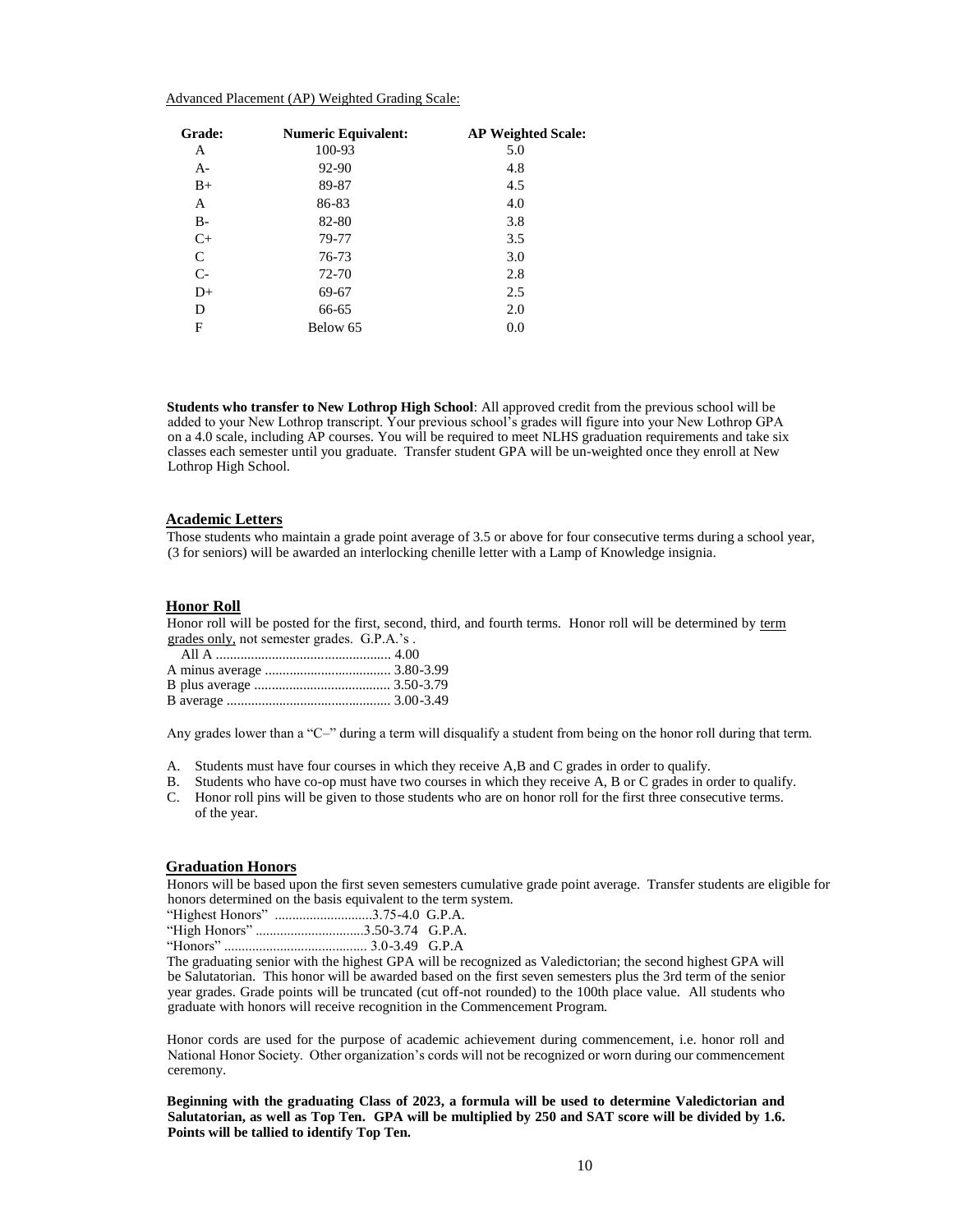# **Class Transfers**

High school students register for classes for each semester. No changes will be allowed unless a student is approved to:

- 1. Take part in a special program, such as co-op.
- 2. Drop a class due to disciplinary or academic problems.
- 3. Drop a class to pick up another class that meets graduation requirements.
- 4. Students who are dropped from a course prior to completion will not receive credit for the course. Students who have a failing grade at the time they are dropped from a course will receive a final grade of "F" for the course. Any exception must be approved by the Principal.

# **National Honor Society**

# **Selection of Members**

- 1. Local school faculty or faculty council nominate and finally elect students to membership in the NHS.
- 2. All students potentially qualified must be considered.
- 3. Candidates must submit an "Information Sheet" to be considered for membership.
- 4. Students aren't allowed to nominate, vote, or participate in membership selection.<br>5. Selection of members shall be by majority vote of the faculty council.
- 5. Selection of members shall be by majority vote of the faculty council.

## **Juniors applying for NHS must meet these minimum requirements:**

- 1. Cumulative 3.5 grade point average
- 2. 20 Community Service Hours
- 3. Leadership Activities subject to NHS committee review
- 4. Character subjective to NHS committee review

\*\***Beginning with the Class of 2019, two documented instances of academic dishonesty will disqualify the student from applying to NHS.** 

# **In order to maintain membership once accepted into the New Lothrop chapter of the National Honor Society, students must meet the following requirements:**

- 1. Maintain a minimum of a 3.4 GPA
- 2. Complete 5 additional service hours before graduation
- 3. Maintain good character

Those students who fail to meet the above requirements will be subject to the procedure for dismissal.

# **Dismissing Members**

When a member violates a school or civil law, acts in a manner unbecoming of the NHS, or falls below the maintenance requirements outlined above, he/she will be investigated by the faculty sponsor  $\&$ Principal and appropriate action will be taken. Except in the case of flagrant violation of school rules or civil laws, a member will be warned with a letter and a conference before being dismissed. A member is allowed only one warning period during high school. After a member is dismissed, he/she will never be eligible for membership again. He/she cannot keep his card or emblem.

# **Progress Reports**

It is the practice at our school to send out Academic Progress Reports at mid-term. These reports are sent home for students who have a grade lower than a C– at the time of the progress report. If parents or students would like more regular communication, grades are also available to check on the online grading system, PowerSchool, which can be found on the New Lothrop Website

[\(www.newlothrop.k12.mi.us\).](http://www.newlothrop.k12.mi.us/) If PowerSchool is not available, students can pick up a weekly progress report from the office on Fridays. Students will be responsible for giving the weekly progress report to each teacher and returning it to their parents*.*

# **"Save the Carpets"**

No food or beverages should be consumed in any carpeted area of the building. Consequences may be assigned for students who violate this policy.

# **Library Use**

- 1. The library atmosphere shall be one conducive to reading and studying. Loud talk and other types of disturbances will not be tolerated. The offending student will be requested to leave the library.
- 2. Lunch periods will be open to students for the following reasons: A. When the teacher brings his/her class to the library.
- B. If a teacher sends a student or students to the library with a pass for a specific purpose.
- C. To return, renew, or check out books. The students will leave the library when finished with this task or will sit quietly reading.
- 3. Library Charges: Overdue books will be charged at a rate of \$.05 per day. Lost or damaged books will be charged for the replacement cost of the book.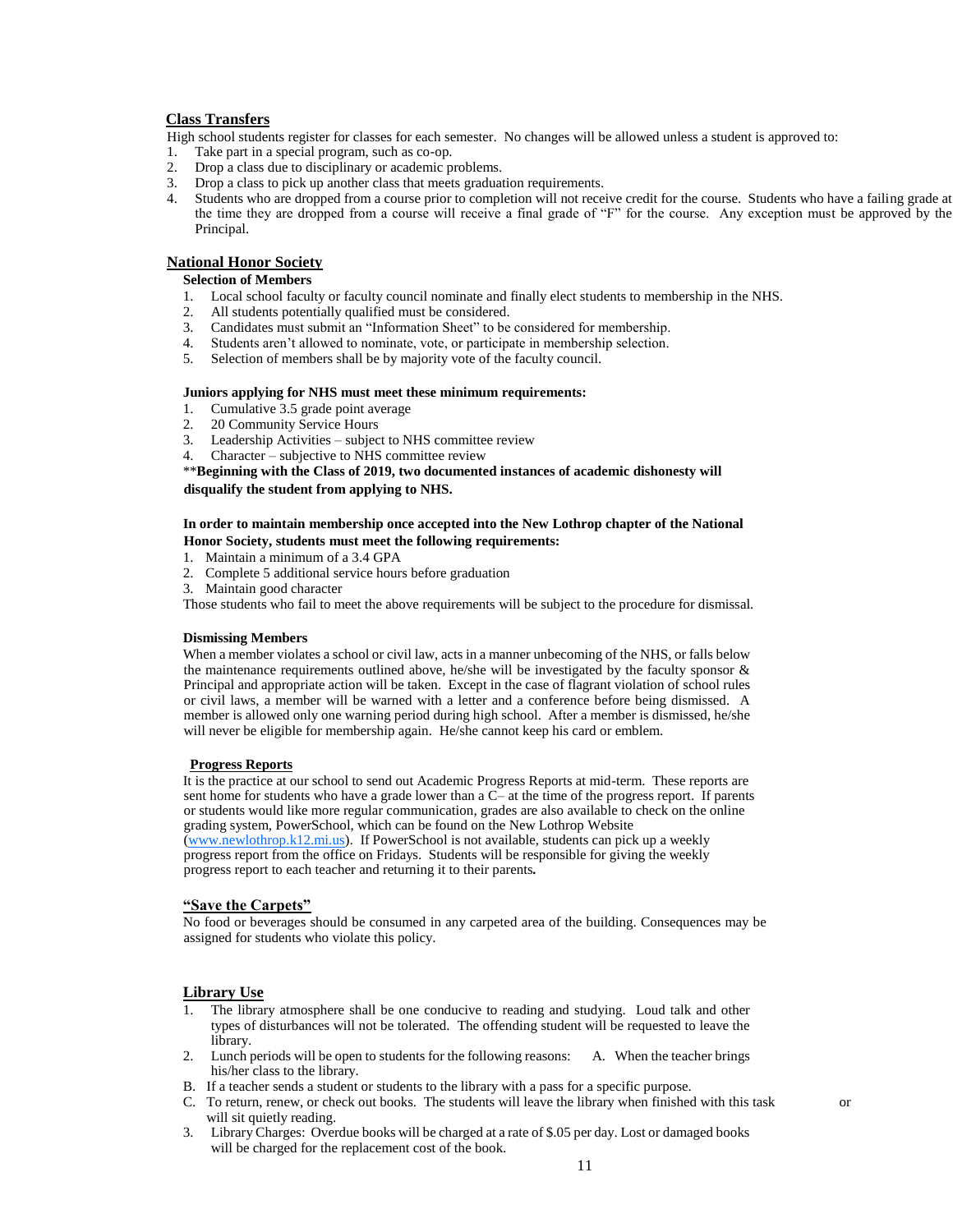# **Freedom of Speech and Assembly**

Students are entitled to verbally express their personal opinions. Such verbal opinions shall not interfere with the freedom of others to express themselves. The use of obscenities or personal attacks are prohibited. All student meetings in the school building or on school grounds may function only as part of the formal educational process or as authorized by the Principal. Students have the freedom to assemble peacefully. There is an appropriate time and place for the expression of opinions and beliefs. Conducting demonstrations which interfere with the operation of the school or classroom is inappropriate and prohibited.

# **Dances**

Any class or organization that sponsors a dance is to follow these rules:

- 1. The organization sponsor will always be in attendance unless there is an emergency.
- 2. One additional teacher shall be in attendance at all times.
- 3. ALL school dances are closed. NLHS Students who wish to bring a guest from another school must complete a DANCE GUEST PASS before the event. Students bringing a guest to a dance are responsible for their guest's behavior. **Any guest over the age of 18 and out of school MUST complete an iChat form. Guests may only be (1) removed from high school and no more than 19 years of age**.
- 4. Doors will be locked approximately 1/2 hour after the start of the dance. All dances end at 11:00 unless otherwise specified.
- 5. Once a student leaves the building, they will not be allowed to return.
- 6. Jr. High Students cannot bring guests to dances held on school property, regardless of who sponsors them.
- 7. Students of junior high age are not allowed at high school dances and high school students are not allowed at junior high dances.
- 8. Any suspicion of wrongdoing will be addressed and handled by the administrator present at the dance.

#### **Publications**

A school newspaper may be published by the Journalism class under the direction of a Faculty member. It gives students the opportunity to express themselves creatively in the areas of writing, photography and reporting.

The following guidelines are established to comply with the court's interpretation of the First Amendment to the Constitution as it applies to high school publications. This policy also establishes an ethical code which will help teach the student high standards of professionalism and responsibility which a journalist owes the readers.

This ethical code will be enforced by the editor and his/her staff. The actions of the Editorial Board must be approved by the advisor of the school publication and the principal. The code is as follows:

- 1. Any material which will injure an individual's reputation, psyche, future, or expose an individual to unnecessary harassment or embarrassment will not be published.
- 2. Any material not signed and is not based on facts supported by documented research, will not be published.
- 3. Any material which is in poor taste, is repulsive to the common student, and has no social worth, will not be published.
- 4. Any material relating to issues not within the province of a high school publication, affecting the student body or segment of the student body will not be published.

# **Clubs & Organizations**

Several student organizations are provided for your interest. These organizations hope to provide you with opportunities to give service, to represent your school and community, to make new friends and to develop special interests and abilities. All activities such as dances, selling candy, etc., must be approved by the Principal. Plans must be made well in advance to avoid conflicts. Any new clubs/organizations must complete the paperwork according to NEOLA policy and submit to building principal.

Student organizations must deposit all funds in the school office. The Treasurer's book will be kept in the office and checked monthly. Any purchases must be approved ahead of time by the advisor. All bills must be paid within 30 days by checks written in the school office

Failure to obtain the Principal's approval for activities may result in a penalty involving loss of future money -making projects for up to 14 months.

High school organizations currently recognized are:

| <b>Freshman Class</b>  | <b>Senior Class</b> | <i>FFA</i>            | <b>National Honor Society</b> |
|------------------------|---------------------|-----------------------|-------------------------------|
| <b>Sophomore Class</b> | <i>Science Club</i> | Drama Club            | <b>Student Council</b>        |
| <b>Junior Class</b>    | <i>Cheerleading</i> | <b>Yearbook Staff</b> |                               |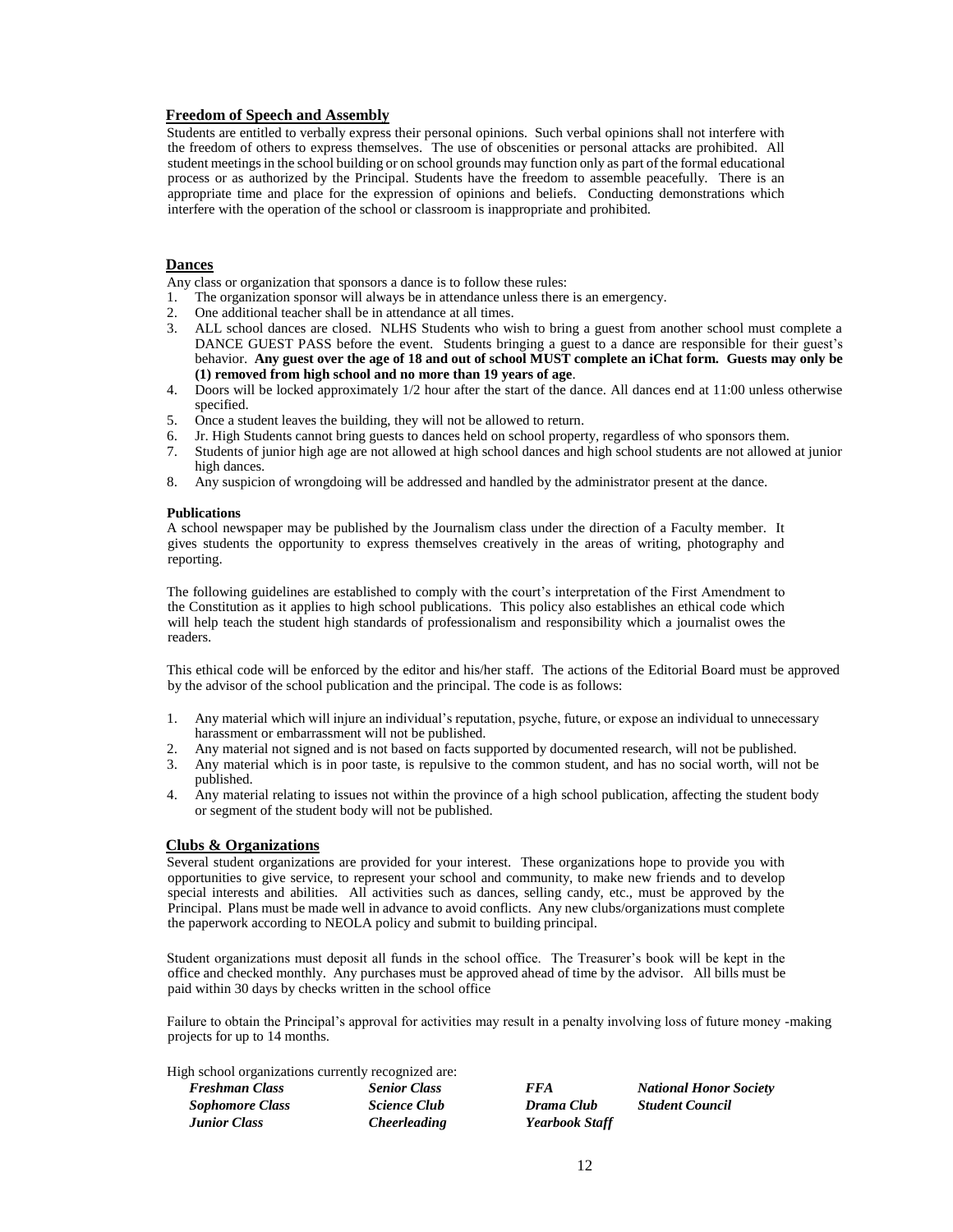### **Search & Seizure**

To maintain order and discipline in the schools and to protect the safety and welfare of students and school personnel, school authorities may search a student, student lockers or student automobiles under the following circumstances and may seize any illegal, unauthorized, or contraband materials discovered in the search. In addition, in order to secure the best environment possible for our students, drug dogs may be used periodically to make sure the building and grounds are free of illegal substances. **Furthermore, a metal-detecting wand may be used when reasonable search and seizure is warranted**. A student's failure to permit searches and seizures as provided in this policy will be considered grounds for disciplinary action.

- 1. A student's person and/or personal effects (i.e., purse, book bag, etc.) may be searched whenever a school authority has reasonable suspicion for school authorities to believe that the possession constitutes a crime or rule violation.
- 2. There should be reasonable suspicion for school authorities to believe that the possession constitutes a crime or rule violation.
- 3. Items which are used to disrupt or interfere with the educational process may be temporarily removed from the student's possession.
- 4. Students' lockers are school property and remain at all times under the control of the school; however, students are expected to assume full responsibility for the security of their lockers. Students are responsible for all items found in their locker. Periodic general inspections of lockers may by conducted by school authorities for any reason at any time without notice, without student consent, and without a search warrant.
- 5. All students are permitted to park on school premises as a matter of privilege, not right. The school retains the authority to conduct routine patrols of student parking lots and inspections of the exteriors of student vehicles may be inspected whenever school authority has reasonable suspicion contained inside. Such patrols and inspections may be conducted without notice, without student consent, and without a search warrant.

Please see Policy #5771 in this handbook for more information on the Search and Seizure Board of Education Policy.

#### **Dress Code**

- 1. Students are not allowed to wear hats during the school day. Students are not allowed to wear the hood of their sweatshirt in school.
- 2. Shoes must be worn at all times.
- 3. Shorts during the school day are permissible. The test for short length will be your fingertips and/or staff discretion if it is a disruption to the educational process. If the shorts do not reach your fingertips, do not wear them. This will also be used for dresses.
- 4. All tops, shirts and dresses of a sleeveless nature must be high up under the arms. The straps on sleeveless tops must be at least three fingers wide.Spaghetti strap tops and dresses can be worn if they have a sweater over them or a t-shirt under them (at all times).
- 5. All tops and pants/skirts must come together at the waist; no midriff tops are allowed.
- 6. Pants should be high enough that undergarments and back sides are not exposed. No skin can be shown above the knee while wearing pants. If there is a hole above the knee cap it must be covered by a patch or leggings worn underneath.
- 7. Students must use good judgment that clothing is appropriate for school. Other inappropriate dress include: vulgarity, discriminating messages, sexual innuendos (written or picture form) printed on clothing**.**  Advertisements for alcohol, tobacco, weapons and drugs will not be allowed to be worn on clothing during the school day.
- 8. There will be safety regulations that will have to be followed in certain classrooms in regards to hair and clothing. (Industrial Arts, Chemistry, Art, etc.)
- 9. Students may be sent home (with parental permission—see closed campus) to change into appropriate clothing **or appropriate dress will be issued by the office.** Missing class for this reason will result in an absence being charged (see attendance policy).
- 10. Repeated violations of the dress code policy may result in multiple detentions and/or suspension.
- 11. Students who violate the dress code on the last day of school will automatically receive a Saturday school detention., to be served on the first Saturday available.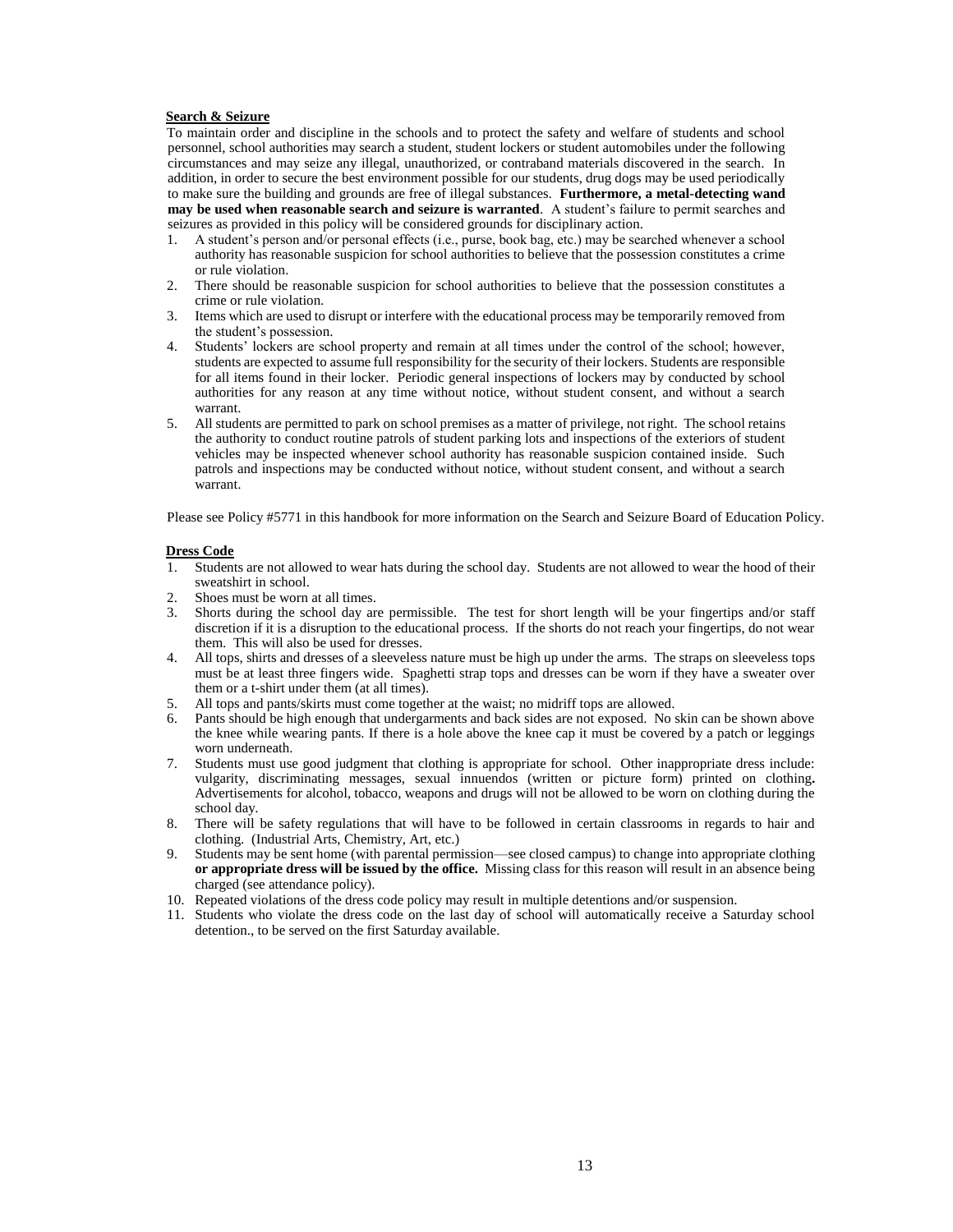# **Electronic Devices Policy (Cell Phones, iPods, Tablets, etc.)**

**Cell phones will not be allowed in the classroom, including those electronic devices (in the form of watches, iPods, etc.) during the school day and may only be accessible during hall passing and lunch periods in the cafeteria. This is not a right; it is a privilege and can be taken away at any time. Students must store cell phones in their lockers at all times, except during times mentioned above (hall passing and lunch). If a cell phone goes off during class, or if the phone is visible during a classroom period, the student will be subject to disciplinary action. Furthermore, Headphones will not be allowed in the classroom nor during hall passing. Headphones may only be used during lunch in the cafeteria.** 

#### **Electronic devices will be allowed for educational purposes only. Students with an IEP or 504 plan will be allowed the use of electronic devices in "accordance with their plan."**

Any student who damages a **school purchased** electronic device (such as a graphing calculator, iPad, Chrome Book, etc.) will be responsible for paying one-half or the full cost of replacing the device depending on the circumstances, which will be reviewed by administration. The school will not be liable for personal electronic devices (including cell phones) at school in the event the device is lost, destroyed, or stolen. Any staff who confiscates a cell phone will give it to the principal.

Discipline tier for electronic device use (subject to the discretion of the administrator):

- 1. **FIRST OFFENSE**: confiscation of cell phone/device; after-school detention served within 48 hours of violation; cell phone returned to student after detention served unless parent picks up.
- 2. **SECOND OFFENSE**: confiscation of cell phone/device; (2) after school detentions to be served consecutively within 48 hours of violation; parent must pick up one/device from office after detentions served.
- 3. **THIRD OFFENSE**: confiscation of cell phone/device; 1-day out-of-school suspension (counts as an absence) served before return of phone/device.

**All penalties may be subjected to increased discipline if excessive violations occur. The school prohibits the use of any camera/video device from any restroom, hallway, classroom, school vehicles or other "common" area where students and staff "have a reasonable expectation of privacy." A student improperly using any device to take or transmit images or recordings will face disciplinary action up to and including, suspension, loss of privileges, and maybe recommended for expulsion.**

**CONSEQUENCES for using a device to take or transmit images/recordings: First Offense: (3) days out-of-school suspension and parent meeting Second Offense: (5) days out-of-school suspension and parent meeting**

# **Acceptable Use of Technology**

**Note:** Please refer to our Board Policy #7540.03, Agreement for Acceptable Use of Technology Resources for Students on our district website under the technology tab (technology plan, pages 20-24).

# **Bus Rules**

The bus driver wants you to ride to school safely and comfortably. Driving a bus is not easy, especially if students are distracting the driver. Therefore, students must sit in their seats and be reasonably calm and quiet on the trip to and from school. Riding a bus is a privilege. Students who exhibit poor behavior may lose their bus riding privileges.

Things to remember when riding the bus:

- A. Obey the bus driver at all times.
- B. Be on time to catch the bus.
- C. Wait back from the curb (road) 10 feet.
- D. Enter/leave the bus only after it comes to a complete stop.
- E. Cross in front of a stopped bus (away from the bus) when the driver signals you. F. Do not put anything out of the bus windows
- G. Stay in your seat.
- H. Do not eat or drink on the bus.
- I. Distracting the driver is not permitted (school rules apply).<br>
J. Please exit and move away from the bus when leaving
- Please exit and move away from the bus when leaving
- K. DO NOT GO TO YOUR MAILBOX.
- L. Bus Drivers will report unruly students and they may be suspended from using bus service temporarily or permanently.
- M. No living creatures may be brought to school on the bus.

# **Bus Pick-Up/Drop-Off Procedures**

Due to safety reasons, we cannot accommodate changes in the daily pick-up and drop-off of students. Parents must complete a Bus Request Form if their child will be riding a bus.. The form needs to be completed every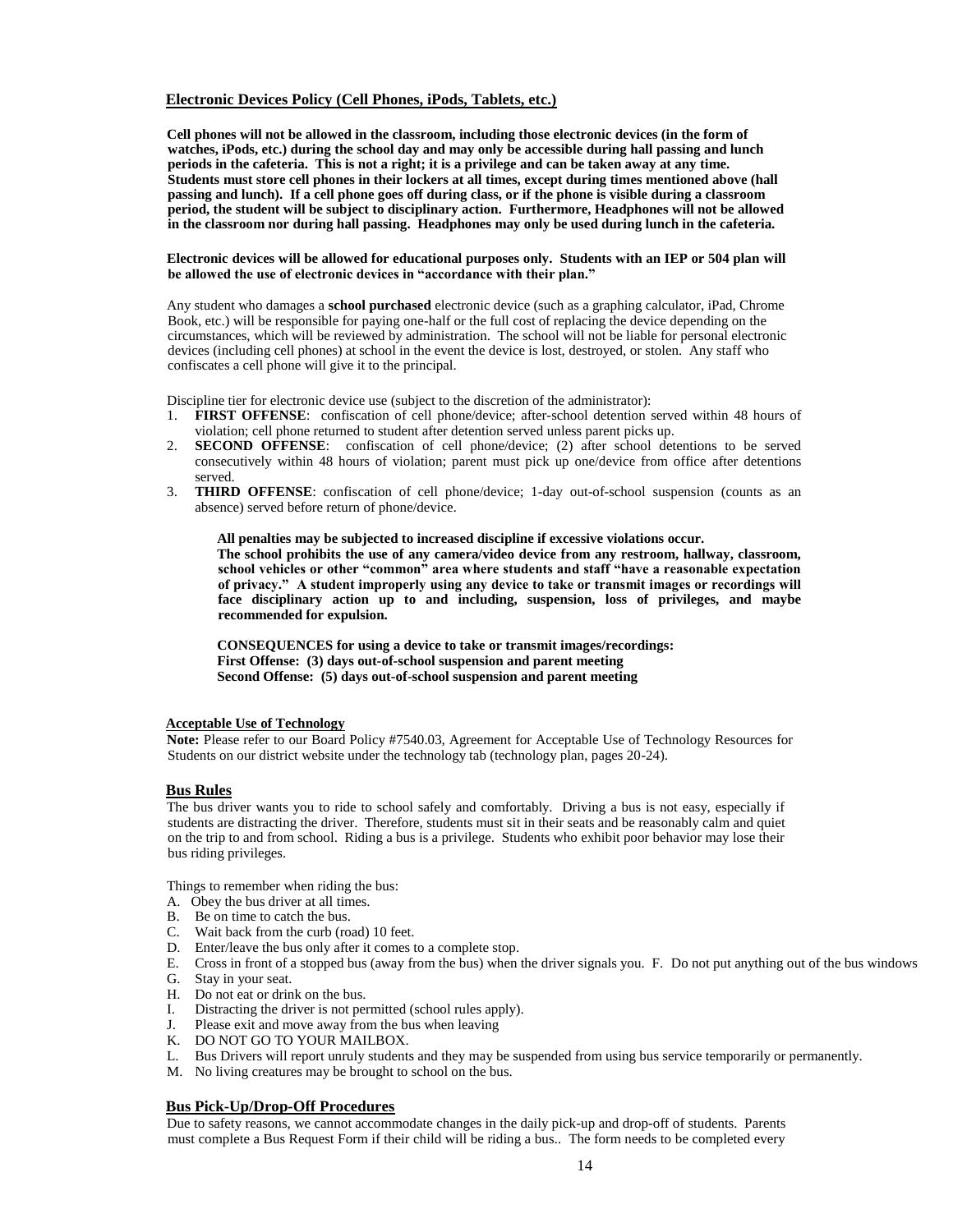nine weeks showing consistent student pick-up and drop-off locations. Unless specified, student pick-up and drop-off will be considered the student's home address. We cannot accommodate last minute changes from parents/guardians. In an emergency situation, students may attend the latchkey program (at parent expense) at the elementary school until the parent or guardian can arrange a pick-up.

# **Driving Regulations**

- 1. Students who drive a vehicle to school must use the Easton Road entrance for entering the parking lot at the beginning of the school day as well as exiting at the end of the school day. Vehicles driven to school are to be parked in the west parking lot upon arrival. Vehicles are to be parked properly in the parking lot.
- 2. Vehicles are not to be driven in areas where buses are loading or unloading.
- 3. Students are not permitted to sit in parked vehicles during the school day. Violators will receive a 3 day suspension. Students should not be in the areas where cars are parked, except for the purpose of arriving at or leaving school. In emergency situations, students may ask the Principal (or designee) for permission to retrieve an item from his/her parked car.
- 4. Students are not to drive or ride in any vehicle (except by the permission from the office) during the school day (including lunch period).
- 5. To prevent theft and unauthorized use, vehicles should be kept locked at all times. The school is not responsible for contents of a vehicle in the event of theft.
- 6. Reckless or careless driving (excessive speed, squealing wheels, etc) on or around school grounds is prohibited. A speed of 20 miles per hour in driveways around all school buildings is to be observed at all times.
- 7. Cars are to be parked upon arrival, and students are to stay out of the parking lot (except with prior approval from the office) until after leaving your last class.
- 8. The student drivers are expected to be aware of the "No Passing" areas in drive and parking areas.
- 9. All students are required to obtain a parking pass from the high school office on any vehicle driven to school and parked. This pass should be clearly displayed on the rear view mirror.
- 10. Violation of Driving Regulations at administrative discretion (except as outlined in item 3 above): FIRST OFFENSE: 3 hours of detention SECOND OFFENSE: 3 day suspension THIRD OFENSE: 6 day suspension

# **ATHLETICS**

Athletics are an important part of our school program. The purpose of athletics is to aid in the development of leadership, cooperation, sportsmanship, physical fitness, and competitive spirit of young men and women. Students who participate in athletics may qualify for the following awards:

JUNIOR VARSITY Certificate VARSITY AWARDS 1st year—8" letter/pin 2nd year—Medal 3rd year—Plaque 4th year—Plaque

The awarding of a letter is determined by actual playing time, attitude, and behavior of the individual. The coach of each sport will establish the requirements to be eligible for a letter, using the following guidelines:

FOOTBALL—Participate in 8 quarters BASKETBALL—Participate in 16 quarters WRESTLING—Participate in 6 meets VOLLEYBALL—Participate in 1/2 of games TRACK—Score 12 points SOFTBALL AND BASEBALL—Participate in 1/2 of games or 1/3 of total innings. CROSS COUNTRY—Participate in 2 meets

In order to receive an award, a student must finish the season, unless out with an injury. In exceptional cases as determined by the coach, an award may be refused or awarded regardless of the candidate's playing time. **All athletes must attend the Banquets to receive their awards.** Exceptions to this rule should be cleared, in advance, through the Athletic Director.

It is the responsibility of any student who participates in athletics to secure a copy of the "Uniform Code of Conduct for Students Athletes" from the Athletic Director. A student must comply with the provisions of the "code" in order to be eligible to participate in athletics. This code of conduct will be enforced year-round.

To be eligible to participate in athletics, a student must have on file in the athletic office a current physical examination form signed by an M.D., D.O., Physician's Assistant, or Nurse Practitioner. A physical form dated after April 15 of the present calendar year is considered current.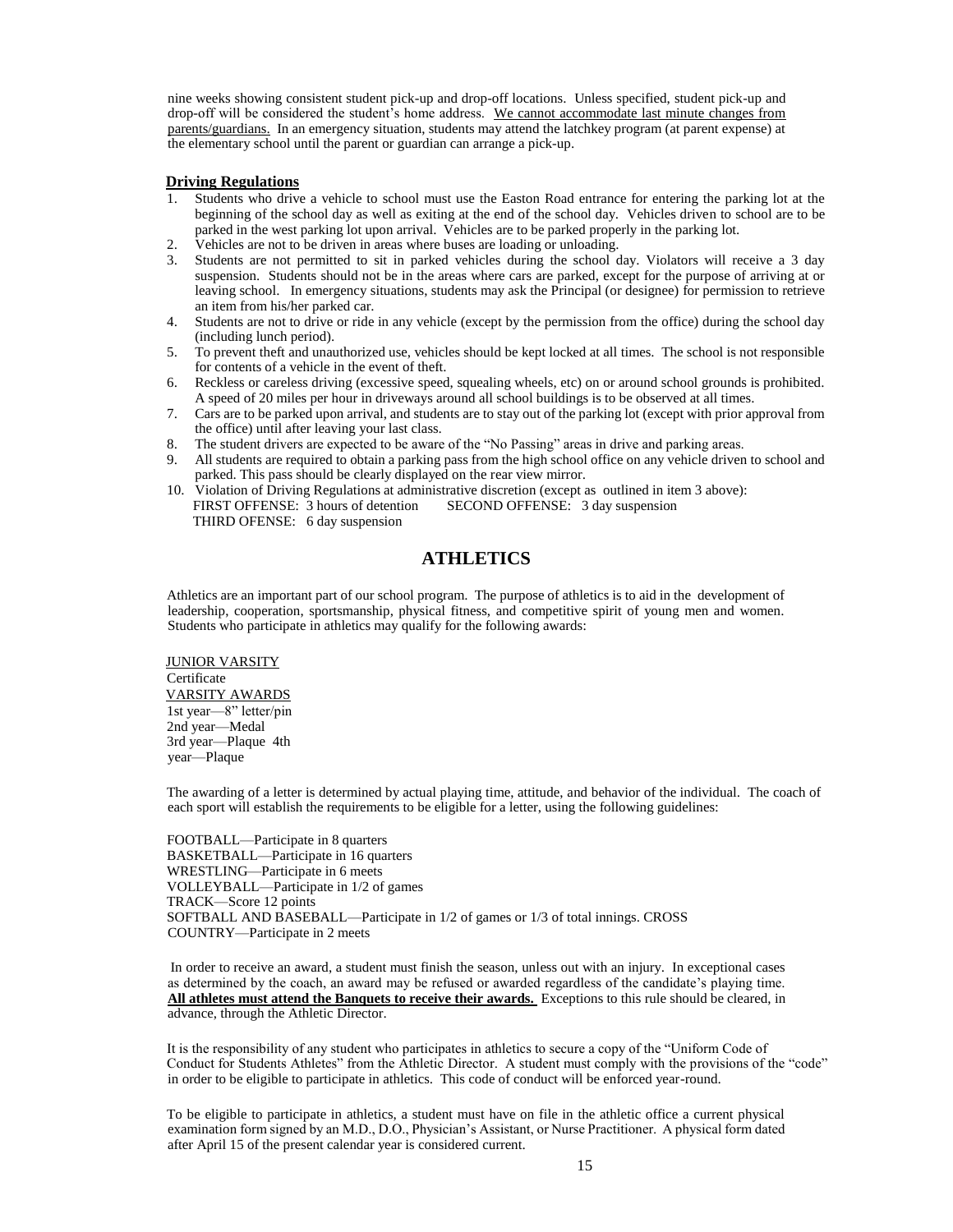# **NCAA ACADEMIC ELIGIBILITY**

General Requirements for students entering Division I schools (Those students entering Division II or III schools should consult with your counselor for requirements)

- 1. Graduation from high school;
- 2. Successful completion of a core curriculum of at least 16 core academic courses as follows:

**English—4 years Math—3 years** 

(Algebra 1 or higher)

#### **Natural or Physical Science—2 years**

(including at least one laboratory course, if offered by the high school)

**Social Science—2 years Additional courses in English, mathematics, or natural or physical science—1 years Additional academic courses—4 years** 

(in any of the above areas, foreign language or philosophy/comparative religion)

3. Students must present a corresponding test score (ACT sum score or SAT combined score) and core course GPA (minimum 2.300) on Sliding Scale B, which can be found at **www.ncaa.org—NCAA Eligibility Center.**

Students should also be aware that Division II and III eligibility standards may vary from Division I. Please see your counselor or go to **www.ncaa.org** if you have any questions.

Those students that are interested in playing division 1 or 2 athletics should fill out their Clearinghouse papers at the end of their Sophomore year or the beginning of their Junior year. Transcripts should be sent to the Clearinghouse every semester thereafter. This will allow you to keep up on your progress towards meeting the NCAA goals.

### **Attendance Policy**

- 1. Attendance in the classroom is an important element of the student's education. There is a strong correlation between good attendance and performance in the classroom. We also believe parents/guardians should share in the responsibility for student attendance. Therefore, parents need to determine when students should be allowed to be absent from school.
- 2. **There are no excused or unexcused absences**. Absences that count towards the attendance policy include: illness, vacation, job hunting, appointments, and funerals. A Doctor's note does not automatically eliminate an absence.
- 3. Student absences because of attendance at a school-sponsored function will not be included in this policy. Teachers will need to mark the student "NA" in their attendance records for documentation purposes of a school-sponsored function.
- 4. Students are marked "NA" for a pre-approved school supervised groups/events, i.e. athletics, FFA, etc.
- 5. There will be a maximum of three school related absences ("NA") for college visits per school year. Documentation from the college and/or university will need to be provided to the main office upon the student's return.
- 6. A student who is absent must make arrangements with his/her teachers to make up missed work. The standard policy is for one day missed, the student will be allowed one day to make up their work.
- 7. **NLHS Late Work Policy: Students will have five days to complete and turn in late work (including weekends). After five days, the work will not be accepted by the teacher. Extenuating circumstances will be addressed on an individual student basis.**
- 8. Students are required to verify their absences with a note or telephone call from their parent/guardian (either before the absence or upon return to school).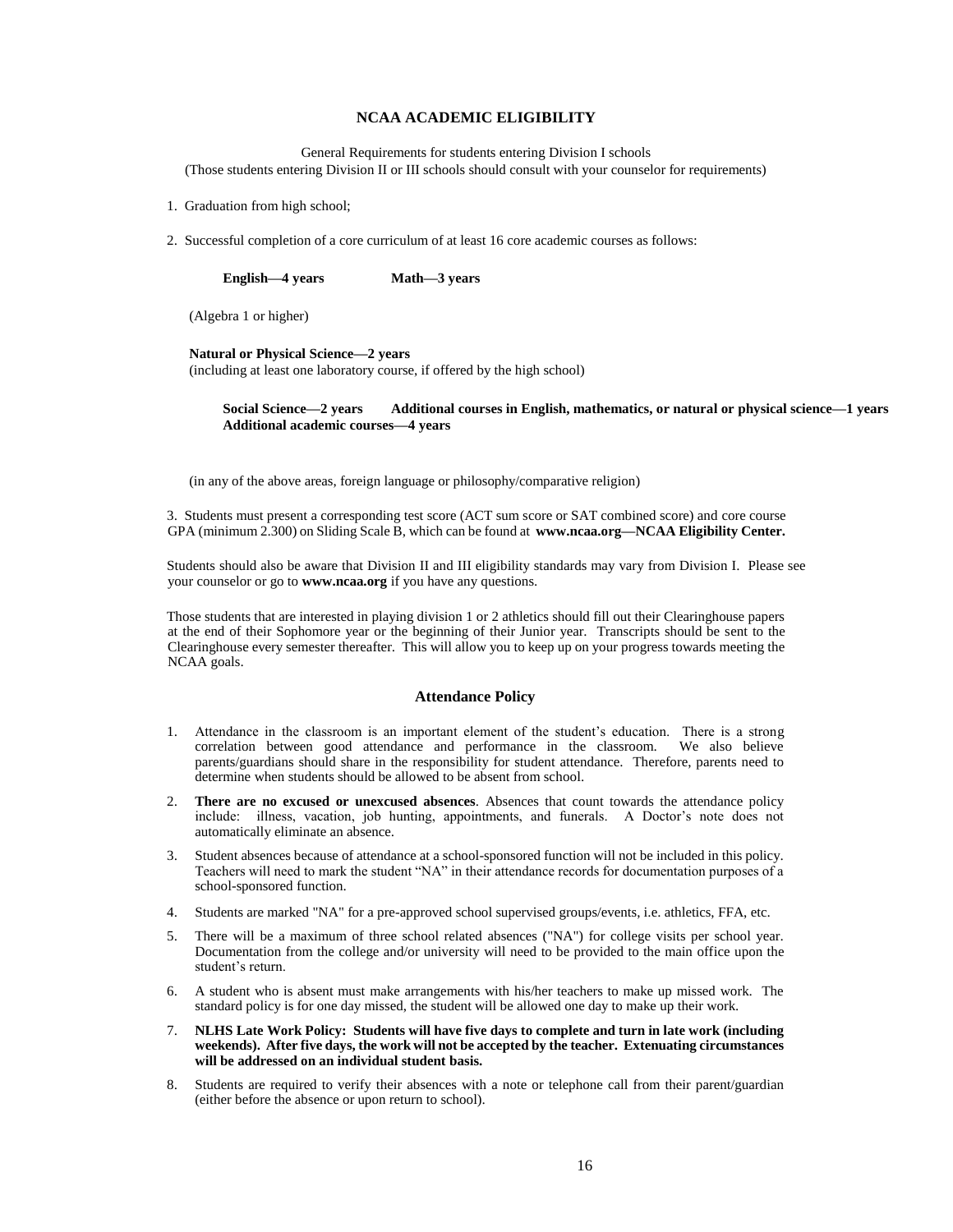- 1. The parent/guardian will be notified when the student has 4 absences (letter), 8 absences (letter), and 9 absences during the semester. At any time, parents may call the school to receive information on their student's attendance records.
- 2. **Vacation**:
	- A. Since all absences are neither excused nor unexcused, absences due to family vacations will count towards the 8 absences allowable under the attendance policy (before Saturday Detention is assigned).
	- B. **Appeals of the attendance policy will not be granted if part or all of the student's absences are vacation related**. Students will have one day (for each day absent) upon return to school to complete any makeup work.
- 3. **To receive credit for a semester class, students must not be absent for more than 8 days in a given class. Up to six full detention days will be scheduled so that students can make up days when they have gone over 8 days. These days will be held on Saturdays, vacation days or other available time at the end of each semester. Therefore, the maximum number of days a student may be absent is 14 (with up to 6 makeup days).**
- On the  $15<sup>th</sup>$  absence in any class, if the student has a passing grade, the student may request (in writing) to take the final exam in that class. In accordance with the Michigan Merit Curriculum, students who pass the final exam with a score of 78% or higher will be given credit in the class. The final grade for the class will be 'CR'.
- **If on the 15th absence in any class and the student is not passing the class, the student will not receive credit in the class. A grade of 'F' will be recorded for the class.**
- 4. **Appeals:** Students who are absent due to extended illness, hospitalization or other extenuating circumstances may appeal with his/her parent/guardian the attendance policy. **Appeals of the attendance policy will not be granted if part or all of the student's absences are vacation related**. **If an appeal is to be made, the parent will be required to verify the previous 8 absences before the principal will consider the appeal**. The appeal must be in writing, stating and verifying the reasons for all absences.
- 5. Good attendance is to be encouraged; therefore, at the teacher's discretion, students may receive bonus points added onto their semester grade for being present regularly. In addition, in performance classes where making up work is sometimes impossible when absent, a teacher may establish penalties for being absent.

# **Tardy Policy**

Chronic tardiness establishes poor work habits and is disruptive. Students should be on time for classes. Promptness is one of the most important employability skills a student can learn in school to prepare him/her for the future and the world of work. Any student arriving to school late must report to the office and sign in. When a student earns his/her 4th tardy in a marking period (quarterly), a student may be disciplined in a progressive way with such penalties as detention, Saturday detention, in-school suspension or out-of-school suspension may be used.

# Ten-Minute Rule (Absent/Tardy)

Students arriving to school after 10 minutes into ANY period will be marked absent for that period. Before the 10-minute mark, a tardy will be used. Students who leave 10 minutes before the end of any period will be marked absent for that period.

# **Saturday School Make-up/Detention Hours Rules**

Saturday School is given for attendance make-ups after violation of the Attendance Policy (page 20) 1. 8:00 a.m.– 12:30 p.m.

- 2. It is the student's responsibility to listen to the radio in case of a weather postponement. Such a postponement shall not constitute fulfillment of make-up requirement even if the student should come to school.
- 3. Doors are locked promptly at 8:00 a.m. If a student is late, it will mean total loss of make-up opportunity.
- 4. Students must arrange own transportation. If driving, students will park in student lot (west side of building)
- 5. Students will enter through the front door (by the flag pole) and be directed to the appropriate room.
- 6. Each student will be allowed one (1) break.
- 7. Students must sit separately.
- 8. No talking, food, beverages or snacks.
- 9. No recreational electronic devices.
- 10. Each student must have acceptable material to work on for the entire time.
- 11. All reading material must be appropriate.
- 12. All general school rules are applicable (i.e. dress code, conduct, etc.)
- 13. Any disturbances or violation of rules at any time during the scheduled time shall result in immediate dismissal with total loss of makeup opportunity.
- 14. In the case of inclement weather which closes school the Friday before a scheduled Saturday school, Saturday school will be **canceled**.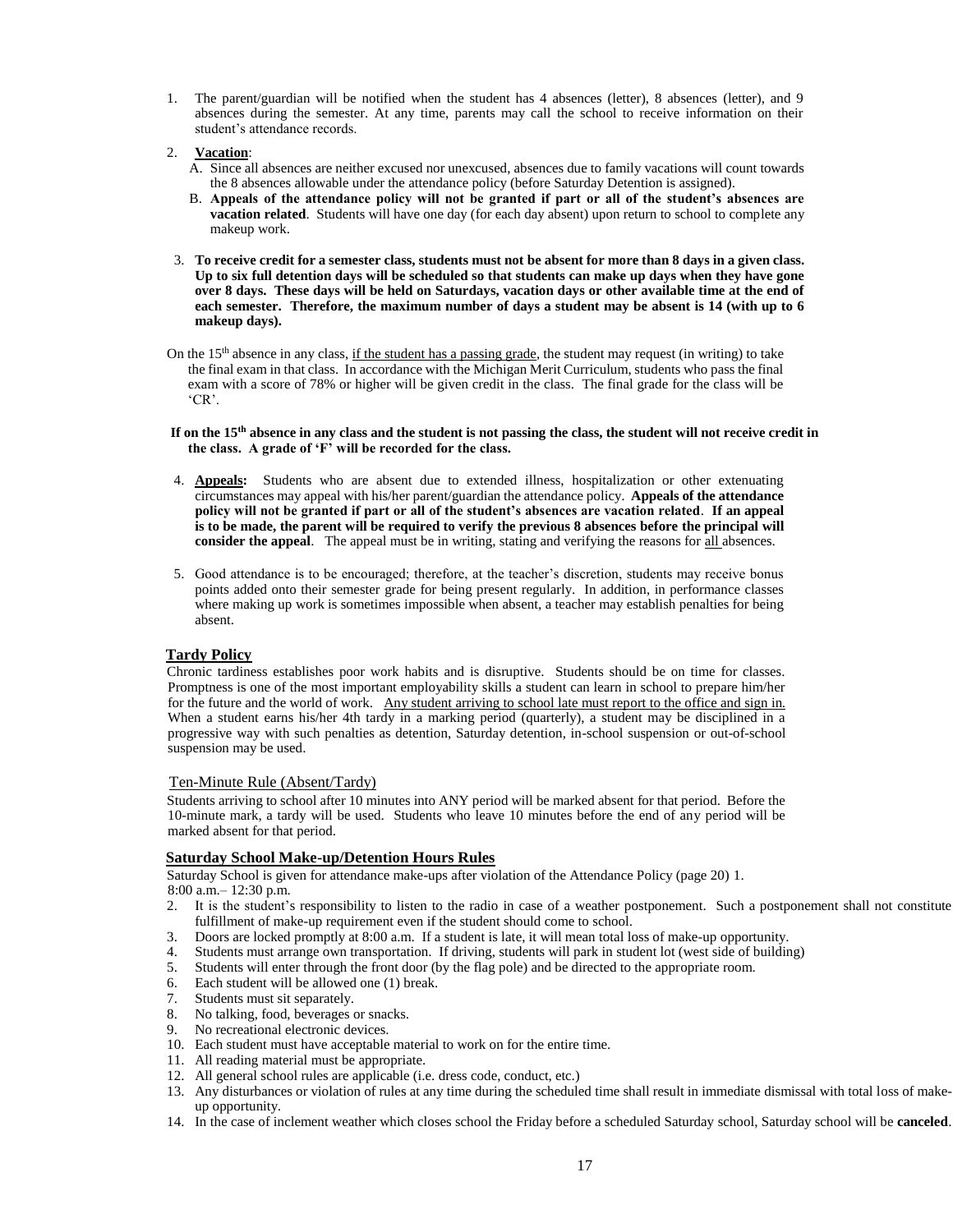# **Junior High Promotion/Retention Policy**

It is the intent of the Board of Education to have students progress through the education system in an organized fashion while gaining knowledge, developing skills, and acquiring positive attitudes. To this end, promotion by subject area in the Junior High School program is desirable to insure mastery of material. In order to achieve promotion in the Jr. High Grades ( $7<sup>th</sup>$  and  $8<sup>th</sup>$ ) a student must:

Receive passing grades in **all** core subjects.

Make up any core courses in summer school for which passing grades were not achieved during the regular school year.

If the student does not attend, complete, and pass summer school, they will be retained in their current grade.

Repeated 8th grade classes will not count towards high school credits nor graduation.

Retention due to age is at the discretion of administration.

# **Student Hallway Lockers**

Each student will be issued a student hallway locker and individual combination for such locker. Student should not share lockers with other students, nor share combinations. It is the expectation that students utilize their locker for backpacks, duffel bags, books, supplies, coats, etc. Backpacks will **NOT** be carried to individual classrooms. Student lockers are the property of New Lothrop Area Public Schools and should be cared for and treated respectfully.

# **Graduation Requirements – Deficiencies Policy**

In order to keep students and parents informed of progress being made and to reduce undue stress on students, parents and the professional staff, students must be systematically eligible for graduation throughout their high school career.

# **The following criteria applies to students, who upon completing their Junior year, are deficient of credits required for graduation. Such students must:**

- A. Accumulate the necessary deficient credits through adult education classes or summer school offerings with the completion of the first semester of the Senior year as approved by the High School Principal, and
- B. Successfully complete all six (6) regular day classes, and
- C. Have met all other requirements expected of Seniors with only one semester remaining.

Upon completion of the first semester of the senior year, any student who has not met the criteria listed above, will have participation in graduation exercises forfeited at the end of the first semester. Students and parents being notified of such determination.

Students unable to meet these criteria and who forfeit the privilege of participation in graduation exercise will be allowed to continue their education and work toward the requirements for earning a New Lothrop High School Diploma under the rules and regulations applicable to all students.

Students who are affected by this policy will be informed at the conclusion of their Junior year of the necessary steps they must take to insure progress towards graduation. Similarly, parents will be informed of deficiencies, the programs needed to insure completion of the requirements for graduation and the consequences of noncompliance.

# **Diploma Types**

Students who graduate from New Lothrop High School will receive one of two types of diplomas.

NLHS Diploma NLHS "Alternative" Diploma

An "Alternative" Diploma will be given to students who complete all graduation requirements and who receive credit for any core classes through adult education, alternative education, correspondence courses, and/ or independent study unless approved by administration.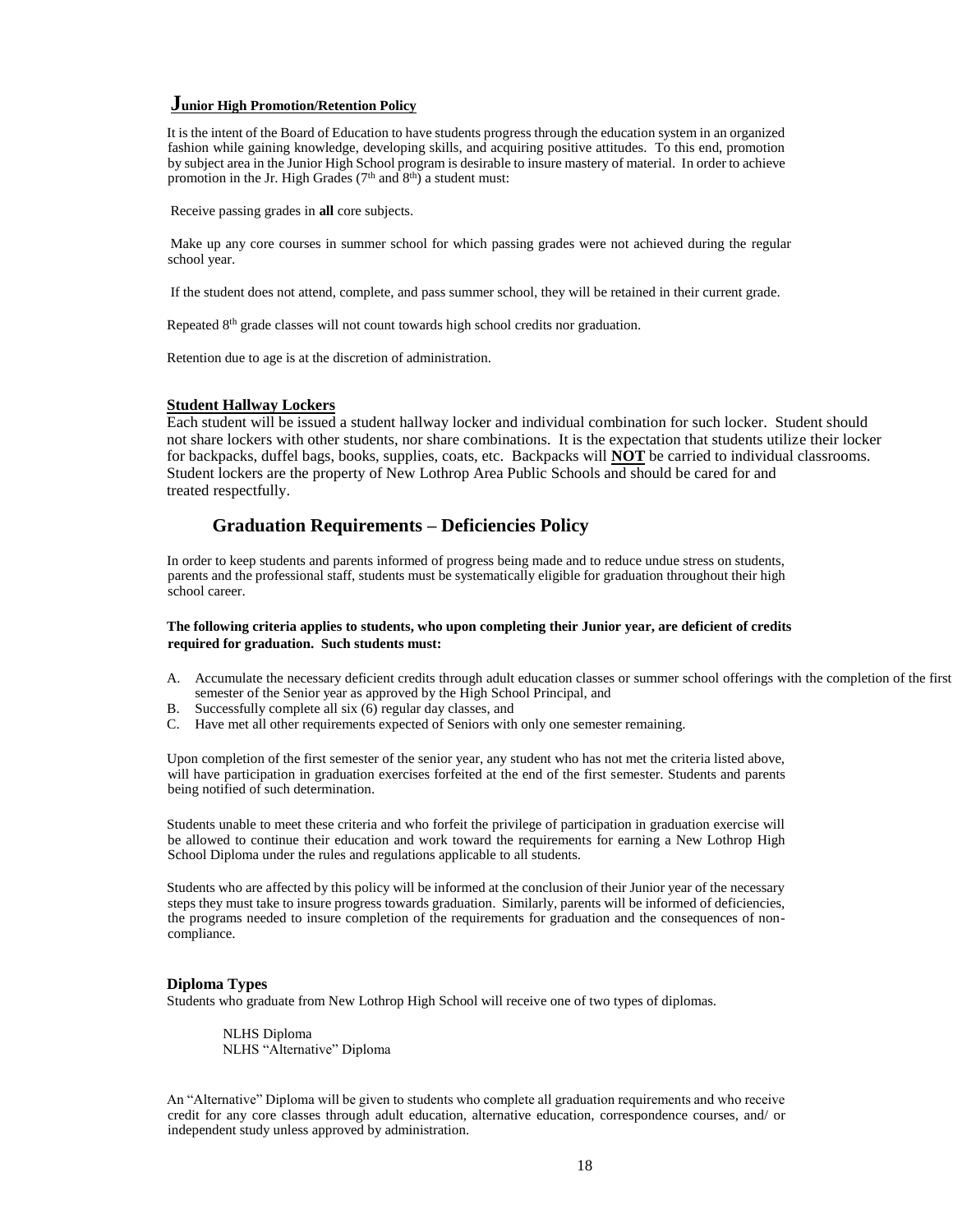# **Graduation Requirements:**

Students are required to pass a minimum of 23 credits.

**Passing the senior seminar is a graduation requirement. Students who do not complete their senior seminar according to the established timelines will not participate in graduation.** 

Any student who earns credit outside of New Lothrop High School for required courses, will no longer be eligible for a New Lothrop High School Diploma. When students have met our requirements through unapproved sources they may be able to receive an Alternative Diploma (see Types of Diplomas).

What credit will **not** be accepted towards a New Lothrop High School Diploma?

- Alternative Education credits
- Adult Education credits
- Correspondence School credits
- Internet courses/credits not approved by NLHS administration
- More than 1 online credit in a core subject area, unless approved by administration due to credit recovery

What credit will be accepted towards a New Lothrop High School Diploma?

- Transfer credit from other high schools that was not earned through alternative or adult programs.
- College classes approved by administration
- Skill center classes
- Shared time classes
- ITV classes
- Internet classes that have been approved in advance by the administration
- Correspondence classes that are approved in advance by the administration to address an unusual situation.

# **Graduation Requirements For New Lothrop High School students**

**Students are required to have 23 credits to graduate as defined below:** 

# **English - 4 credits**

- English 9
- English 10
- English 11
- English 12 or AP Literature and Composition

# **Students who transfer to New Lothrop High School:**

All approved credit from the school you previously attended will be put on your New Lothrop transcript. Your previous school's grades will figure into your New Lothrop GPA on a 4.0 scale, including AP courses. You will be required to meet NLHS graduation requirements and take six classes each semester until you graduate. Transfer student GPA will be un-weighted once they enroll at New Lothrop High School.

Note: As state and/or local mandates change or evolve, graduation requirements maybe amended or changed.

# **Testing Out Policy**

Any high school student who wishes to receive credit in an academic course in which s/he is not enrolled may do so by taking the end of year examination and/or other assessments. Credit for a course is earned by receiving a passing grade of at least 80% on the assessment. Credit earned by a student through this process may be used to fulfill a course or course-sequence requirement and may be counted toward the required number of credits needed for graduation. The credit will be listed on the student's transcript with a CR (Credit). This grade will not be used to determine the student's GPA.

- A student cannot test out of a course if the prerequisite for that course is not met.
- Testing out application will be available in early spring; please contact school Principal.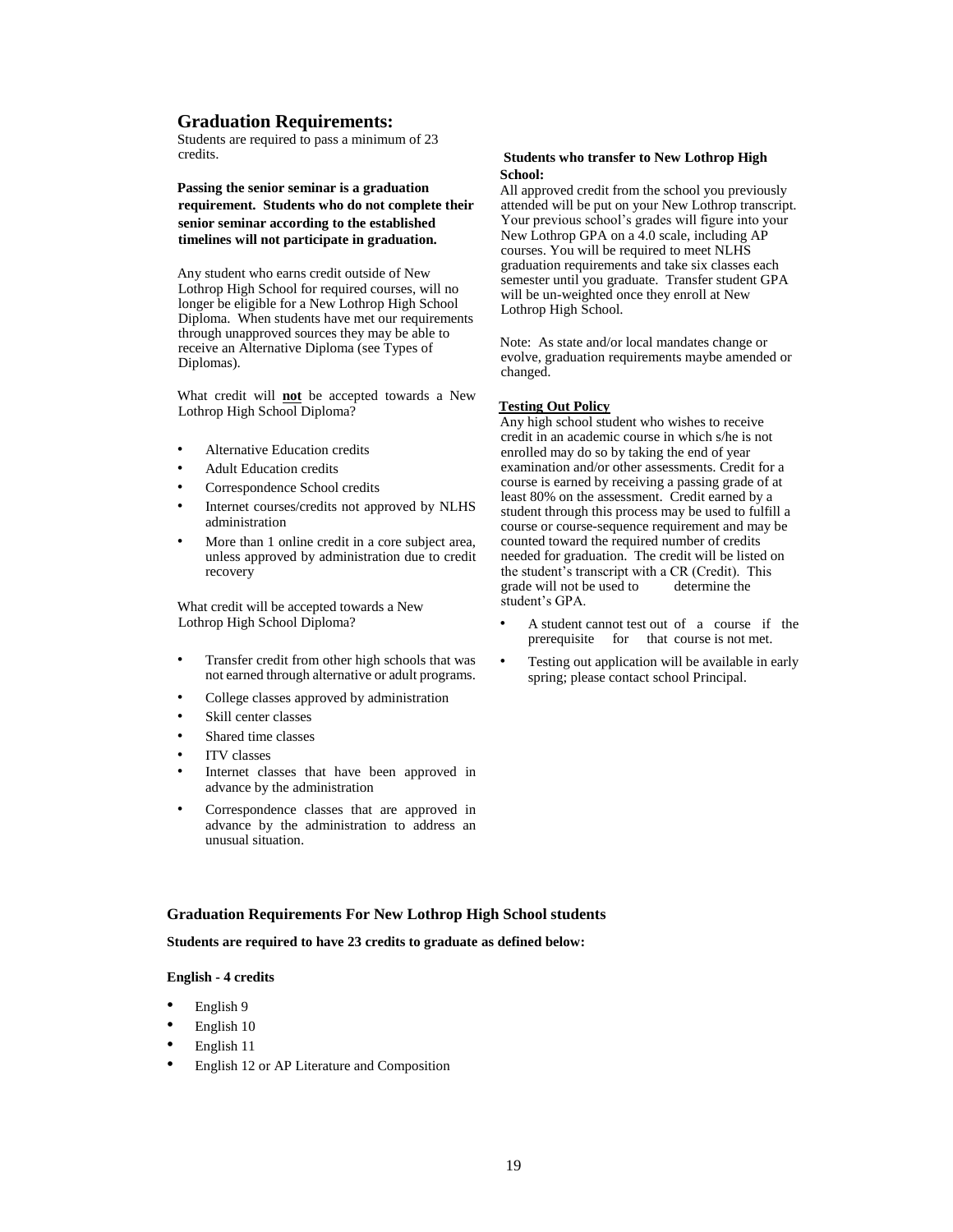# **Social Studies - 3 credits**

- U.S. History and Geography
- World History and Geography
- Economics/Government

# **Math - 4 credits**

- Algebra I
- **Geometry**
- Algebra II
- One additional credit of math or a class that NLHS qualifies as math related.

**Note**: Math or "math related" classes are: Advanced Math, AP Calculus, Accounting, Personal Finance, Agriculture Business, Pre-algebra, Algebra IIA, Algebra IIB, and Physics.

Note: The state requires one math class must be taken in each student's senior year. Students enrolled in the Integrated Math series must complete all three classes or the equivalent of state math requirements as determined by the administration.

**Note**: **All 8th grade students will take CMP 8/Algebra I in 8th grade. At the end of the year, each student will have the opportunity to earn Algebra I credit based on performance of end of year exam. Students who earn 80% or better on the end of year course exam for CMP 8/Algebra I shall be awarded one (1) credit of high school math. The grade for Algebra I will not count towards the high school grade point average.** 

**Note**: A student who earns Algebra 1 credit in 8th grade will be required to take an additional four years of math in high school (9th - 12th grade). Algebra 1 credit earned in 8th grade will be put on the student's high school transcript and count toward fulfilling the 23 credits required to graduate, but will not count toward completing 4 credits of math during high school and will not affect the student's high school GPA. A typical path for a student who takes Algebra 1 in 8th grade is: Algebra I, Geometry, Algebra II, Advanced Math (precalculus), and AP Calculus (Advanced Placement Calculus).

# **Science - 3 credits**

- Biology, Chemistry and one other science course.
- Botany, Zoology and Chemistry

Note: While only 3 science credits are required for graduation, it is strongly recommended that if a student is college bound at least a fourth science credit be taken as well.

# **Health/PE (1 credit)**

- Health (1/2 credit)
- Physical Education (1/2 credit)

# **Visual, Performing or Applied Arts (1 credit)**

Course selections include: Choir, Band, Art, Intro to Business, Marketing and Industrial Arts.

# **World Language—2 credits**

Note: There has been a recent change in the World Language Requirement. A student may complete this requirement in one of the following ways:

- 1. 2 credits of World Language (we offer Spanish I & II at NLHS);
- 2. 1 credit of World Language and 1 CTE credit;
- 3. 1 credit of World Language and 1 visual and performing arts (VPA) credit. This VPA credit is in addition to the VPA credit required through the MMC.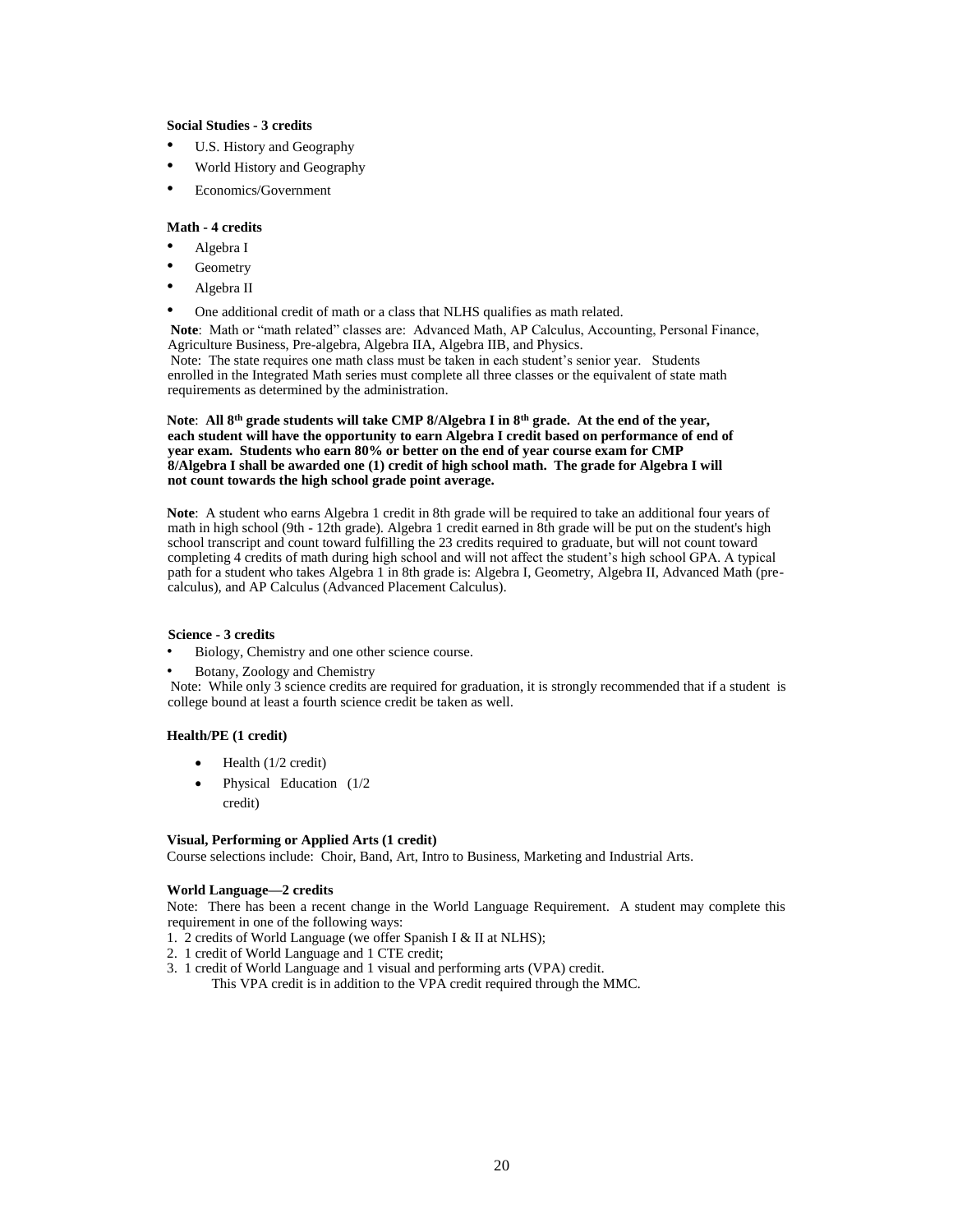#### **Additional Credits: 5**

Students will request the electives they would like to take each year. Elective offerings may vary year to year. Students will be given the electives they request whenever possible. Scheduling conflicts may prevent a student from being placed in some classes.

#### **Special Education Students**

The Individualized Educational Plan (IEP) shall identify the appropriate course or courses of study and identify the supports, accommodations, and modifications necessary to allow the pupil to progress in the curricular requirements, or in a Personal Curriculum, and meet the requirements for a high school diploma and/or certificate of completion which will be identified in a student's IEP.

# High School **Online courses**

Due to the implementation of 21f of the State School Aid Act (January 2014), with the consent of the student's parent/guardian, a student may enroll in up to 2 online courses per semester. The administration has the right to deny a student's enrollment request if the student does not possess the skills to be successful or has demonstrated failure in previous online coursework. Students will receive a grade in their online course which will go on their NLHS transcript and be figured into their GPA. Students who elect to take and pass more than 1 credit in core subjects the district offers throughout 9th –12th grade will receive an "alternative" diploma unless approved by administration due to credit recovery.

#### **\*\*If the student fails or does not complete a course, the student will not be allowed to enroll in another online course for the remainder of the school year.**

## **Shiawassee RESD county-wide programs**

In order to participate in Shiawassee RESD county-wide programs, students and parents must complete required paperwork with the principal or school counselor. In order to insure students can take all the classes needed to graduate, it is strongly preferred that students only take these programs during their senior year. Students will be required to be in good standing academically and with their attendance record.

#### **Course Waiver Request**

Students who advance in class level against teacher recommendation must sign a "course waiver request" along with their parents prior to advancing. If a student would like to change their elective class, it will be administration's discretion due to class sizes and prerequisites.

#### **Shiawassee Early College Program**

The Shiawassee Early College Program (SECP) is a three to five-year program that allows students to receive both their high school diploma and up to 62 semester college credits through an additional fifth year of high school. Students participating in the SECP attend high school while earning college credits through our College/University partners. The program is designed so that after the 12th grade of high school, the student will continue to attend high school/college for an additional year while earning college credits at no cost to the student or his/her family. See the New Lothrop Schools website or the Counselor or Principal for more information.

#### **Early College Diploma Requirements:**

- Diplomas will be dated at the end of the 4th year and withheld until the end of the 5th year, upon completion of either Senior English or Senior Seminar.
- It is understood that State School Aid Section 6(4)m requires that students must not be otherwise eligible for high school graduation to participate in a fifth year of high school and that Section 3(f) of the Postsecondary Enrollment Options Act and Section 3(g) of the Career and Technical Preparation Act require that students be enrolled in at least one (1) high school course required for graduation and take a high school or dual enrollment math or math related course.

#### **Interested students must apply for Early College by the Spring of their Sophomore year.**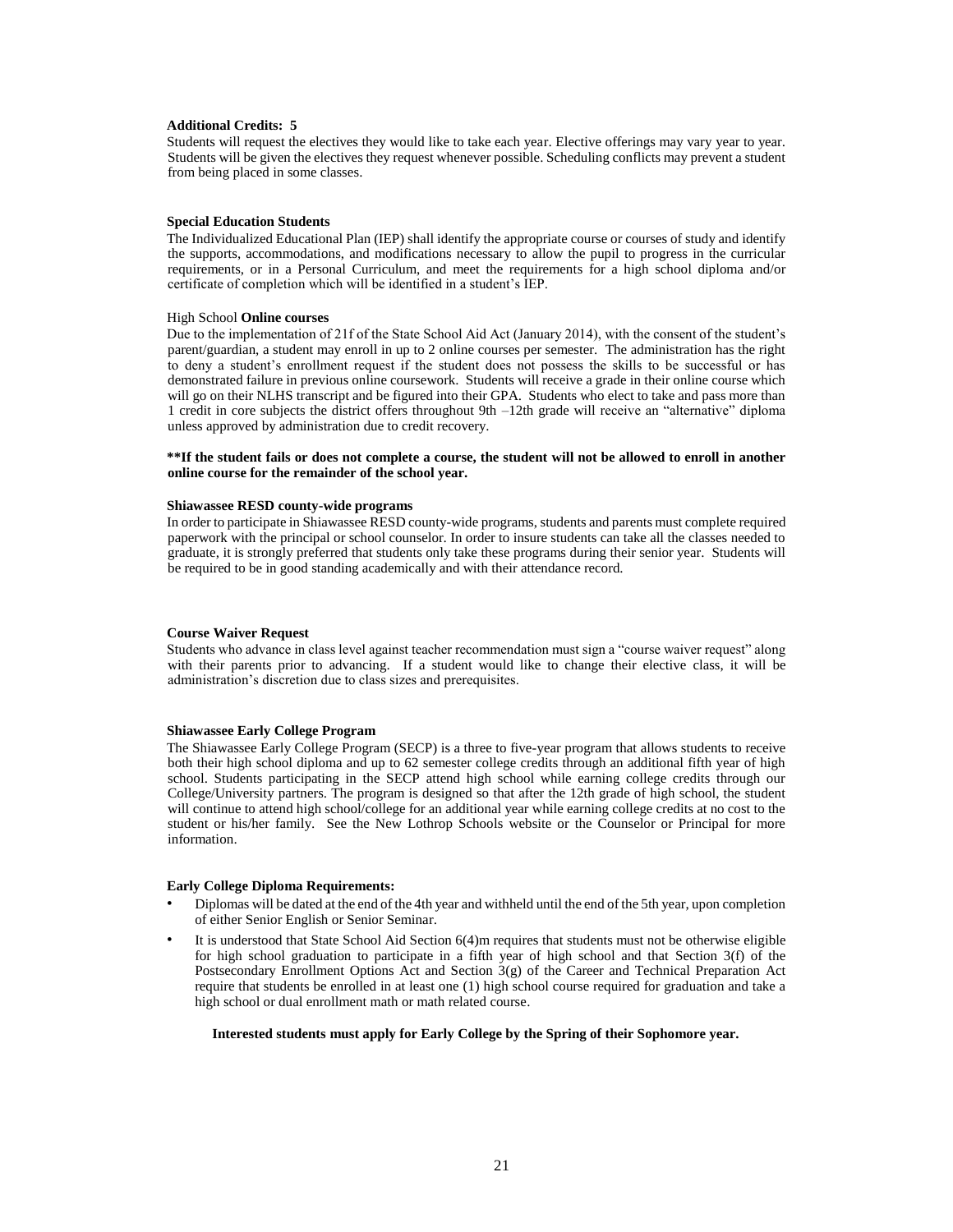# Dual Enrollment

The Postsecondary Enrollment Options Act, commonly referred to as "dual enrollment" requires school districts to assist students in paying tuition and fees for courses at Michigan public or private colleges or universities. Students are eligible for dual enrollment in a postsecondary institution or career and technical preparation program if they are enrolled in at least one high school class and have at least one parent or legal guardian who is a resident of the State of Michigan.

Students eligible for dual enrollment may enroll in up to 10 *total* dual enrollment courses. The number of dual enrollment courses a student may take each year depends on which year the student first dually enrolls. If a student first dually enrolls in 9th grade, that student may not take more than two dual enrollment courses per year for the student's 9th, 10th, and 11th grade years and not more than four dual enrollment courses in the student's 12th grade year. If the student first dually enrolls in 10th grade, the student may not take more than two dual enrollment courses in 10th grade and not more than four dual enrollment courses in 11th and 12th grades. If the student first dually enrolls in grades 11 or 12, the student may not take more than six dual enrollment courses in either 11th or 12th grade.

If a student fails or does not complete a course, the student and parents are responsible to pay the district for the cost of the course.

Students must be enrolled in both the District and postsecondary institution during the local District's regular academic year and must be enrolled in at least one high school class.

- 1. The District must not offer the college courses. An exception to this could occur if the local board of education determines that a scheduling conflict exists, which is beyond the student's control.
- 2. The college courses cannot be a hobby, craft, or recreation course, or in the subject areas of physical education, theology, divinity, or religious education.
- 3. The District is required to pay the lesser of (a) the actual charge for tuition, mandatory course fees, materials fees and registration fees or (b) that state portion of the student's foundation allowance, adjusted to the proportion of the school year in which they attend the postsecondary institution.
- 4. School Districts are not required to pay for textbooks.
- 5. Students will receive a grade in their dual enrollment course which will go on their NLHS transcript and be figured into their GPA.
- 6. Paperwork needs to be completed with the high school principal or counselor in order for a student to dual enroll.
- 7. High School students will be granted ½ credit (per semester) for completion and passing grade for Dual Enrollment courses. Students are expected to enroll in (6) courses per semester.

# **STUDENT DISCIPLINE POLICY**

The New Lothrop Jr/Sr High School Discipline Code is in effect year round when: Students are in attendance at school activities, or are attending a camp/conference as a representative of New Lothrop Schools, or are participating in a camp/conference as a bi-product of their participation in a New Lothrop High School team, club, or organization.

School attendance is a privilege as well as a right, and it carries with it the responsibilities of good citizenship and acceptable behavior. The Board of Education recognizes that minor disciplinary difficulties will sometimes occur when in well-ordered and well-managed classrooms. However, when a pupil deviates from acceptable standards of behavior so as to be guilty of gross misconduct or persistent disobedience, the Board may order or authorize the suspension or expulsion of that student. Assurances are given that pupils facing such action are afforded due process accorded them by law.

A primary objective of the New Lothrop School District is to assist each student to develop into a responsible, self-controlled individual, able and willing to assume his/her role as a potential law-abiding citizen. An aspect of this growing up process is to respect rules and regulations of conduct in the school community. The rules and regulations that are established are for the protection of the rights of all members of the school community. Violations of such rules and regulations that are harmful to the rights and privileges of others cannot be tolerated.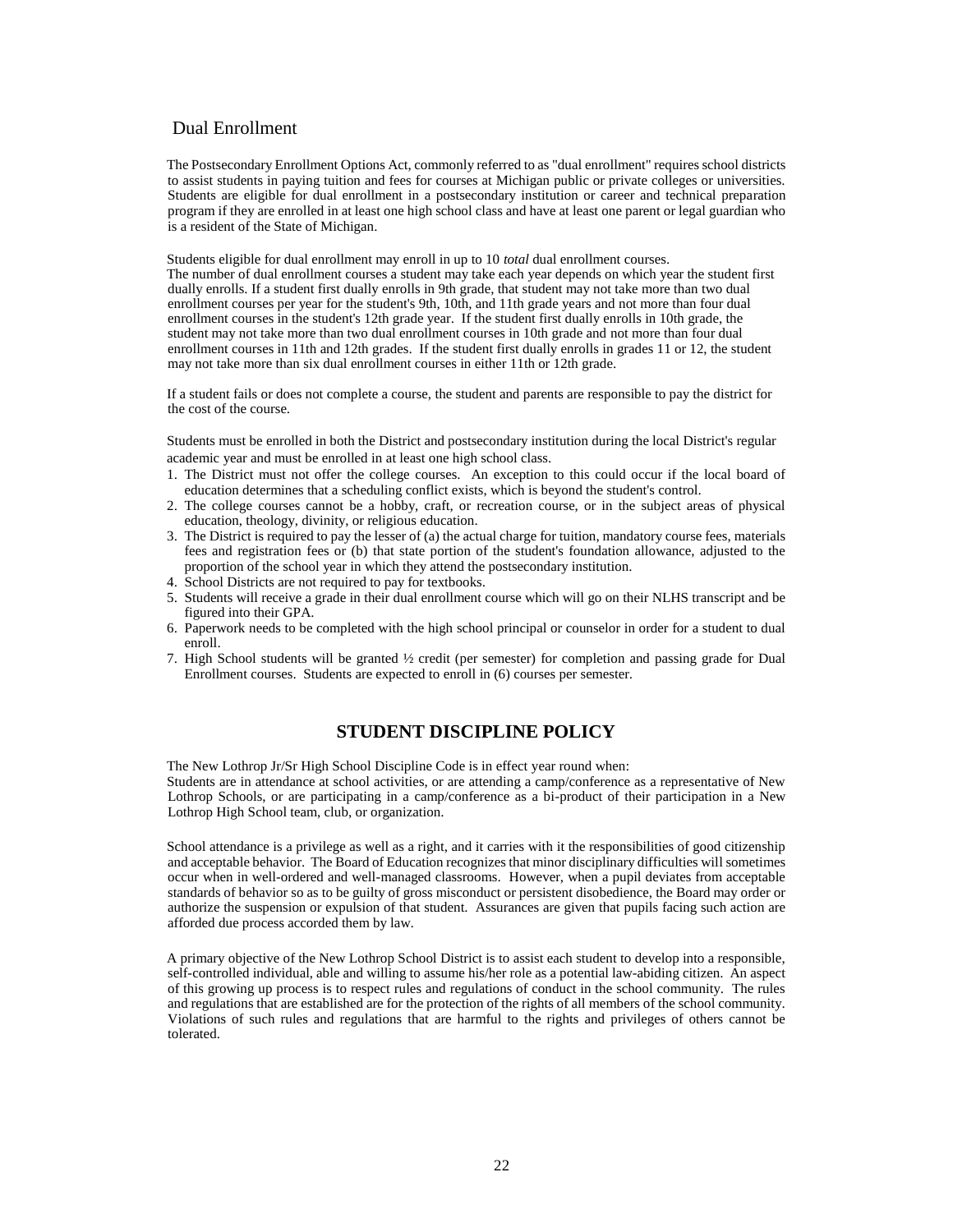The discipline policy of the New Lothrop School District is based on humanitarian principles and ideals, and recognizes the dignity and worth of each student. When it is necessary to use corrective measures, the action taken is to be based on an understanding of the student and sound guidance practices. The New Lothrop Public Schools hold the philosophy that we should retain each student as long as we can contribute to his/her growth and development. When an individual demonstrates that he/she is persistently unwilling or unable to conform to school regulations, it becomes necessary to remove him/her from the group. If the facts reveal that a student is clearly a material or substantial disruption, suspension or expulsion is in order.

Pupil exclusion from classes or school may be by permanent expulsion or by temporary suspension. Permanent expulsion is solely within the province of the Board of Education and its direct responsibility. Temporary suspension is delegated to the principals, and subject to review by the Superintendent as he may deem appropriate. The unacceptable or offensive nature of any pupil's actions or behavior and the effect of such actions or behavior on the orderly progress or continued maintenance of a class or school program, or the safety, health, physical condition and general welfare of other school pupils and school employees shall be among the factors considered in the expulsion of that pupil from school.

Exclusion from school or class(es) of any pupil may be authorized or ordered for causes other than unacceptable behavior. Pupils having bodily or health conditions or habits detrimental to the school may be excluded whenever, in the judgment of the principal, subject to review by the Superintendent, the interests of the school require it.

Any teacher, principal or superintendent may use such physical force as is necessary to take possession of any dangerous weapon carried by students.

Any teacher, principal or superintendent may use physical force only if necessary to protect employees, students or others from immediate physical injury.

Unlawful acts committed on school property will immediately be reported to law enforcement agencies when, in the judgment of the school administration, it is necessary.

#### **STUDENT CONDUCT AND RIGHTS**

- **A. Definition of Terms**
- 1. **Separation**—The exclusion of a student for a portion of the school day
- 2. **Suspension**—The temporary removal of a student from school terminating at the end of a specified period of time or upon fulfillment of specific set of conditions.
- 3. **Expulsion**—Permanent exclusion of a student from school.

#### **Classroom Conduct**

Whenever a student is sent to the office for administrative discipline, the teacher involved will write a disciplinary referral for the principal, who will mail a copy home to the parent/guardian.

LEVEL ONE: A student sent to the office for the first time shall hold a conference with the principal. A copy of the discipline referral will be mailed home. Possible detention.

LEVEL TWO: A student sent to the office for a second offense may be given up to three detentions. A copy of the discipline referral and consequences will be mailed home.

LEVEL THREE: A student sent to the office for a third occasion may receive up to a three-day suspension from school. Parents/guardians will be contacted by phone and a letter.

In an effort to help substitutes control classroom situations and continue the educational process, the following rules will be followed. The first time a student is sent to the office by a substitute, there will be parent contact by mail, with possible detention.

FIRST OFFENSE: Up to 3 detentions. SECOND OFFENSE: Up to a 3-day suspension.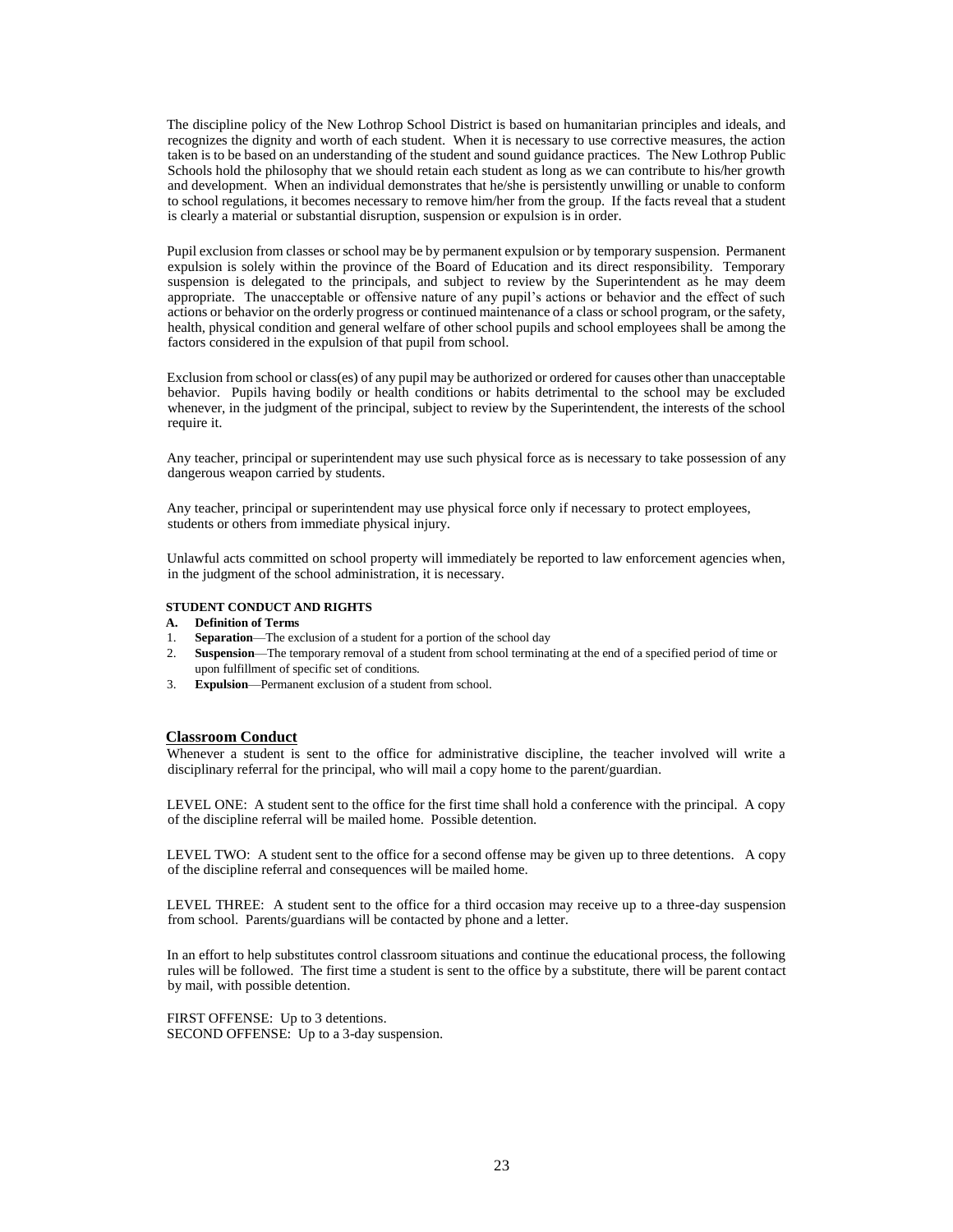### Conduct Warranting Disciplinary Action

Following are illustrative examples of conduct which may warrant disciplinary action (possible detention, suspension, or expulsion). This list is not exclusive of conduct by pupils which may involve disciplinary action and includes but is not limited to: inappropriate physical contact (Public Display of Affection, including: kissing, groping, etc.); intimidation or gross misconduct; theft; excessive talking; obscenity or immoral conduct; vulgarity; rioting or inciting; disruption of the educational process; sleeping in class; inattentiveness; not paying attention; unauthorized demonstrations of assemblies; harassment of teachers or other students; unsafe conduct on school buses or at bus stops; malicious destruction of school property or property of others while on school property; willful refusal to perform school work or obey direction of school staff; possession of or igniting smoke bombs or firecrackers; arson; possession of knives and/or weapons (razor blades included); possession of drugs, prescription pills and/or alcohol; and violation of any rule or regulation of the school necessary to ensure an orderly educational process.

Violation of any state law or municipal ordinance while on school property or while attending school sponsored events may result in disciplinary action by the school, regardless of whether or not criminal charges result.

Note: When determining the type of conduct warranting disciplinary action, consideration may be given to the age of the students, the class placement of the students, and the physical size of the students.

# Fighting

Fighting (or intent to do harm) on school property during the school day and at school-sponsored events is prohibited.

FIRST OFFENSE: 3-5 day suspension SECOND OFFENSE: 6-8 day suspension THIRD OFFENSE: Suspension up to 10 days, pending a hearing before the Superintendent or designee

#### **Detention Procedures**

Staff may give students a detention for minor infractions of school or classroom rules. Students will be given a copy of the detention notice. Students are responsible for informing their parents of a detention. The detention notice given to the student will serve as official notice to the parent.

With valid reasoning, parents may make arrangements with the principal to have the student serve the detention before school (7:15am—7:55am).

Postponing a detention will be allowed only if the student or parent makes arrangements by calling the principal or writing a note requesting a postponement. Missing a detention for extra-curricular practices is not a valid reason to postpone detention.

Students who fail to attend detention on the assigned day (or postponed day) will be given two additional detention dates. If either of these detentions are not served, one suspension day may result. Multiple occurrences of "skipping" detention will result in suspension from school. Also, since detention is not every day, students who receive multiple detentions over the course of a few days may be suspended for one or more days instead of detention.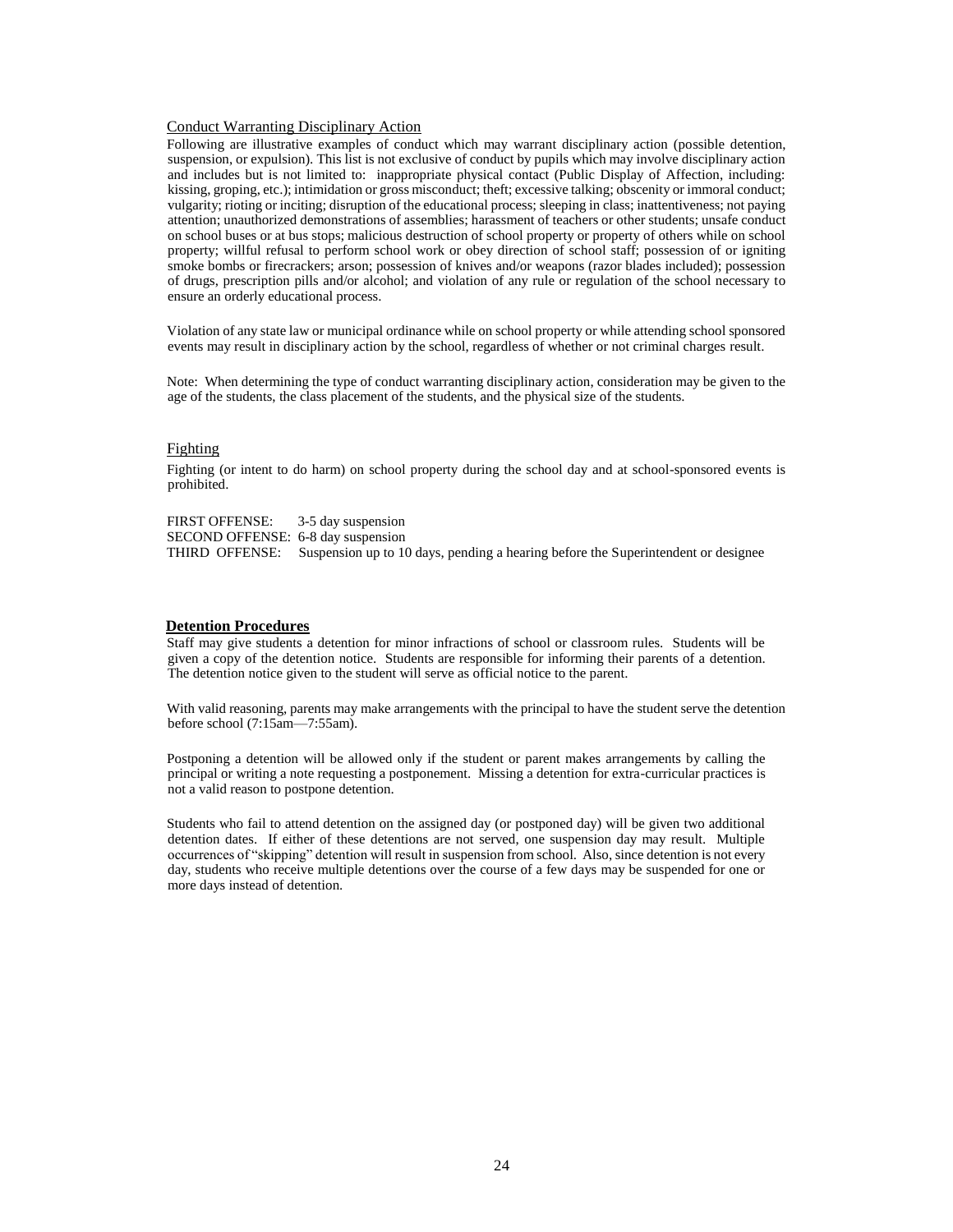# **Closed Campus**

Campus will be closed for all students. Students must not leave school grounds during the school day without prior approval from the office. Students who must leave school grounds must have permission from their parent/guardian **AND** the high school Principal (or designee). Students wishing to go to their car in the parking lot must have permission from the Principal (or designee).

- 1. The school day begins for a student when he/she reports to first hour.
- 2. High School students who are on elementary school grounds (without prior approval) during the school day will be in violation of the closed campus.
- 3. Students are not allowed to leave school grounds for lunch.
- 4. Anyone leaving campus without permission from the office is in violation of our closed campus policy.

| <b>FIRST OFFENSE:</b> | <b>3-DAY SUSPENSION</b> |
|-----------------------|-------------------------|
| <b>SECOND OFENSE:</b> | 6-DAY SUSPENSION        |
| THIRD OFFENSE:        | BOARD HEARING           |

# **Formal Discipline**

Formal discipline removes the student from school. It includes emergency removal for up to seventy-two (72) hours, suspension for up to ten (10) school days, long-term suspension of more than ten (10) school days approved by the Superintendent and expulsion from school by the Board of Education. Only suspension and expulsion exceeding three 1/2 (3.5) days can be appealed, within five (5) school days after receipt of the suspension notice, to Superintendent or designee. The request for an appeal must be in writing.

Students being considered for suspension or expulsion are entitled to an informal hearing with the building administrator, prior to removal, at which time the student will be notified of the charges against him/her and given an opportunity to make a defense.

If a student is suspended, the parents may appeal the suspension, in writing, to the Superintendent or designee and a formal appeal hearing will be held.

When a student is being considered for expulsion, a formal hearing is scheduled with the Board of Education and the parents will be given written notice of the hearing and will be expected to attend. The Superintendent then takes testimony and determines if a recommendation to expel is to be made to the Board of Education. This decision may also be appealed. In the case of expulsion, the student remains out of school during the appeal period. Work missed during an expulsion cannot be made up and usually results in a loss of credit.

If a student commits a crime while at school or a school-related event s/he may be subject to school disciplinary action as well as to action by the community's legal system. These are separate jurisdictions and do not constitute double jeopardy (being tried twice for the same crime).

**Special Note: The rules and policies that are contained with this handbook are not necessarily a complete listing of all rules and/or violations. Rules and policies can be modified at any time at the administration/staff discretion. Anything considered to be a safety issue and/or have a negative impact on the school learning environment will be immediately addressed.**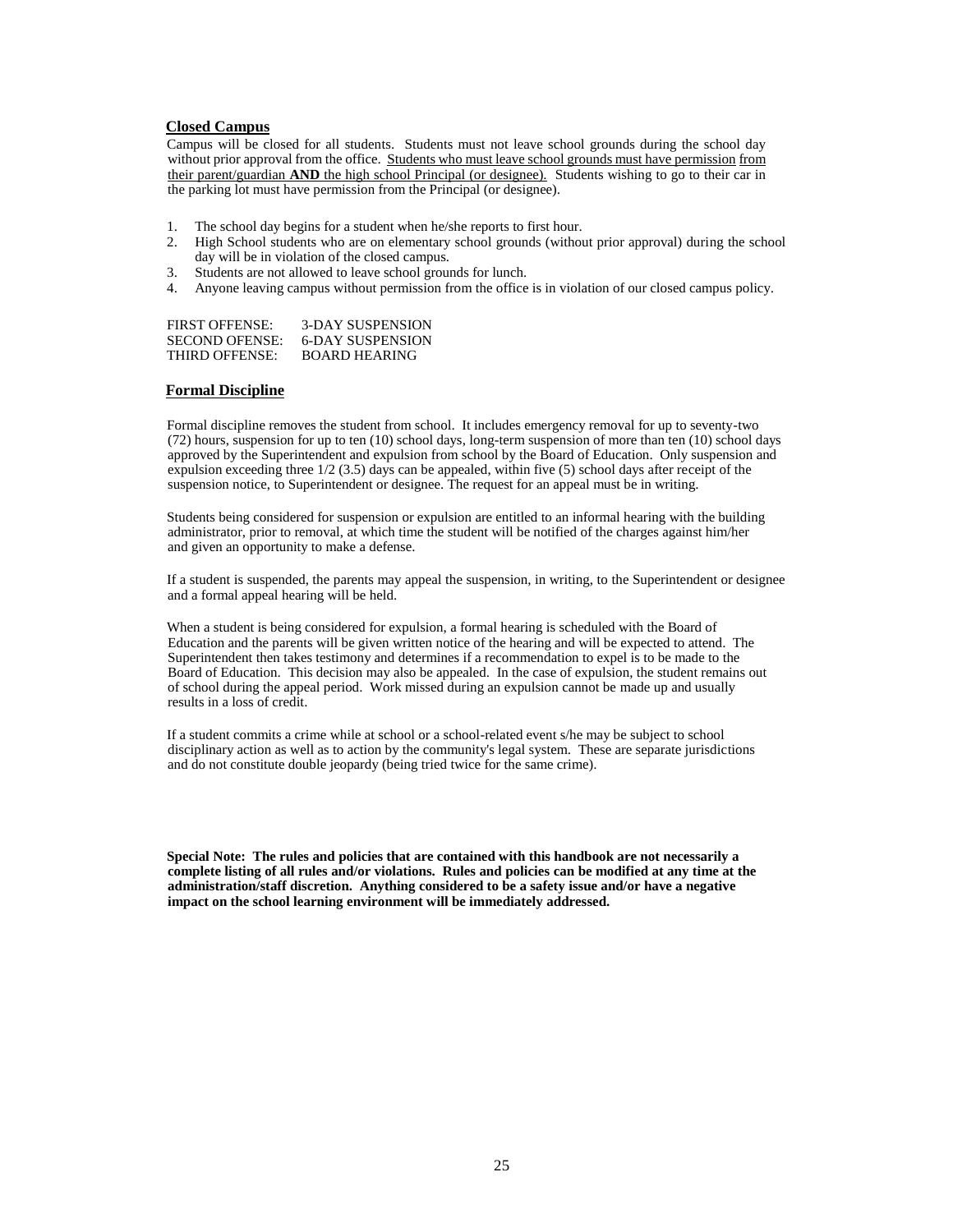# **Due Process Rights**

The Constitutional Rights of individuals assure the protection of due process of law; therefore, this system of constitutionally and legally sound procedures is developed with regard to the administration of discipline in the schools of Michigan.

- 1. The hallmark of the exercise of disciplinary authority shall be reasonableness and fairness.
- 2. Every effort shall be made by administrators and faculty members to resolve problems through effective utilization of school district resources in cooperation with the student, parent, or guardian.
- 3. A student must be given an opportunity for a hearing with the appropriate school administration if the student, parent or guardian indicate the desire for one. A hearing shall be held to allow the student and a parent or a guardian to contest the facts which may lead to disciplinary action, or to contest the appropriateness of the sanction imposed by a disciplinary authority, or if the student and a parent or guardian allege prejudice or unfairness.

During the appeal process, the student shall not be allowed to remain in school.

# **Suspension from School**

When a student is being considered for a suspension of ten (10) days or less, the administrator in charge will notify the student of the charges. The student will then be given an opportunity to explain his/her side and the administrator will then provide the student the evidence supporting the charges. After that informal hearing, the Principal or designee will make a decision whether or not to suspend. If a student is suspended, s/he and his/her parents will be notified, by phone or in writing within one  $(1)$  day, of the reason for and the length of the suspension. Only suspension and expulsion exceeding three  $1/2$  (3.5) days can be appealed, within five (5) school days after receipt of the suspension notice, to Superintendent or designee. The request for an appeal must be in writing.

The appeal shall be conducted in a private meeting and the student may be represented. Sworn testimony shall be given to the Superintendent. If the suspension or expulsion appeal is heard by the Board, the hearing is governed by the Open Meetings Act. Under the Open Meetings Act, the hearing must be public unless the parent's request that the meeting be conducted in a closed session.

When a student is suspended, s/he may make-up work missed while on suspension.

Any learning that cannot be made up such as labs, field trips, skill-practices, and the like or any learning that the student chooses not to make-up may be reflected in the grades earned.

A student being considered for suspension of more than ten days will be given due process as described in the expulsion section below.

# **Long-Term Suspension or Expulsion from School**

Mandatory permanent expulsion offenses subject to possible reinstatement according to MCL380.1311(2): 1. Possession of a dangerous weapon;

2. Arson on school grounds;

- 
- 3. Criminal Sexual Conduct on school grounds

The term "dangerous weapon" means a firearm, dirk, dagger, stiletto, iron bar, knife with a blade over 3 inches in length, pocket knife opened by a mechanical device, and brass knuckles [MCL 380.1313(4)]. The definition of "firearm" in section 380.1311 refers to the definition of that term in the federal Gun-Free Schools Act of 1994 which in turn refers to another section of federal law which defines "firearm" as: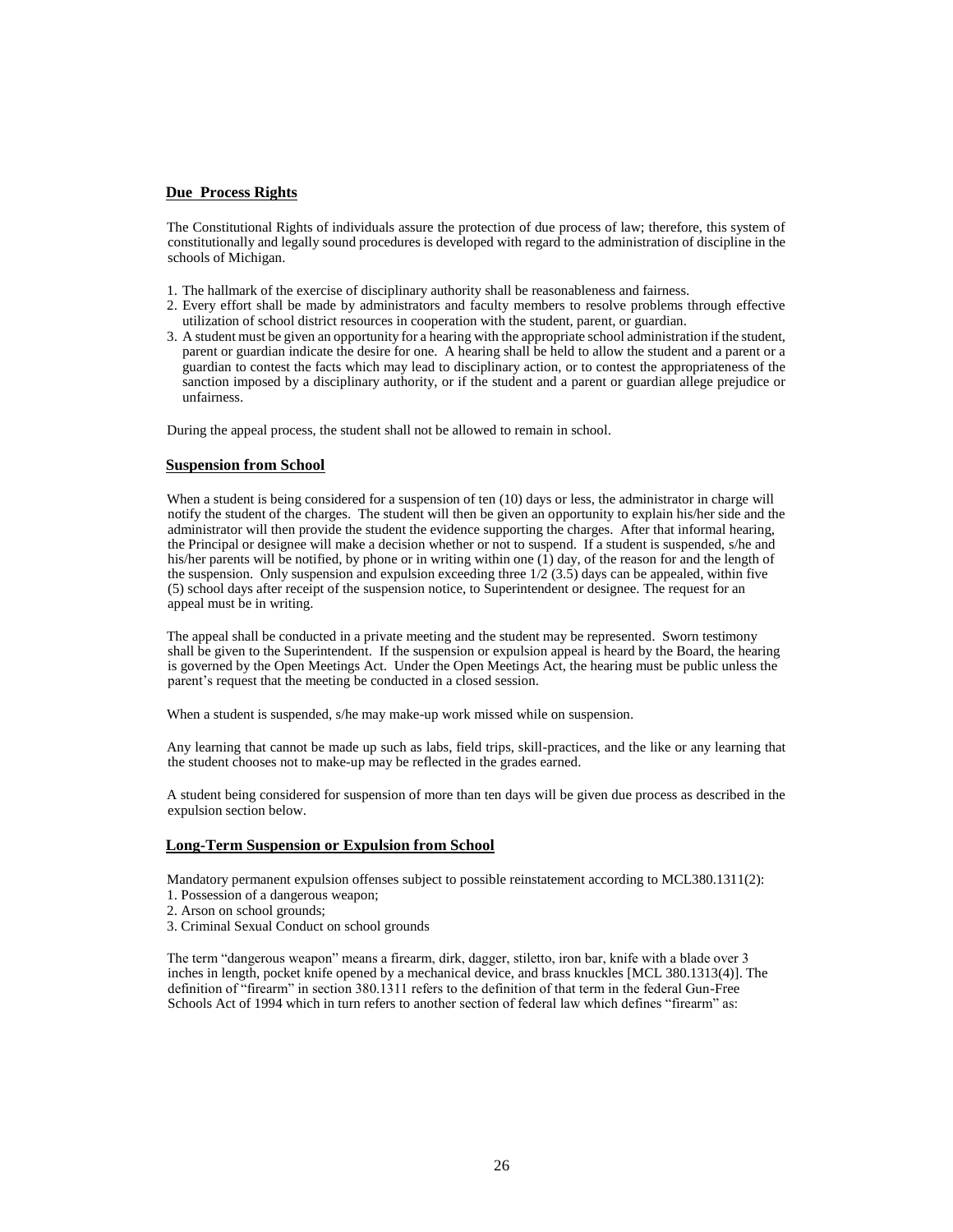Any weapon (including a starter gun) which will or is designed or may readily be converted to expel a projectile by the action of an explosive; The frame or receiver of any such weapon; Any firearm muffler or firearm silencer; or Any destructive device.

When a student is being considered for long-term suspension (more than ten (10) days) or expulsion, the student will receive a formal letter of notification addressed to the parents which will contain:

- the charge and related evidence;  $\Box$
- $\Box$ the time and place of the Board meeting;
- the length of the recommended suspension or a recommendation for expulsion;  $\Box$
- a brief description of the hearing procedure;  $\Box$
- a statement that the student may bring parents, guardians and counsel;  $\Box$
- $\Box$ a statement that the student and/or parent may bring a translator or request a transfer for hearing impaired students or parents;
- a statement that the student may give testimony, present evidence, and provide a defense;  $\Box$
- a statement that the student may request attendance of school personnel who were party to the action  $\Box$ or accused the student of the infraction;

Students being considered for long-term suspension or expulsion shall be immediately removed from school. A formal hearing is scheduled with the Superintendent or designee during which the student may be represented by his/her parents, legal counsel, and/or by a person of his/her choice.

Within five (5) days after notification of suspension or expulsion, the suspension or expulsion may be appealed, in writing, to the Board of Education. The appeal will also be formal in nature with sworn testimony before official(s) designated by the Board of Education. The appeal will be heard in an open session unless the student or the student's parent or guardian requests a closed session. Again, the right to representation is available. All opportunity to earn grades or credit ends when a student is expelled. Expulsion for certain violations may result in revocation of a student's driver's license.

[The school] makes a sincere effort to have disciplinary actions take place that will allow the student to remain in school. If a disciplinary action does not result in removal from school, it is not appealable. Should a student or parent have questions regarding the propriety of an in-school disciplinary action, they should contact the building Principal.

# **Discipline of Students with Disabilities**

Students with disabilities are entitled to the rights and procedures afforded by the Individuals with Disabilities Education Act (I.D.E.A.) and the Americans with Disabilities Act (A.D.A.).

# **Substance Abuse Policy**

# **1. Use of drugs**

A student's use or sale of a performance enhancing substance is a violation that will affect the student's athletic eligibility and extracurricular participation.

The Department of Community Health periodically distributes to the District the list of banned drugs based on bylaw 31.2.3.1 of the National Collegiate Athletic Association. Use of any drugs or substances appearing on this list will affect the student's athletic and extracurricular participation.

The school has a "Drug Free" zone that extends 1000 feet beyond the school boundaries as well as to any school activity and transportation. This means that any activity, possession, sale, distribution, or use of drugs, alcohol, fake drugs, steroids, inhalants, or look-alike drugs is prohibited. Attempted sale or distribution is also prohibited. If caught, the student could be suspended or expelled and law enforcement officials may be contacted.

Sale also includes the possession or sale of over-the-counter medication to another student. The sale, distribution, possession, or use of drugs, alcohol, fake drugs, steroids, inhalants, or look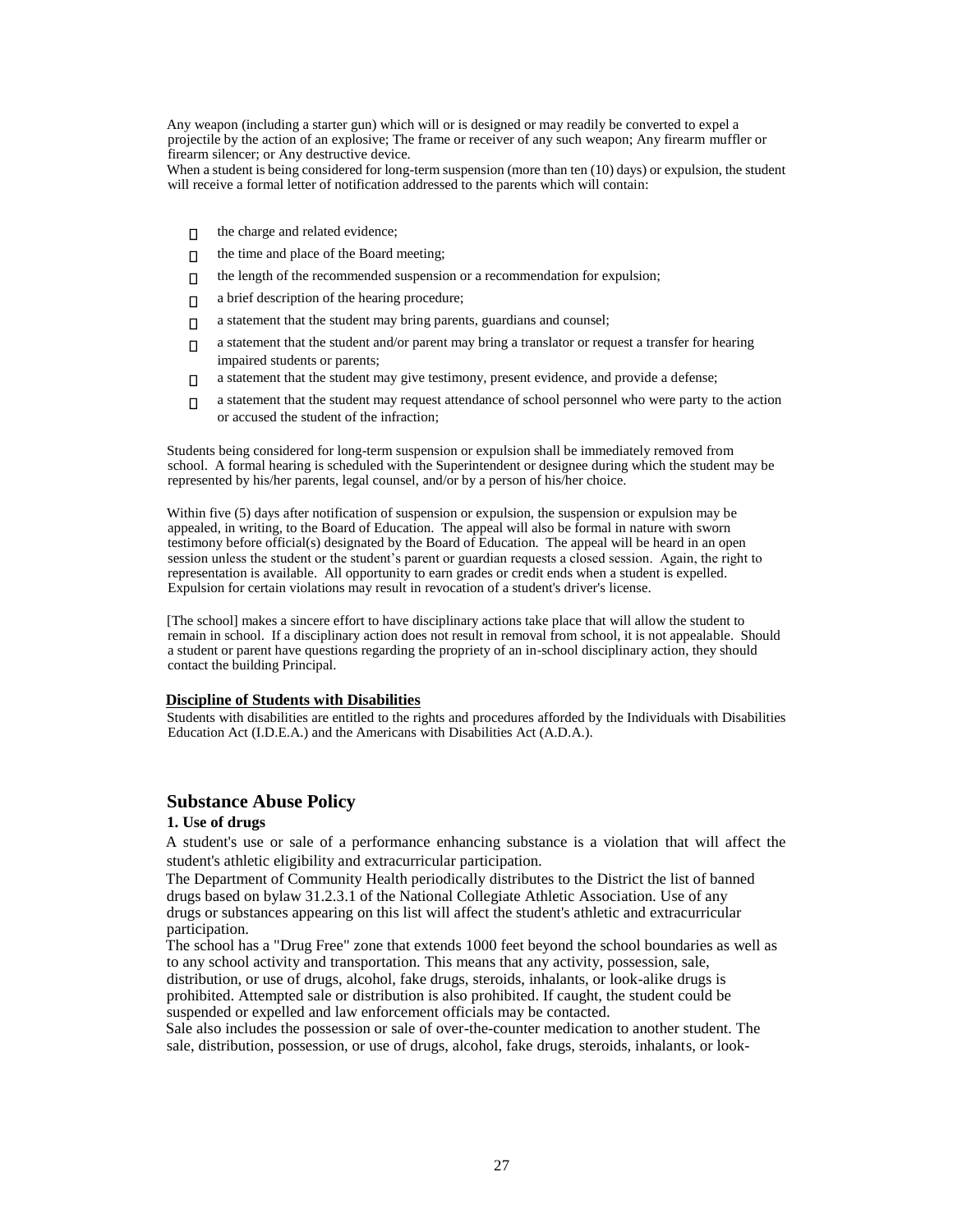alike drugs that has a negative effect on the school environment is prohibited. Attempted sale or distribution is also prohibited. This includes nonalcoholic beers and wines, and the like. Many drug abuse offenses are also felonies.

# **2. Use of Breath-Test Instruments**

The principal may arrange for a breath test for blood-alcohol to be conducted on a student whenever s/he has individualized reasonable suspicion to believe that a student has consumed an alcoholic beverage. The student will be taken to a private administrative or instructional area on school property with at least one (1) other member of the teaching or administrative staff present as a witness to the test.

The purpose of the test is to determine whether or not the student has consumed an alcoholic beverage. The amount of consumption is not relevant, except where the student may need medical attention. If the result indicates a violation of school rules as described in this handbook, the student will be disciplined in accordance with disciplinary procedures described in this handbook. If a student refuses to take the test, s/he will be advised that such denial will be considered an admission of alcohol use with the consequent discipline invoked. The student will then be given a second opportunity to take the test.

# **Drug and Alcohol Violation Consequences**

# **Use and/or Possession**

FIRST OFFENSE: 10 day out-of-school suspension. Parent/guardian will be notified of the incident; in some cases, the police will be called in to assist, and a meeting involving the parents/ guardians and the principal may be necessary before he/she returns to the school setting, at the discretion of the principal. Students must also be evaluated at a drug counseling clinic before returning to school.

SECOND OFFENSE: long term out-of-school suspension (up to 180 days) and a conference with the student and principal must occur prior to the student returning to school.

THIRD OFFENSE: expulsion hearing recommendation to the Superintendent or School Board for expulsion and appropriate police action.

# **Attempted Sale/Distribution of Drugs**

FIRST OFFENSE: Automatic expulsion hearing; recommendation to the Superintendent or School Board for expulsion and appropriate police action.

# **3. Use of tobacco**

Smoking and other tobacco uses are a danger to a student's health and to the health of others. The school prohibits the sale, distribution, use, or possession of any form of tobacco or electronic cigarettes or similar devices (including vape pens) during school time or at any school activity. This prohibition also applies when going to and from school and at school bus stops. Violations of this rule could result in suspension or expulsion. "Use of tobacco" shall mean all uses of tobacco, including cigars, cigarettes, or pipe tobacco, chewing tobacco, snuff, or any other matter or substance that contains tobacco, in addition to papers used to roll cigarettes. The display of unlighted cigars, cigarettes, pipes, other "smoking" paraphernalia or tobacco products on one's person is also prohibited by this policy.

FIRST OFFENSE: **Up to 3 Day Suspension OR Drug Education/Counseling (4 hours)\*\*** SECOND OFFENSE: **Up to 5 Day Suspension AND Drug Education/Counseling (4 hours)\*\*** THIRD OFFENSE: **Up to 10 Day Suspension AND Drug Education/Counseling (8 hours)\*\*** FOURTH OFFENSE: 10 Day Suspension and Administrative Hearing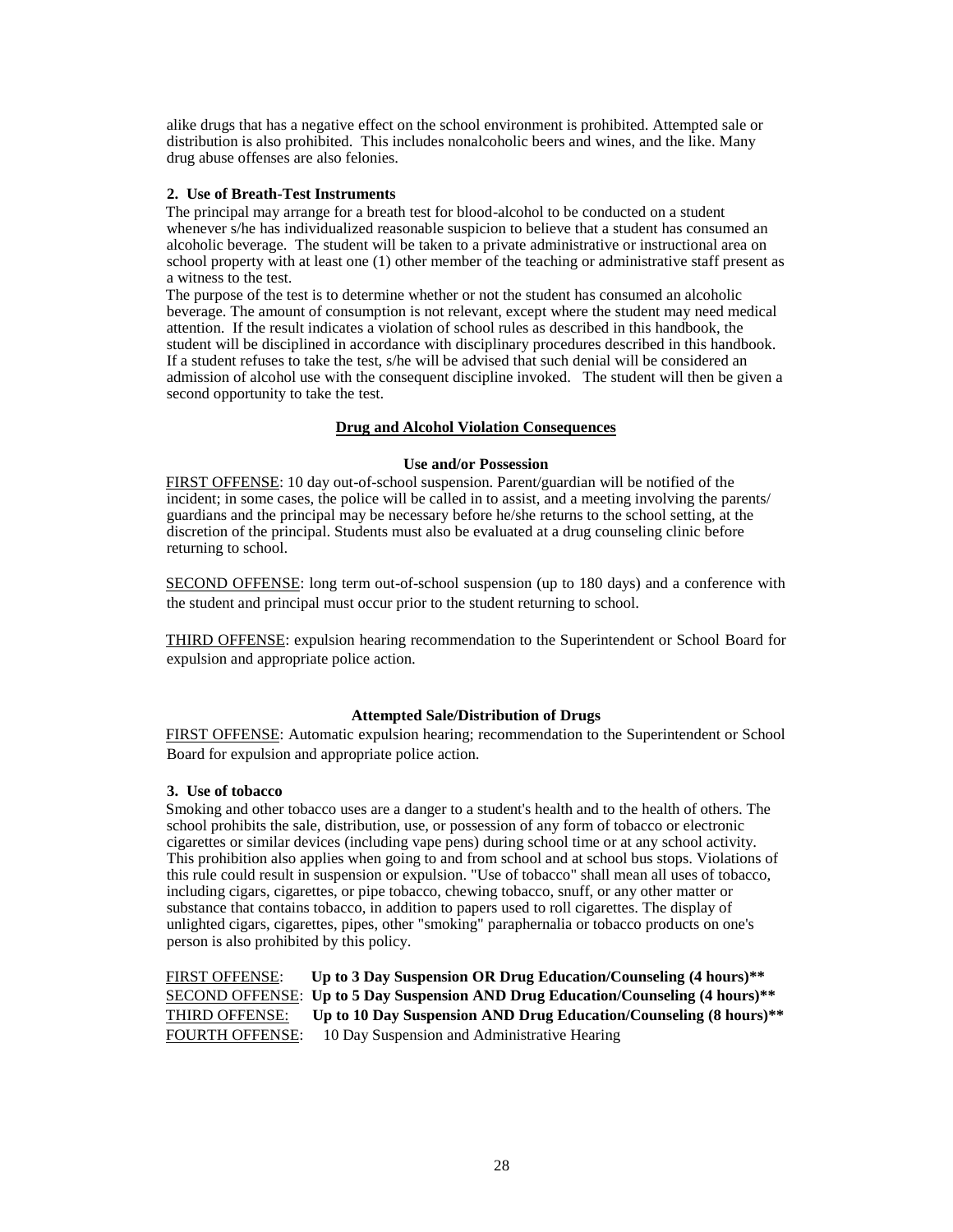# **\*\*Administration and Parent/Guardian will conference on time, date, and place for Drug Education/Counseling.**

# **Self-Referral**

Students who are concerned about their involvement with chemicals should ask a staff member for assistance. The adult contacted will encourage the student to talk with a school counselor and will also discuss the nature of the counseling relationship: what the student can expect from the counselor and what the counselor can expect from the student. All self-referrals will be treated confidentially. The counselor will provide supportive service; no disciplinary action is involved in a self-referral.

Many students do not use chemicals but are adversely affected by someone who does—an acquaintance, friend, or family member. In other instances, chemically-free students witness use by other students and do not know how to respond. Sometimes the emotion is very great. It is important to note, therefore, that students who are affected by another person's chemical use are also encouraged to make self -referrals.

# **General School Policies**

# **Public Concerns**

Constructive criticism of the schools is welcomed by the Board of Education whenever it is motivated by a sincere desire to improve the quality of the educational program or to equip the schools to do their tasks more effectively. The Board believes that complaints and grievances are best handled and resolved as close to their origin as possible, and that the professional staff should be given every opportunity to consider the issues and render decisions prior to involvement by the Board. The Board places trust in its employees and desires to support their actions in such a manner that employee are free from unwarranted, spiteful, or negative criticism and complaints.

So that the public may be informed on how to properly communicate their concerns, the Board advises that complaints shall be channeled according to the sequence indicated in each of the following categories.

# **A. Instruction, discipline, learning materials and grades**

- 1. Teacher
- 2. Principal<br>3. Superinte
- **Superintendent**
- 4. Board of Education

# **B. School Personnel**

- 1. School Employee
- 2. Employee's immediate supervisor
- 3. Superintendent
- 4. Board of Education

# **C. Board Operations and Policies**

- 1. Superintendent
- 2. Board of Education

The Board expects the professional staff to receive complaints courteously and to make a proper reply to the complainant. Whenever a complaint is made directly to the Board as a whole or to a Board member as an individual, it will be referred to the School Administration for study and possible solution. Any employee involved as an individual shall be advised of the nature of the complaint and shall be given every opportunity for explanation, comment, and presentation of the facts as he/she perceives them.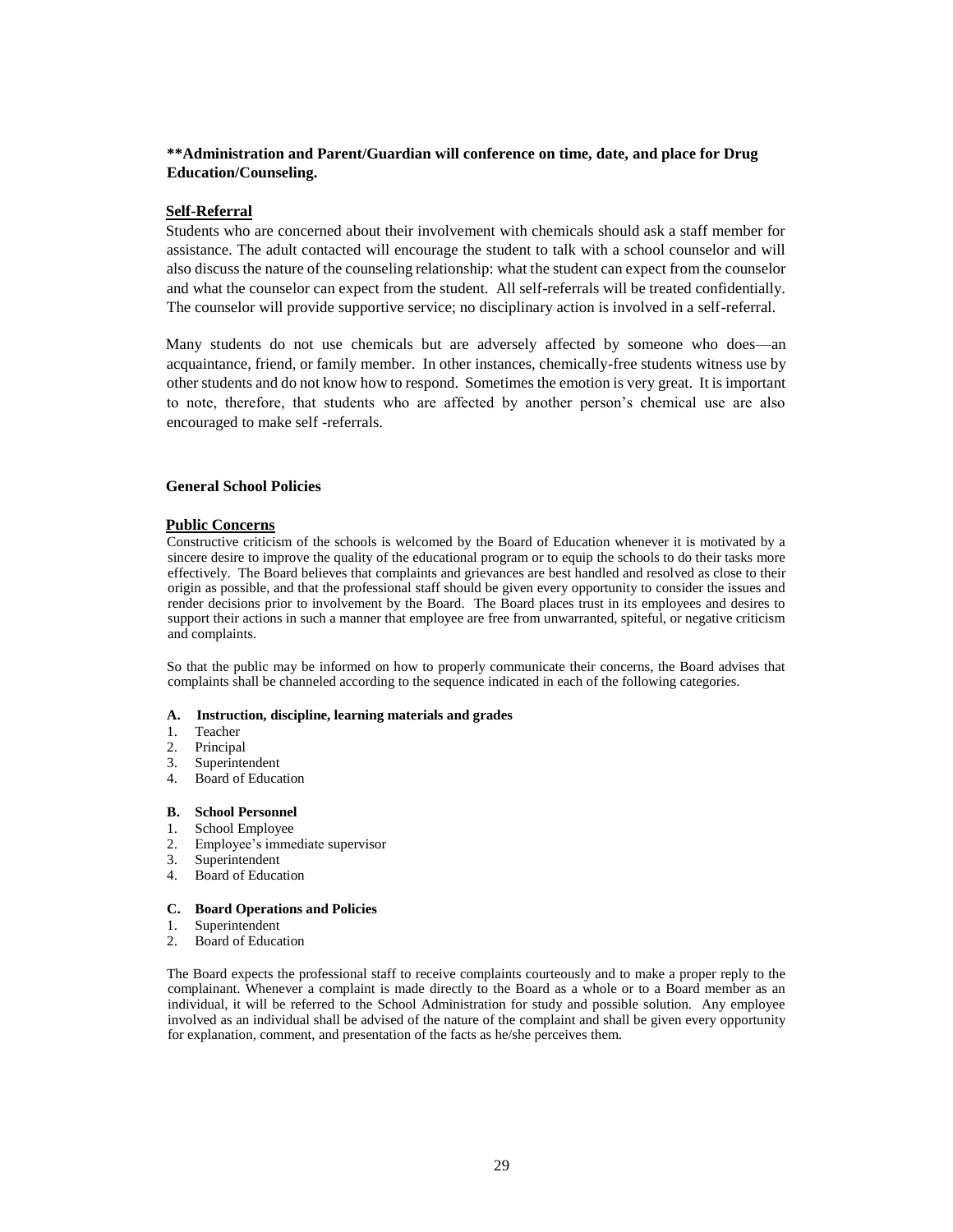Matters referred to the Superintendent and the Board shall be in writing and should be specific in terms of the action desired. The Board will not be considered nor act on complaints that have not been explored at the appropriate administrative level.

# **Student Records Policy**

All parents and guardians of students under 18 years of age and all students 18 years of age and over have the right, pursuant to the Family Educational Rights and Privacy Act (FERPA) of 1974, to examine the official records, files and data of the school district directly relating to the student. They also have the right to challenge any of the contents of said records to ensure their accuracy and fairness. Procedures for such examination and challenge, including hearings on a challenge shall be established by the Board of Education and be made available upon request.

No records, files, or data directly relating to an individual student shall be made available to anyone without the consent and notification of the student or the parent/guardian of a student under 18 except either (1) the teachers and officials of this school district who have a legitimate educational interest in such information; or (2) there has been a Federal request for submission of student records in connection with the student's application for financial aid. The student or parent will be notified if officials of a school to which a student intends to enroll desire access to student records, or if a court has ordered access to such records. For other investigation of student records, parental or student consent is needed.

# **Student Records: Directory Information (Board Policy #8330)**

Each year the Superintendent shall provide public notice to students and their parents that it may make available, upon request, certain information known as "directory information." The Board designates as student "directory information":

- A. A student's name
- B. Major field of study
- C. Participation in officially recognized activities and sports; height and weight, if a member of an athletic team
- D. Dates of attendance
- E. Date of graduation
- F. Awards received
- G. Honor rolls
- H. Scholarships
- I. Addresses and telephone numbers only for inclusion in school or PTO directories.

Parents and eligible students may refuse to allow the District to disclose any or all of such "directory information" upon written notification to the District within ten (10) days after receipt of the District's public notice.

# **Student Records: Armed Forces Recruiting (Board Policy #8330)**

The Board shall provide United States Armed Forces recruiters with at least the same access to the high school campus and to student directory information (names, addresses, and telephone listings of secondary students) as is provided to other entities offering educational or employment opportunities to those students. "Armed Forces of the United States" means the Armed Forces of the United States and their reserve components and the United States Coast Guard.

If a student or the parent or legal guardian of a student submits a signed, written request to the Board that indicates that the student or the parent or legal guardian does not want the student's directory information to be accessible to official recruiting representatives, then the officials of the school shall not allow that access to the student's directory information. The Board shall ensure that students and parents and guardians are notified of the provisions of the opportunity to deny release of directory information.

Annually the Board will notify male students age eighteen (18) or older that they are required to register for the selective service.

# **Drug Prevention (Board Policy #5530)**

The Board of Education recognizes that the misuse of drugs is a serious problem with legal, physical, and social implications for the entire school community.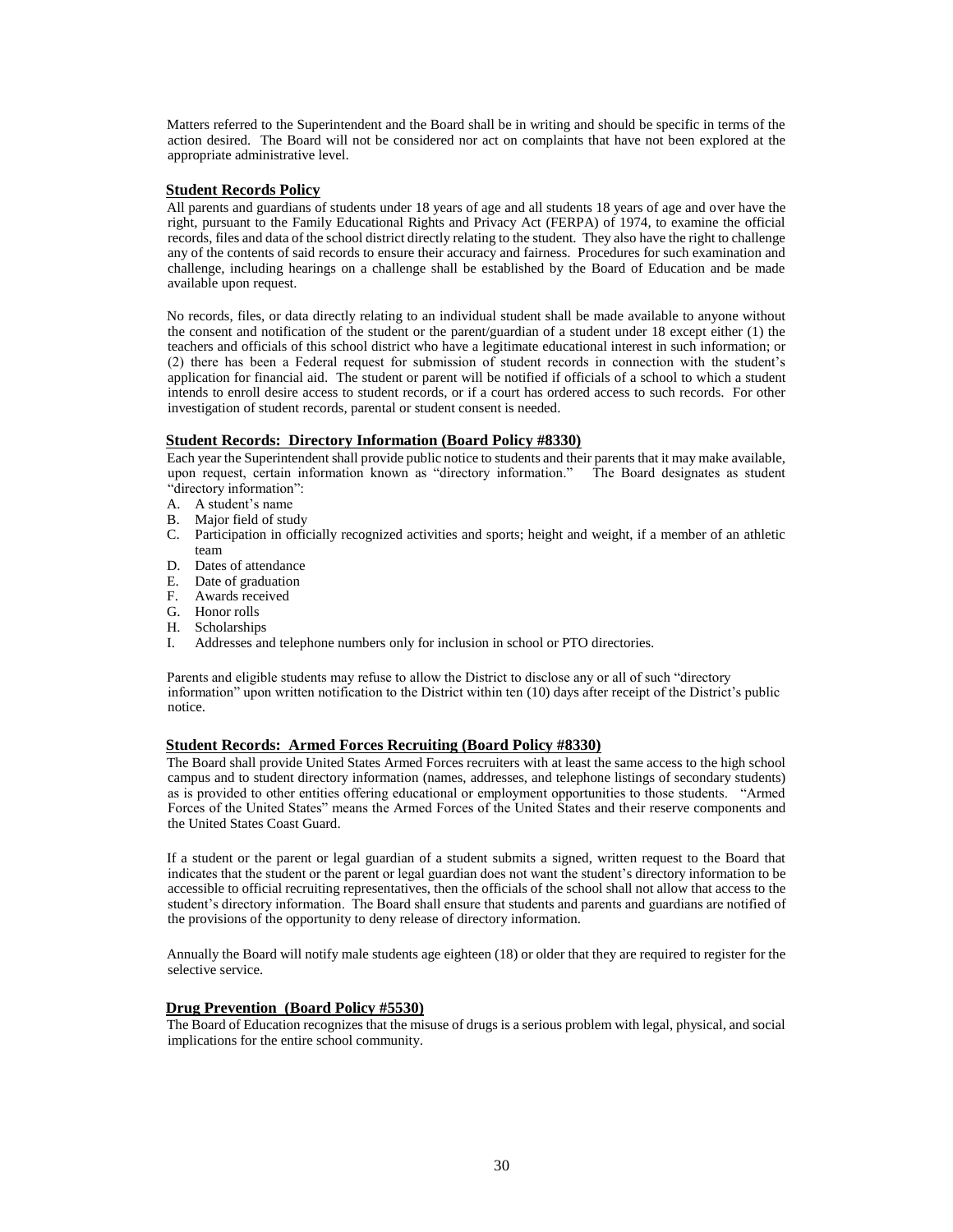As the educational institution of this community, the schools should strive to prevent drug abuse and help drug abusers by educational, rather than punitive, means.

In accordance with Federal and State law, the Board hereby establishes a "Drug-Free School Zone" that extends 1000 feet from the boundary of any school property. The Board prohibits the use, possession, concealment, delivery, or distribution of any drug or any drug-related paraphernalia at any time on District property, within the Drug-Free School Zone, or at and District-related event.

More information concerning this policy may be viewed in the principal's office.

## **Asbestos Management Plan**

Our school district has conducted an extensive asbestos survey of all our buildings. Based on the findings of this inspection, a comprehensive management plan was drafted. This plan details the response actions that the district will be taking regarding asbestos containing materials found in our buildings.

This plan is available for inspection at our offices, without cost or restriction, during normal business hours. If you desire to have a personal copy, please notify the main administrative office, and it will be supplied to you within 5 working days at a cost of \$.30 per page.

## **Freedom to Publish (Board Policy 5722)**

The Board of Education may sponsor student publications and productions as a means for students to learn, under adult direction, and the rights and responsibilities of the press in a free society. For purposes of this policy, "publications" shall include any audio, visual, or written materials such as tapes, banners, films, pamphlets, notices, newspapers, books, web pages (Policy 7540.02), internet productions (Policy 7540), or other like materials. "Productions" shall include theatrical performances as well as impromptu dramatic presentations, radio/television productions, and any electronic media presentations which represent the School District and the student's work within the District. Such publications and productions also play a vital role in the school program by:

- A. Interpreting students and the school to the community;
- B. Serving as a public relations media;
- C. Developing skills in communicating via the mass media

In sponsoring a student publication or production, the Board is mindful of the fact that the publication could be available to any student attending this school, and must, therefore, generally be suitable for all students.

Advertising is permitted in school newspapers, yearbooks, programs, etc. which are published by student organizations. Permission should be given by the Principal.

The Board reserves the right to designate and prohibit the distribution of publications and productions which are not protected by the right of free expression because they violate the rights of others. Such unprotected materials are those which:

- A. Are grossly prejudicial to an ethnic, religious, racial, or other delineated group;
- B. Libel any specific person or persons;
- C. Seek to establish the supremacy of a particular religious' denomination, sect, or point of view over any other religious denomination, sect, or point of view;
- D. Advocate the use or advertise the availability of any substance or material which may reasonably be believed to:
	- 1. constitute a direct and substantial danger to the health of students;
	- 2. contain obscenity or material otherwise deemed to be harmful to impressionable students who may receive them; Incite violence, advocate the use of force, or urge the violation of law or school

Regulations

- E. Advocate the use or advertise the availability of any substance or material which may reasonably be believed to:
	- 1. constitute a direct and substantial danger to the health of students;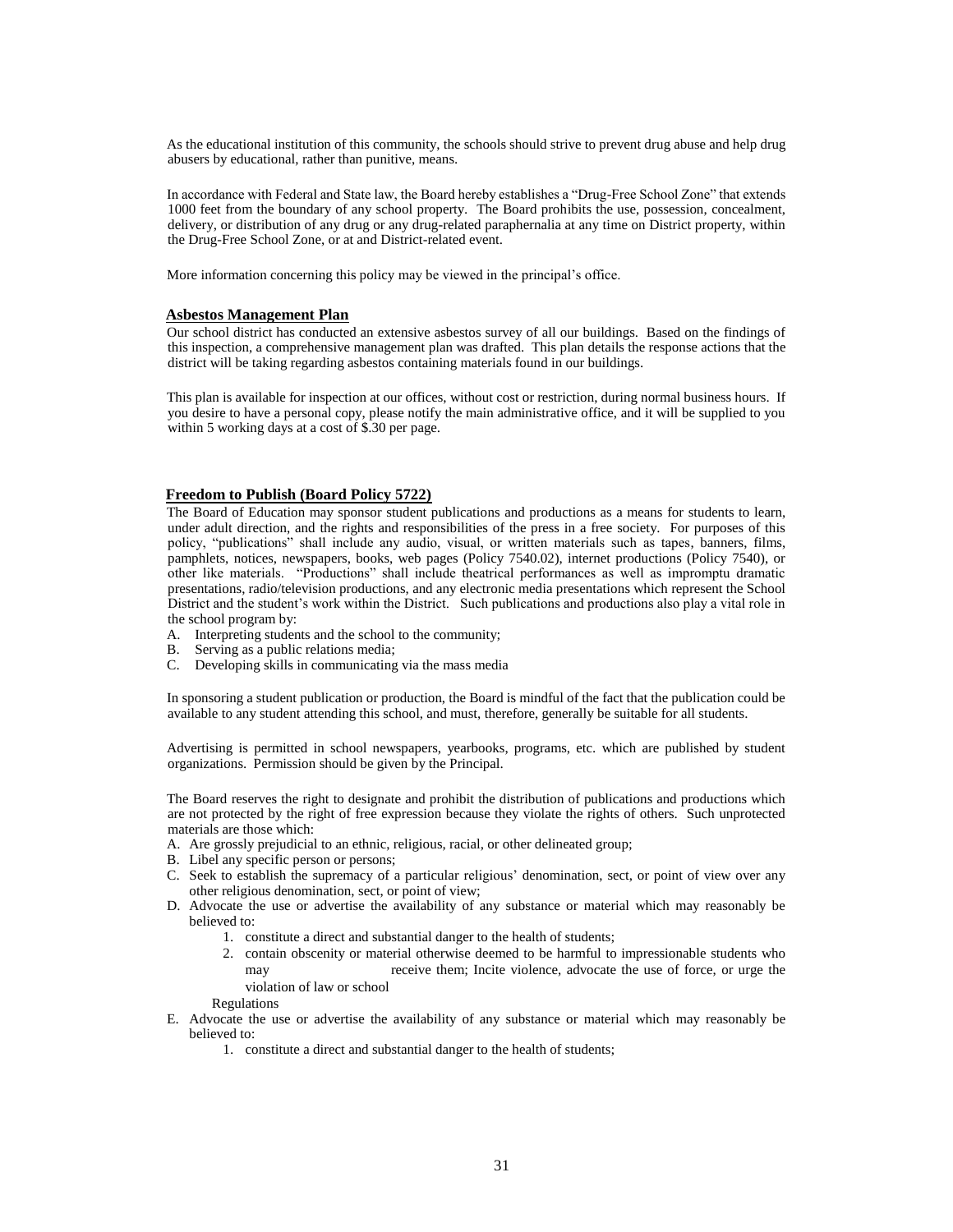- 2. contain obscenity or material otherwise deemed to be harmful to impressionable students who may receive them;
- 3. Incite violence, advocate the use of force, or urge the violation of law or school regulations.

The Board also prohibits publications and productions which:

- A. Fail to identify the student or organization responsible for distribution;
- B. Solicit funds for non-school organizations or institutions when such solicitations have not been approved by the Board;
- C. Promote, favor, or oppose any candidate for election to the Board or the adoption of any bond issue, proposal, or question submitted at any election.

The decision to publish or produce something shall be made by the advisor with appeal to the principal and Superintendent.

# **Compliance with Federal Law**

It shall continue to be the policy of the New Lothrop School District not to discriminate on the basis of religion, race, national origin, sex, or handicap in educational programs, activities, or services and to comply with all requirements and regulations of the U.S. Department of Education.

All students shall have an equal opportunity to participate in, and benefit from, all academic and extra-curricular activities and services.

It shall continue to be the policy of the school district to make all employment decisions in a nondiscriminatory manner. No decision as to hiring, assignment promotion, transfer, layoff, termination or reinstatement shall be made on the basis of religion, race, national origin, or handicap. Equal pay shall be given for performance of jobs requiring equal skill, effort and responsibilities.

# **Notice of Nondiscrimination Policy**

It is the policy of the New Lothrop Area Public School District that no person shall on the basis of race, color, national origin, sex, or handicap, be excluded from the participation in, be denied the benefits of, or be subjected to discrimination under any program or activity and in employment.

Any questions concerning Title IX of the Education Amendment Act of 1972, which prohibits discrimination on the basis of sex, should be directed to:

> Superintendent New Lothrop Area Public Schools 9285 Easton Road New Lothrop, MI 48460

Inquiries related to section 504 of the Rehabilitation Act of 1973, which prohibits discrimination on the basis of handicap, should be directed to:

> Superintendent New Lothrop Area Public Schools 9285 Easton Road New Lothrop, MI 48460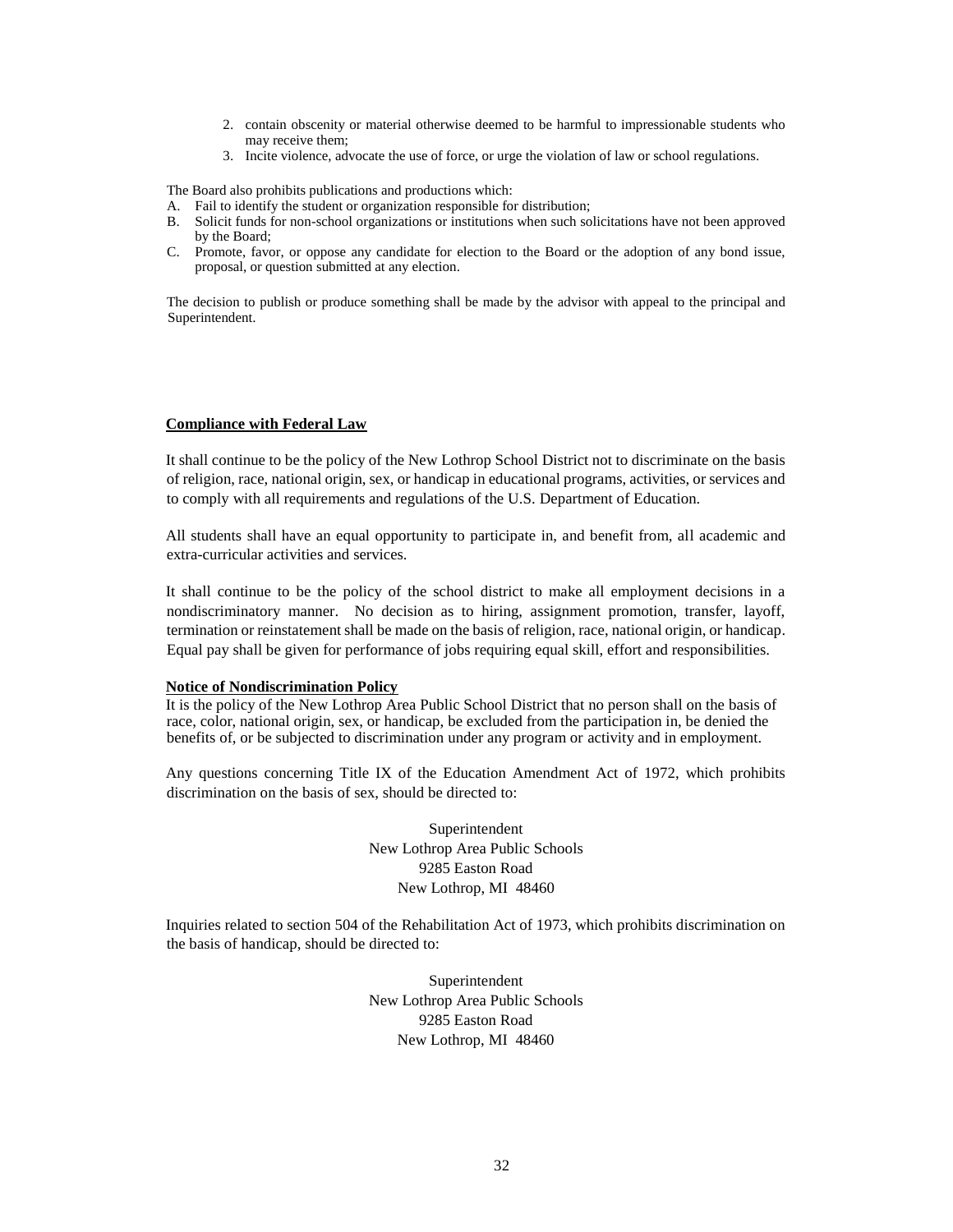# **Grievance Procedure For Non-Discrimination (Board Policy #2260B)** Grievance Procedures for Nondiscrimination

#### **Section 1**

Any person who believes that s/he has been discriminated against or denied equal opportunity to access to programs or services may file a complaint, which shall be referred to as a grievance with the District's Civil Rights Coordinator.

> Superintendent New Lothrop Area Public Schools 9285 Easton Road, P.O. Box 339 New Lothrop, MI 48460

The individual may also, at any time, contact the U.S. Department of Education, Office of Civil Rights, 600 Superior Avenue, Room 750, Cleveland, Ohio 44114-2611.

### **Section II**

The person who believes s/he has a valid basis for grievance shall discuss the grievance informally and on a verbal basis with the District's Civil rights Coordinator, who shall in turn investigate the complaint and reply with an answer to the complainant. S/He may initiate formal procedures according to the following steps:

#### **Step 1**

A written statement of the grievance signed by the complainant shall be submitted to the District's Civil Rights Coordinator within five (5) business days of receipt of answers to the informal complaint. The Coordinator shall further investigate the matters of grievance and reply in writing to the complainant within five (5) business days.

#### **Step 2**

If the complainant wishes to appeal the decision of the District's Civil Right's Coordinator,, s/he may submit a signed statement of appeal to the Board of Education within five (5) business days of his/her receipt of the Superintendent, response. In an attempt to resolve the grievance, the Board of Education shall meet with the concerned parties and their representative within twenty (20) business days of receipt of such an appeal. A copy of the Board's disposition of the appeal shall be sent to each concerned party within ten (10) business days of this meeting.

#### **Step 3**

If at this point the grievance has not been satisfactorily settled, further appeal may be made to the U.S. Department of Education, Office of Civil Rights, 600 Superior Avenue, Room 750, Cleveland, OH 44114-2611.

If the District's Civil Rights Coordinator is involved in the accusation, the complainant may contact the President of the Board of Education regarding the complaint.

Inquiries concerning the nondiscriminatory policy may be directed to Director, Office for Civil Rights, Department of Education, Washington, D.C. 20201.

The District's Coordinator will provide a copy of the District's grievance procedure to any person who files a complaint and will investigate all complaints in accordance with this procedure.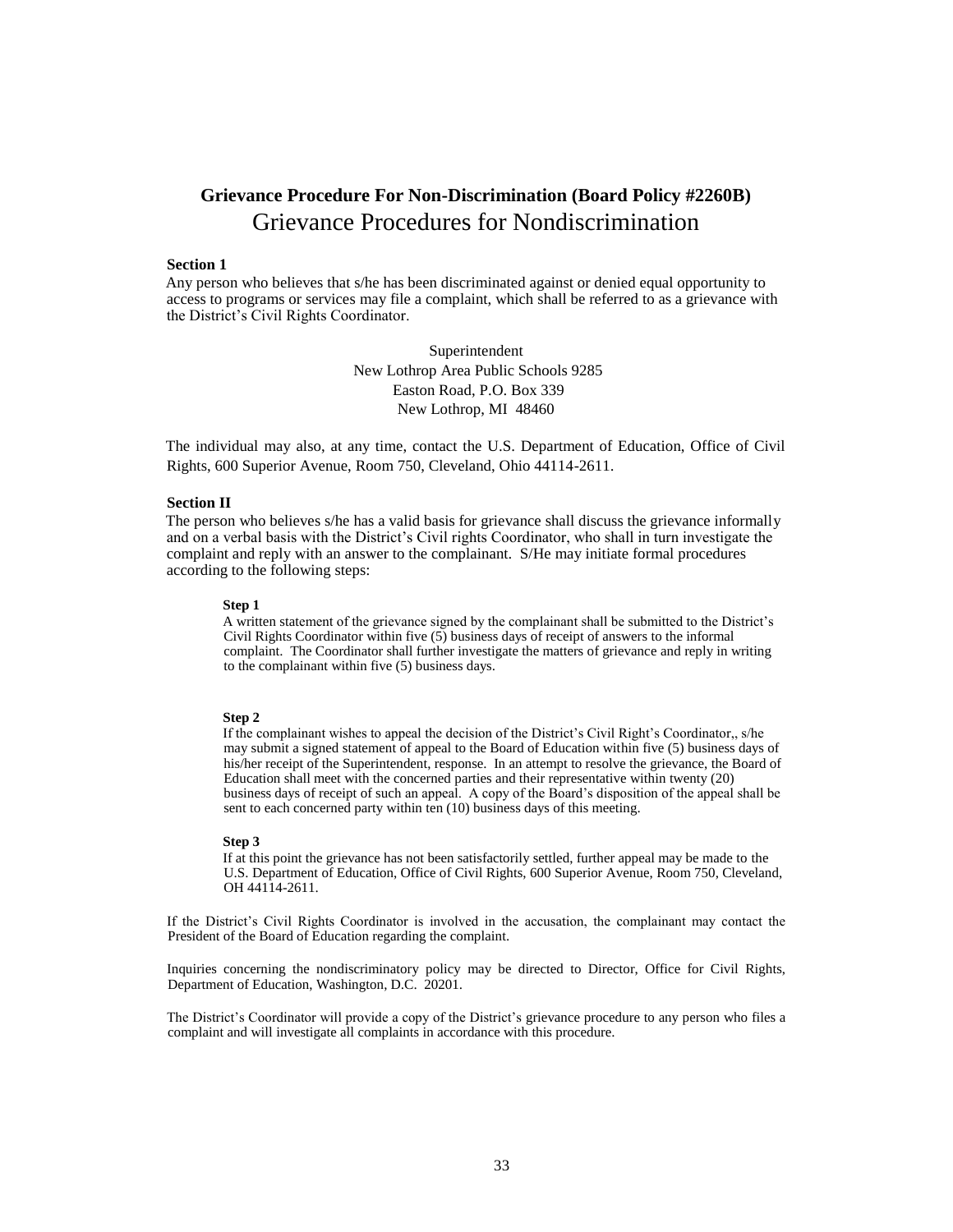A copy of each of the Acts and the regulations, on which this notice is based, may be found in the Civil Rights Coordinator's office.

#### **Reproductive Health and Family Planning (Board Policy #2414)**

The Board of Education directs that students receive instruction in reproductive health and family planning. "Reproductive Health" shall be defined as that state of an individual's well-being which involves the reproductive system and its physiological, psychological, and endocrinological functions.

In addition, students are to be provided instruction in the recognition, prevention, and treatment of non-casual -contact communicable diseases such as venereal diseases, HBV, and HIV; and the use of abstinence from sex as a responsible method for restriction and prevention of non-casual-contact communicable disease and as a positive life-style for unmarried young people.

The Board accepts as policy the guidelines entitled "Sex Education Guidelines including Reproductive Health and Family Planning" established by the Michigan Department of Education. A copy shall be available for inspection in the Board office.

Each person who teaches K to 12 students about human immunodeficiency virus infection and acquired immunodeficiency syndrome shall have training in human immunodeficiency virus infection and acquired immunodeficiency syndrome education for young people. Licensed health care professionals who have received training on human immunodeficiency virus infection and acquired immunodeficiency syndrome are exempt from this requirement.

A Sex Education Advisory Board shall be established, in order to ensure the effective participation of parents and community groups in the design and implementation of this program area.

The district shall notify the parents, in advance of the instruction and about the content of the instruction, give the parents an opportunity, prior to instruction, to review the materials to be used (other than tests), as well as the opportunity to observe the instruction, and advise the parents of their right to have their child excused from the instruction.

# **Student Hazing (Policy #5516)**

The Board of Education believes that hazing activities of any type are inconsistent with the educational process and prohibits all such activities at any time in school facilities, on school property, and at any District sponsored event.

Hazing shall be defined for purposes of this policy as performing any act or coercing another, including the victim, to perform any act of initiation into any class, group, or organization that causes or creates a risk of causing mental, emotional, or physical harm. Permission, consent, or assumption of risk by an individual subjected to hazing shall not lessen the prohibitions contained in this policy.

Hazing involves conduct such as but not limited to:

- A. Illegal activity, such as drinking or drugs
- B. Physical punishment or infliction of pain
- C. Intentional humiliation or embarrassment
- D. Dangerous activity
- E. Activity likely to cause mental or psychological stress
- F. Forced detention or kidnapping
- G. Undressing or otherwise exposing initiates.

Administrators, faculty members, and other employees of the District shall be alert particularly to possible situations, circumstances, or events which might include hazing. If hazing or planned hazing is discovered, the students involved shall be informed by the discoverer of the prohibitions contained in this policy and shall be ordered to end all hazing activities or planned activities immediately. All hazing incidents shall be reported immediately to the Superintendent. Students, administrators, faculty members, and other employees who fail to abide by this policy may be subject to disciplinary action and may be held personally liable for civil or criminal penalties.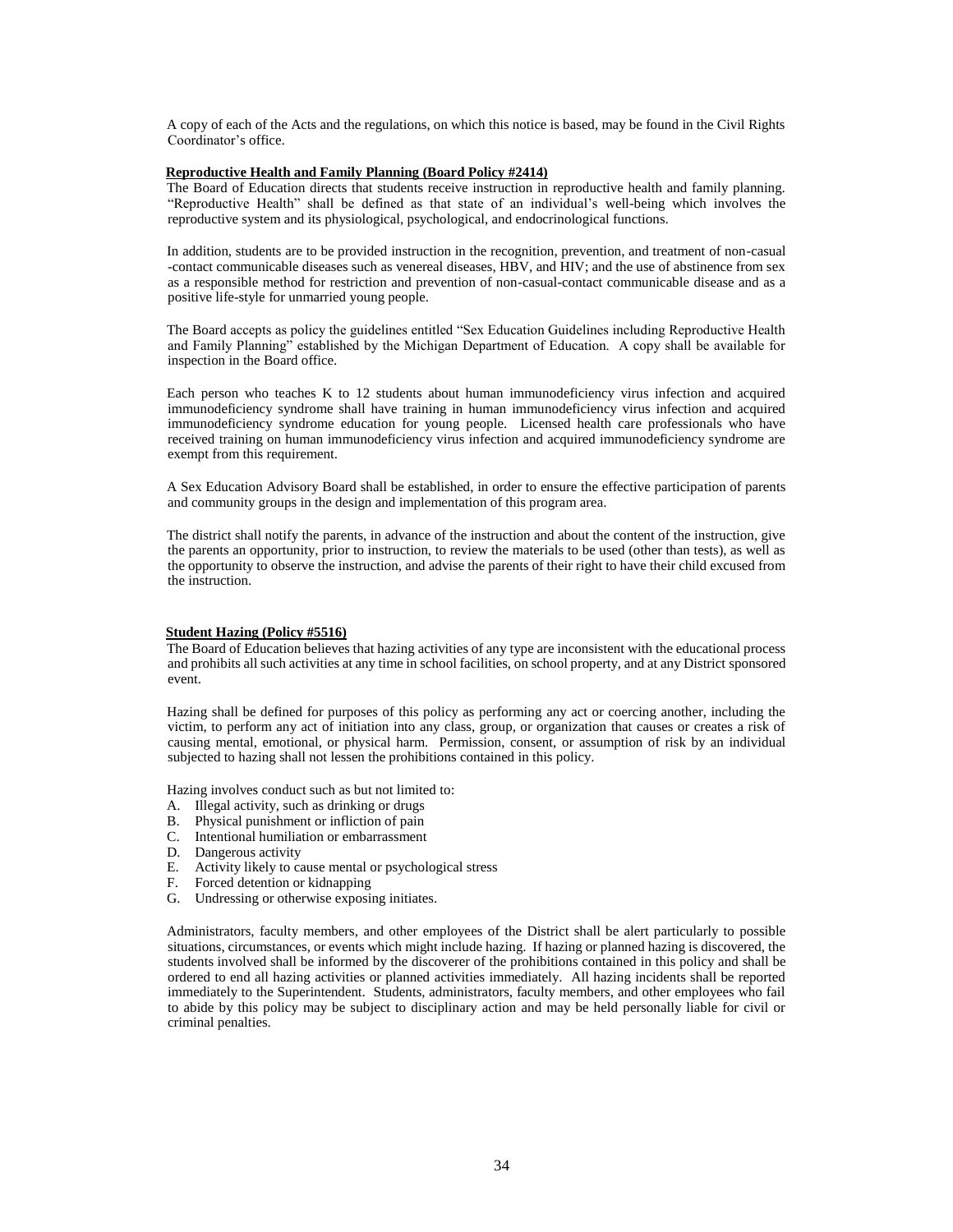# **Search and Seizure (Board Policy #5771)**

The Board of Education has charged school authorities with the responsibility of safeguarding the safety and well-being of the students in their care. In the discharge of that responsibility, school authorities may search school property such as lockers used by students or the person or property, including vehicles of a student, in accordance with the following policy.

#### **School Property**

The Board acknowledges the need for in-school storage of student possessions and shall provide storage places, including desks and lockers, for that purpose. Where locks are provided for such places, students may lock them against incursion by other students, but in no such places shall students have an expectation of privacy as to prevent examination by a school official. The Board directs the school principals to conduct a routine inspection at least annually of all such storage places. In the course of any search, students' privacy rights will be respected regarding any items that are not illegal or against Board policy.

The Board also authorizes the use of canines, trained in detecting the presence of drugs or devices, when the Superintendent has reasonable suspicion that illegal drugs or devices may be present in a school. This means of detection shall be used only to determine the presence of drugs in locker areas and other places in the school where such substances could be concealed. Canine detection must be conducted in collaboration with law enforcement authorities or other certified organizations and is not to be used to search students unless either a warrant or parental permission has been obtained prior to the search.

#### **Student and Possessions**

The Board recognizes that the privacy of students and his/her belongings may not be violated by unreasonable search and seizure and directs that no student be searched without reasonable suspicion or in an unreasonable manner. The extent of the search will be governed by the seriousness of the alleged infraction, the student's age, and the student's disciplinary history.

This authorization to search shall also apply to all situations in which the student is under the jurisdiction of the Board.

Administrators are authorized to arrange for a breath-test instrument, according to the Superintendent's guidelines, for the purpose of determining if a student has consumed an alcoholic beverage. It is not necessary for the test to determine blood-alcohol level, since the Board has established a zero tolerance for alcohol use.

Except as provided below, a request for the search of a student or a student's possessions will be directed to the principal. S/He shall attempt to obtain the freely-offered consent of the student to the inspection; however, provided there is reasonable suspicion, s/he may conduct the search without such consent. Whenever possible, a search will be conducted by the principal in the presence of the student and a staff member other than the principal. A search prompted by the reasonable belief that health and safety are immediately threatened will be conducted with as much speed and dispatch as may be required to protect persons and property.

Search of a student's person or intimate personal belongings shall be conducted by a person of the student's gender, in the presence of another staff member of the same gender, and only in exceptional circumstances when the health or safety of the student or of others in immediately threatened.

The principal shall be responsible for the prompt recording in writing of each student search, including the reasons for the search; information received that established the need for the search and the name of informant, if any; the persons present when the search was conducted; any substances or objects found and the disposition made of them; and any subsequent action taken. The principal shall be responsible for the custody, control, and disposal of any illegal or dangerous substance or object taken from a student.

# **Harassment of Students (Policy #5517)**

Harassment of students is prohibited, and will not be tolerated. This includes inappropriate conduct by other students as well as any other person in the school environment, including employees, Board members, parents, guests, contractors, vendors and volunteers. It is the policy of the District to provide a safe and nurturing educational environment for all of its students. This policy applies to all activities on school property and to all school sponsored activities whether on or off school property.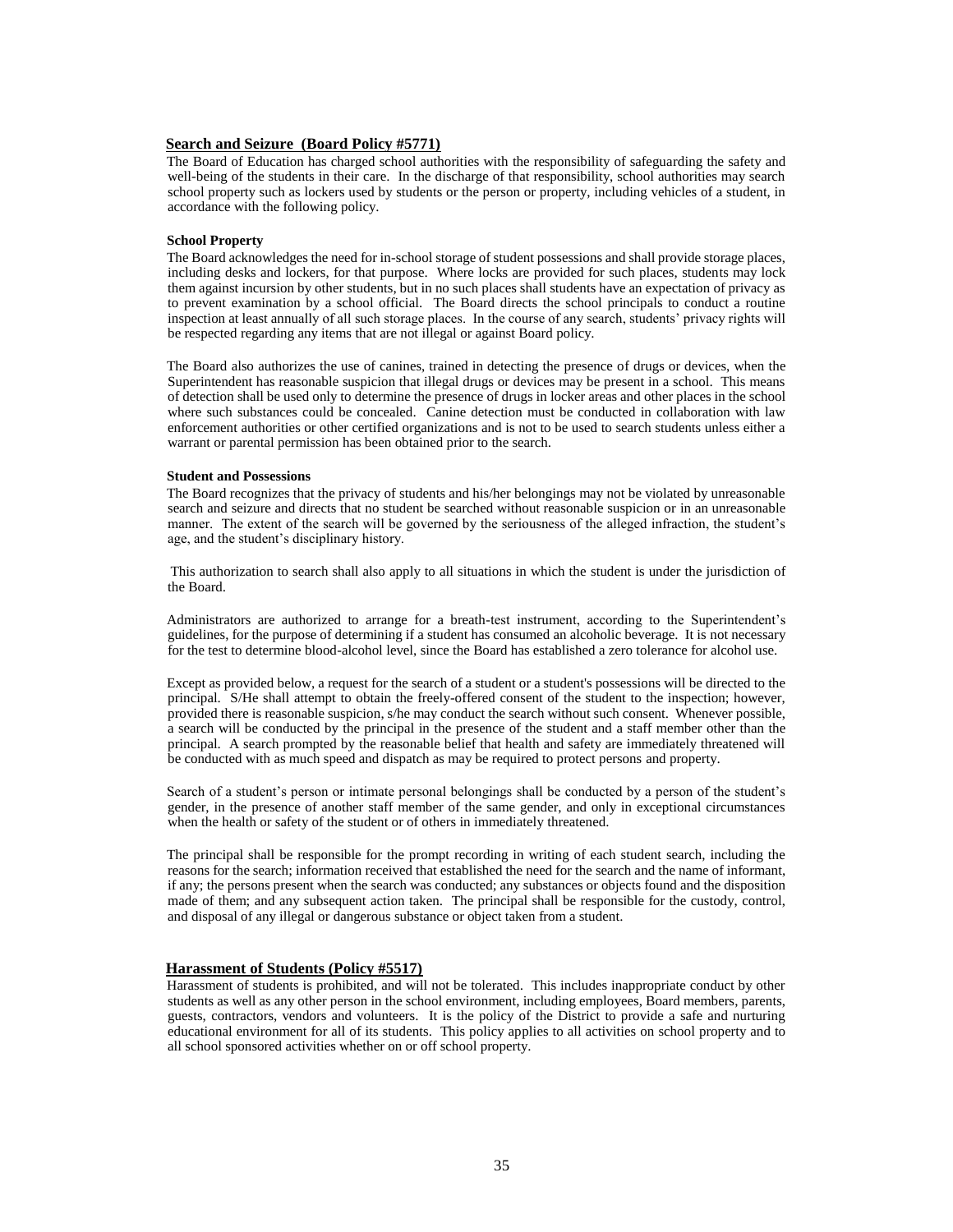Harassment is defined as inappropriate conduct that is repeated enough, or serious enough, to negatively impact a student's educational, physical or emotional well-being. This would include harassment based on any of the legally protected characteristics, such as sex, race, color, national origin, religion, height, weight, marital status or disability. This policy, however, is not limited to these legal categories and includes any harassment that would negatively impact students. This would include such activities as stalking, bullying, name calling, taunting, hazing and other disruptive behaviors.

Harassment through any means, including electronically transmitted methods (e.g., internet, telephone or cell phone, personal digital assistant (PDA), computer or wireless hand held device), may be subject to District disciplinary procedures. Such behavior is considered harassment whether it takes place on or off school property, at any school-sponsored function, or in a school vehicle if it is considered to have a negative impact on the school environment.

Any student that believes s/he has been or is the victim of harassment should immediately report the situation to a teacher, the principal or assistant principal. Complaints will be investigated in accordance with AG 5517.

Every student should and every staff member **must** report any situation that they believe to be improper harassment of a student. Reports may be made to those identified above.

If the investigation finds harassment occurred, it will result in prompt and appropriate remedial action. This may include up to expulsion for students, up to discharge for employee, exclusion for parents, guests, volunteers and contractors and removal from any officer position and/or a request to resign for Board members.

Retaliation against any person for complaining about harassment, or participating in a harassment investigation, is prohibited. Suspected retaliation should be reported in the same manner as harassment. Intentionally false harassment reports, made to get someone in trouble, are also prohibited. Retaliation and intentionally false reports may result in disciplinary action as indicated above.

The following definitions are provided for guidance only. If a student or other individual believes there has been harassment, regardless of whether it fits a particular definition, s/he should report it and allow the administration to determine the appropriate course of action.

#### **Harassment**

- A. Submission to such unwelcomed conduct or communication is made either an explicit or implicit condition of utilizing or benefiting from the services, activities, or programs of the School District.
- B. Submission to, or rejection of, the unwelcomed conduct or communication is used as the basis for a decision to exclude, expel or limit the harassed student in the terms, conditions or privileges of the School District
- C. The unwelcomed conduct or communication interferes with the student's education, creates an intimidating, hostile or offensive environment, or otherwise adversely affects the student's educational opportunities. This may include racial slurs, mocking behavior, or other demeaning comments.

#### **Sexual Harassment,**

- May include, but is not limited to:
- A. Verbal harassment or abuse
- B. Pressure for sexual activity
- C. Repeated remarks with sexual or demeaning implications
- D. Unwelcome touching
- E. Sexual jokes, posters, cartoons, etc.
- F. Suggesting or demanding sexual involvement, accompanied by implied or explicit threats concerning one's grades, safety, job, or performance of public duties.

Note: Any administrator, teacher, coach, other school authority who engages in sexual or other inappropriate physical contact with a student may be guilty of criminal "child abuse" as defined in State law (M.C.L.A.  $722.621$  st. seq.)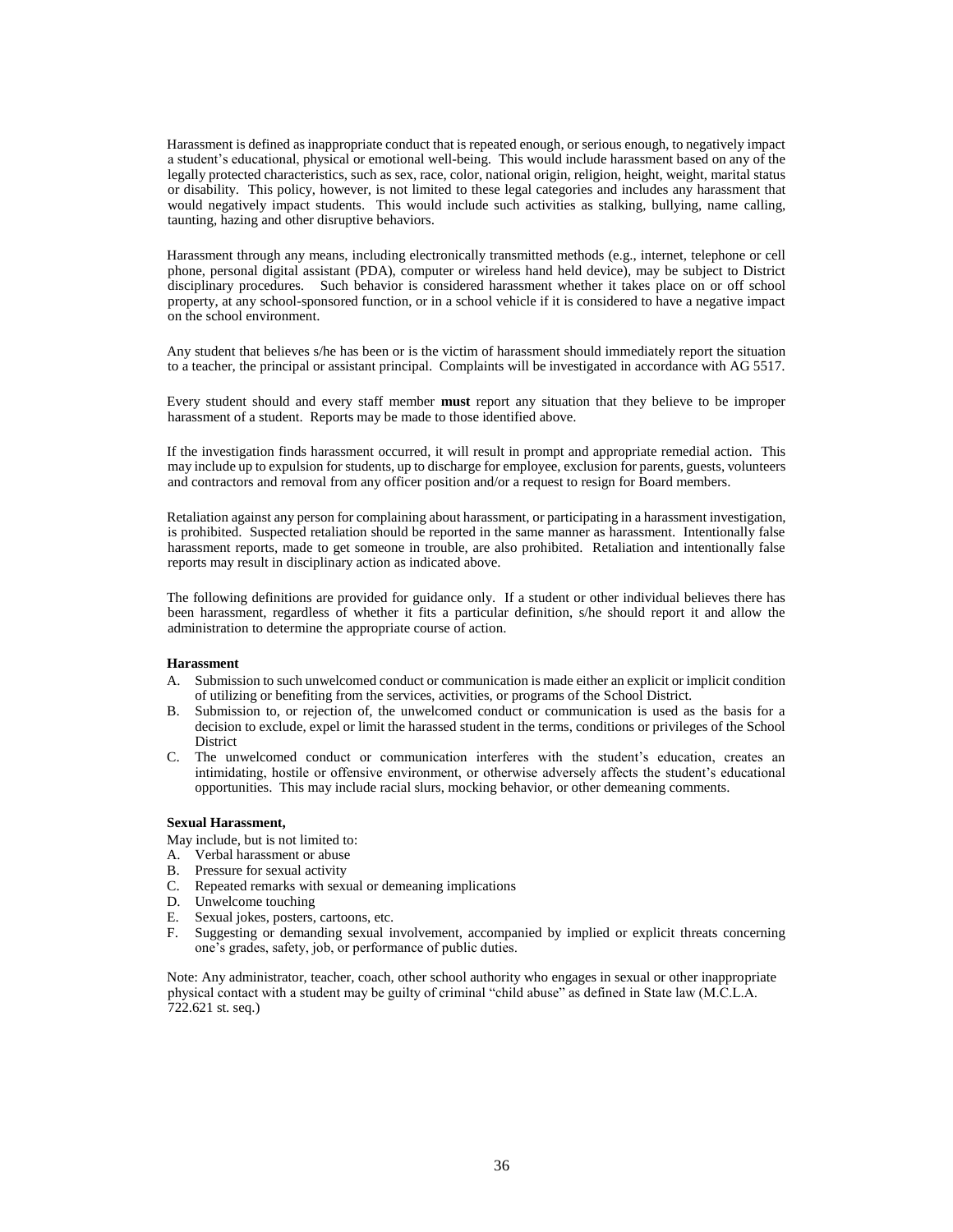#### **Confidentiality**

Every reasonable effort will be made to maintain confidentiality during the investigation process. However, a proper investigation will, in some circumstances, require the disclosure names and allegations.

# **BULLYING AND OTHER AGGRESSIVE BEHAVIOR TOWARD STUDENTS**—(NEOLA Policy 5517.01)

It is the policy of the District to provide a safe and nurturing educational environment for all of its students. This policy protects all students from bullying/aggressive behavior regardless of the subject matter or motivation for such impermissible behavior.

Bullying or other aggressive behavior toward a student, whether by other students, staff, or third parties, including Board members, parents, guests, contractors, vendors, and volunteers, is strictly prohibited. This prohibition includes written, physical, verbal, and psychological abuse, including hazing, gestures, comments, threats, or actions to a student, which cause or threaten to cause bodily harm, reasonable fear for personal safety or personal degradation.

Demonstration of appropriate behavior, treating others with civility and respect, and refusing to tolerate harassment or bullying is expected of administrators, faculty, staff, and volunteers to provide positive examples for student behavior.

This policy applies to all "at school" activities in the District, including activities on school property, in a school vehicle, and those occurring off school property, if the student or employee is at any school-sponsored, school-approved or school-related activity or function, such as field trips or athletic events where students are under the school's control, or where an employee is engaged in school business. Misconduct occurring outside of school may also be disciplined if it interferes with the school environment.

#### **Notification**

Notice of this policy will be **annually** circulated to and posted in conspicuous locations in all school buildings and departments within the District and discussed with students, as well as incorporated into the teacher, student, and parent/guardian handbooks. State and Federal rights posters on discrimination and harassment shall also be posted at each building. All new hires will be required to review and sign off on this policy and the related complaint procedure.

Parents or legal guardians of the alleged victim(s), as well as of the alleged aggressor(s), shall be promptly notified of any complaint or investigation as well as the results of the investigation to the extent consistent with student confidentiality requirements. A record of the time and form of notice or attempts at notice shall be kept in the investigation file.

To the extent appropriate and/or legally permitted, **confidentiality** will be maintained during the investigation process. However, a proper investigation will, in some circumstances, require the disclosure of names and allegations. Further, the appropriate authorities may be notified, depending on the nature of the complaint and/or the results of the investigation.

#### **Implementation**

The Superintendent is responsible to implement this policy, and may develop further guidelines, not inconsistent with this policy.

This policy is not intended to and should not be interpreted to interfere with legitimate free speech rights of any individual. However, the District reserves the right and responsibility to maintain a safe environment for students, conducive to learning and other legitimate objectives of the school program.

#### **Procedure**

Any student who believes s/he has been or is the victim of bullying, hazing, or other aggressive behavior should immediately report the situation to the Principal or assistant principal. The student may also report concerns to a teacher or counselor who will be responsible for notifying the appropriate administrator or Board official. Complaints against the building principal should be filed with the Superintendent. Complaints against the Superintendent should be filed with the Board President.

Every student is encouraged, and every staff member is required, to report any situation that they believe to be aggressive behavior directed toward a student. Reports shall be made to those identified above. While reports may be made anonymously, formal disciplinary action may not be taken solely on the basis of an anonymous report without other corroborating evidence.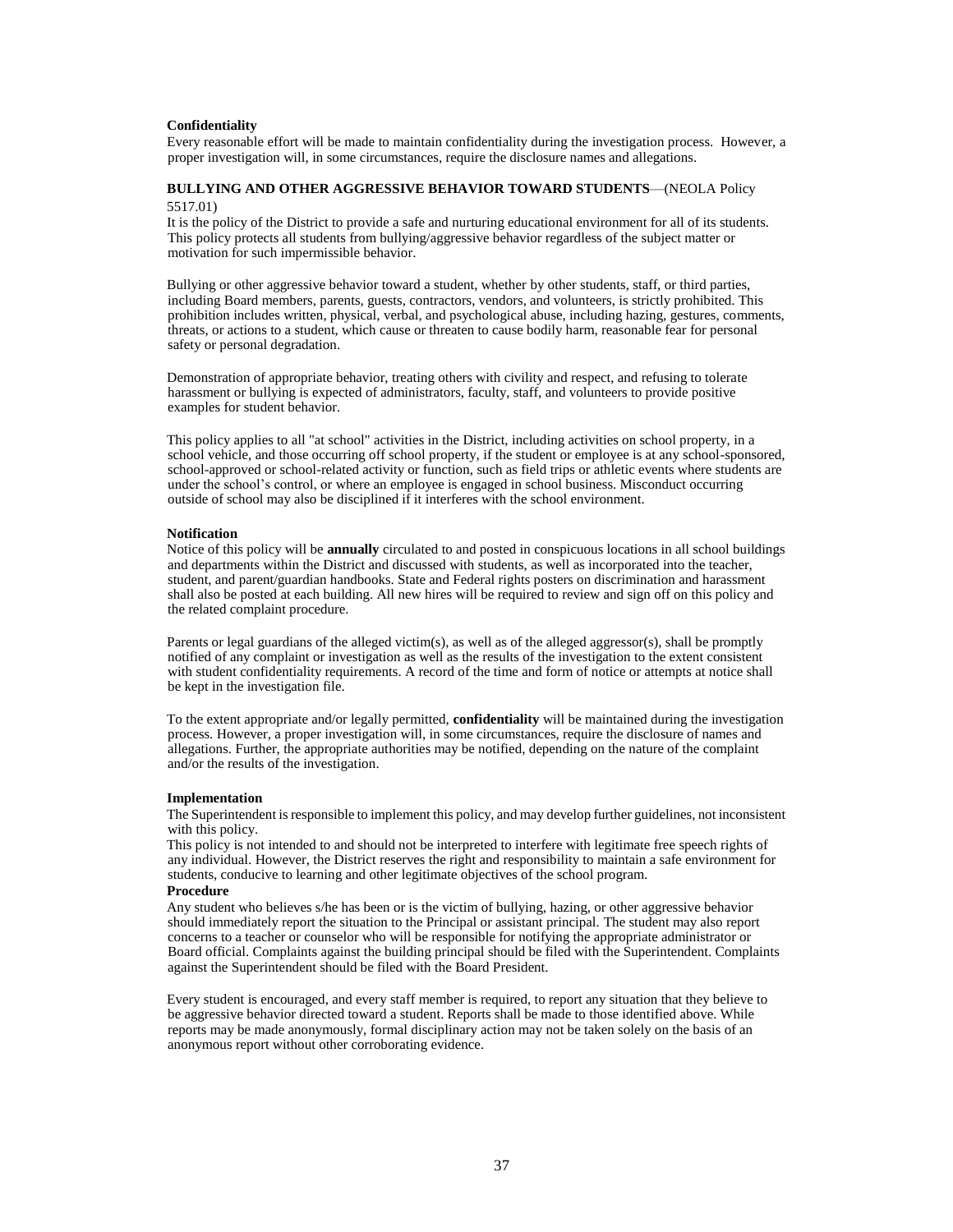The Principal (or other designated administrator) shall promptly investigate and document all complaints about bullying, aggressive or other behavior that may violate this policy. The investigation must be completed as promptly as the circumstances permit after a report or complaint is made.

If the investigation finds an instance of bullying or aggressive behavior has occurred, it will result in prompt and appropriate remedial action. This may include up to expulsion for students, up to discharge for employees, exclusion for parents, guests, volunteers and contractors, and removal from any official position and/or a request to resign for Board members. Individuals may also be referred to law enforcement or other appropriate officials.

If, during an investigation of a reported act of harassment, intimidation and/or bullying/cyberbullying, the Principal or appropriate administrator believes that the reported misconduct may have created a hostile learning environment and may have constituted unlawful discriminatory harassment based on a Protected Class, the Principal will report the act of bullying and/or harassment to one of the Anti-Harassment Compliance Officers so that it may be investigated in accordance with the procedures set forth in Policy **[5517](http://www.neola.com/newlothrop-mi/search%5Cpolicies/po5517.htm)** - AntiHarassment.

The individual responsible for conducting the investigation shall document all reported incidents and report all verified incidents of bullying, aggressive or other prohibited behavior, as well as any remedial action taken, including disciplinary actions and referrals, to the Superintendent. The Superintendent shall submit a compiled report to the Board on an annual basis.

## **Non-Retaliation/False Reports**

Retaliation or false allegations against any person who reports, is thought to have reported, files a complaint, participates in an investigation or inquiry concerning allegations of bullying or aggressive behavior (as a witness or otherwise), or is the target of the bullying or aggressive behavior being investigated, is prohibited and will not be tolerated. Such retaliation shall be considered a serious violation of Board policy, independent of whether a complaint of bullying is substantiated. Suspected retaliation should be reported in the same manner as bullying/aggressive behavior.

Making intentionally false reports about bullying/aggressive behavior for the purpose of getting someone in trouble is similarly prohibited and will not be tolerated. Retaliation and intentionally false reports may result in disciplinary action as indicated above.

#### **Definitions**

The following definitions are provided for guidance only. If a student or other individual believes there has been bullying, hazing, harassment or other aggressive behavior, regardless of whether it fits a particular definition, s/he should report it immediately and allow the administration to determine the appropriate course of action.

**"Aggressive behavior"** is defined as inappropriate conduct that is repeated enough, or serious enough, to negatively impact a student's educational, physical, or emotional well-being. Such behavior includes, for example, bullying, hazing, stalking, intimidation, menacing, coercion, name-calling, taunting, making threats, and hitting/pushing/shoving.

"**At School"** is defined as in a classroom, elsewhere on school premises, on a school bus or other schoolrelated vehicle, or at a school-sponsored activity or event whether or not it is held on school premises. It also includes conduct using a telecommunications access device or telecommunications service provider that occurs off school premises if either owned by or under the control of the District.

**"Bullying"** is defined as any written, verbal, or physical acts, including cyberbullying (i.e. any electronic communication, including but not limited to electronically transmitted acts, such as internet, telephone or cell phone, personal digital assistant (PDA), or wireless hand held device) that, without regard to its subject matter or motivating animus, is intended or that a reasonable person would know is likely to harm one (1) or more students either directly or indirectly by doing any of the following:

- A. substantially interfering with educational opportunities, benefits, or programs of one (1) or more students; B. adversely affecting the ability of a student to participate in or benefit from the school district's educational
- programs or activities by placing the student in reasonable fear of physical harm or by causing substantial emotional distress;
- C. having an actual and substantial detrimental effect on a student's physical or mental health; and/or
- D. causing substantial disruption in, or substantial interference with, the orderly operation of the school.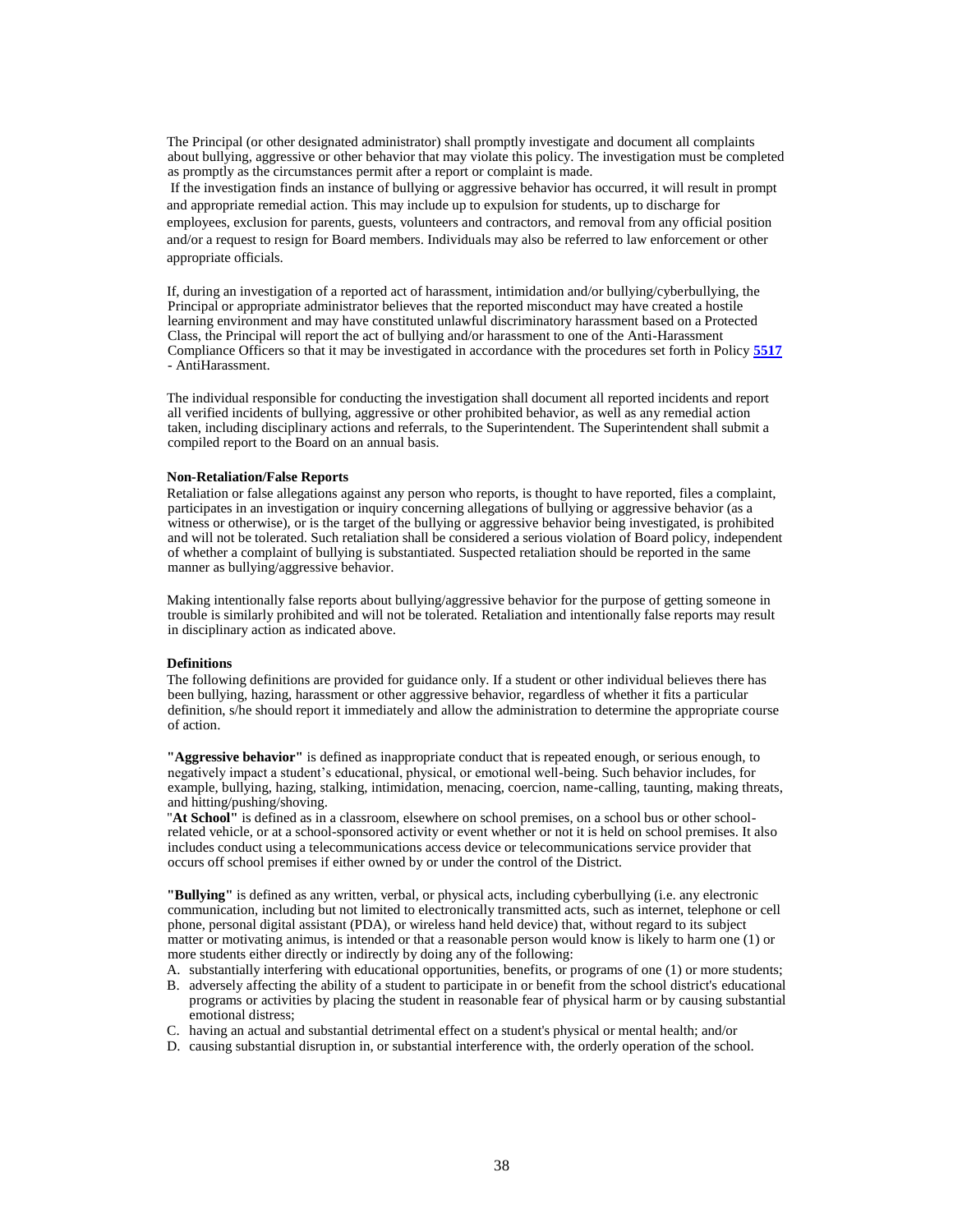Bullying can be physical, verbal, psychological, or a combination of all three. Some examples of bullying are: A. Physical – hitting, kicking, spitting, pushing, pulling; taking and/or damaging personal belongings or extorting money, blocking or impeding student movement, unwelcome physical contact.

B. Verbal – taunting, malicious teasing, insulting, name calling, making threats.

C. Psychological – spreading rumors, manipulating social relationships, coercion, or engaging in social exclusion/shunning, extortion, or intimidation. This may occur in a number of different ways, including but not limited to notes, emails, social media postings, and graffiti.

**"Harassment"** includes, but is not limited to, any act which subjects an individual or group to unwanted, abusive behavior of a nonverbal, verbal, written or physical nature, often on the basis of age, race, religion, color, national origin, marital status or disability, but may also include sexual orientation, physical characteristics (e.g., height, weight, complexion), cultural background, socioeconomic status, or geographic location (e.g., from rival school, different state, rural area, city, etc.).

**"Intimidation/Menacing"** includes, but is not limited to, any threat or act intended to: place a person in fear of physical injury or offensive physical contact; to substantially damage or interfere with person's property; or to intentionally interfere with or block a person's movement without good reason.

**"Staff"** includes all school employees and Board members.

**"Third parties"** include, but are not limited to, coaches, school volunteers, parents, school visitors, service contractors, vendors, or others engaged in District business, and others not directly subject to school control at inter-district or intra-district athletic competitions or other school events.

# **2260.03 - SECTION 504 - GRIEVANCE PROCEDURE**

New Lothrop Area Public Schools has adopted the following Grievance Procedure for addressing complaints alleging discrimination carried out by employees, other students, or third parties under Section 504. A person is not required to use this procedure and may instead file a complaint directly with the U.S. Department of Education's Office for Civil Rights, 1350 Euclid, Suite 325, Cleveland, Ohio 44115. See Board Policy 2260.03 or 2260.01 on the New Lothrop District website at http://www.neola.com/newlothrop-mi/ for more information. Copies can be requested in the High School Office.

# **Concussion Awareness**

# **Educational Material for Parents and Students**

# **(Content Meets MDCH Requirements)**

Sources: Michigan Department of Community Health. CDC and the National Operating Committee on Standards for Athletic Equipment (NOCSAE)

# **UNDERSTANDING CONCUSSION Some Common Symptoms**

**Headache Pressure in the Head Nausea/Vomiting Dizziness Balance Problems** 

**Double Vision Blurry Vision Sensitive to Light Sensitive to Noise Sluggishness** 

**Haziness Fogginess Grogginess Poor Concentration Memory Problems** 

**Confusion "Feeling Down" Not "Feeling Right" Feeling Irritable Slow Reaction Time Sleep Problems**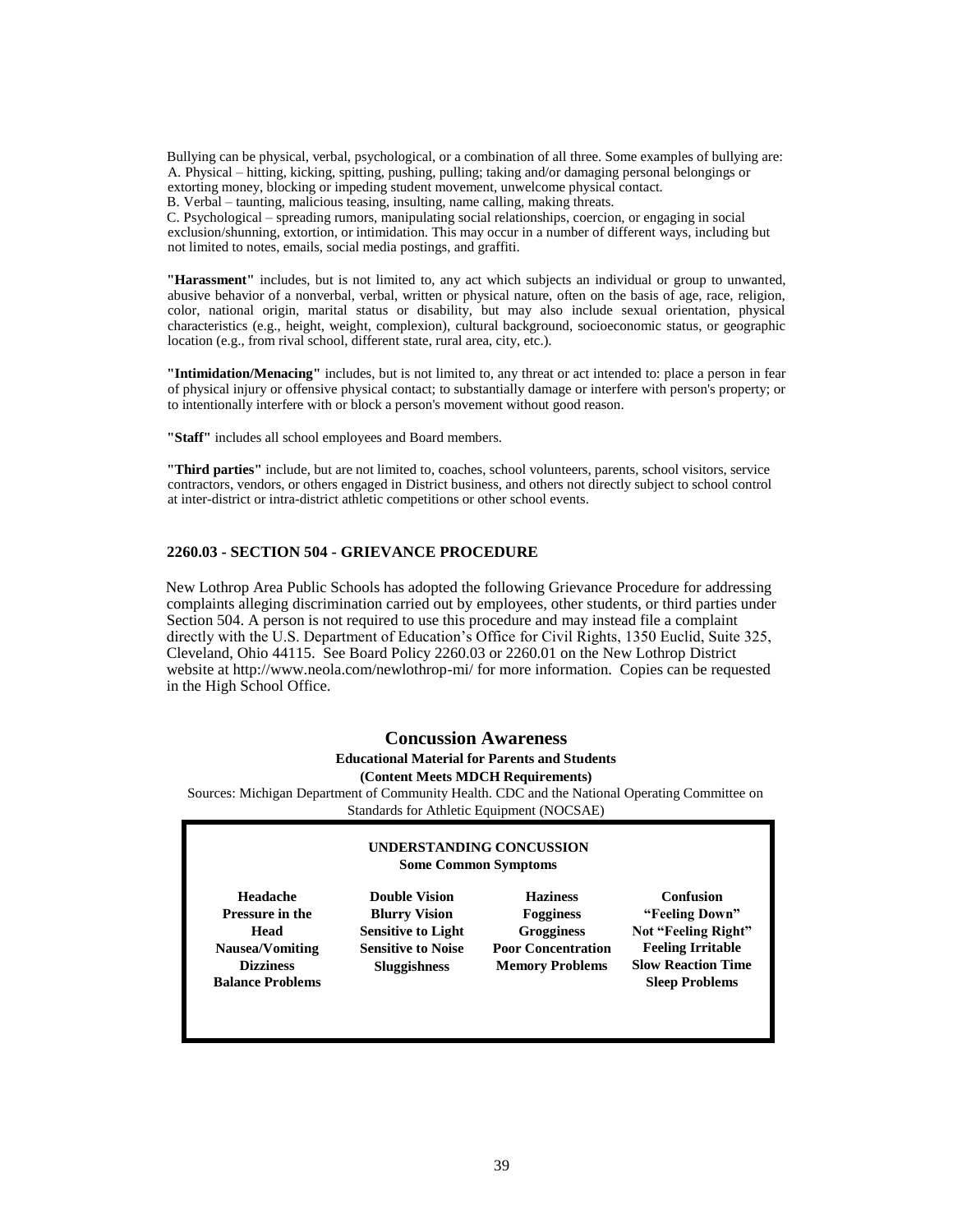## **WHAT IS A CONCUSSION?**

**A concussion is a type of traumatic brain injury** that changes the way the brain normally works. A concussion is caused by a fall, bump, blow, or jolt to the head or body that causes the head and brain to move quickly back and forth. A concussion can be caused by a shaking, spinning or a sudden stopping and starting of the head. Even a "ding," "getting your bell rung," or what seems to be a mild bump or blow to the head can be serious. A concussion can happen even if you haven't been knocked out.

You can't see a concussion. Signs and symptoms of concussions can show up right after the injury or may not appear or be noticed until days or weeks after the injury. If the student reports any symptoms of a concussion, or if you notice symptoms yourself, seek medical attention right away. A student who may have had a concussion should not return to play on the day of the injury and until a health care professional says they are okay to return to play.

#### **IF YOU SUSPECT A CONCUSSION:**

- **1. SEEK MEDICAL ATTENTION RIGHT AWAY –** A health care professional will be able to decide how serious the concussion is and when it is safe for the student to return to regular activities, including sports. Don't hide it, report it. Ignoring symptoms and trying to "tough it out" often makes it worse.
- **2. KEEP YOUR STUDENT OUT OF PLAY –** Concussions take time to heal. Don't let the student return to play the day of injury and until a heath care professional says it's okay. A student who returns to play too soon, while the brain is still healing, risks a greater chance of having a second concussion. Young children and teens are more likely to get a concussion and take longer to recover than adults. Repeat or second concussions increase the time it takes to recover and can be very serious. They can cause permanent brain damage, affecting the student for a lifetime. They can be fatal. It is better to miss one game than the whole season.
- **3. TELL THE SCHOOL ABOUT ANY PREVIOUS CONCUSSION –** Schools should know if a student had a previous concussion. A student's school may not know about a concussion received in another sport or activity unless you notify them.

# **SIGNS OBSERVED BY PARENTS**:

- Appears dazed or stunned
- Moves clumsily
- Is confused about assignment or position
- Answers questions slowly
- Forgets an instruction
- Loses consciousness (even briefly)
- Can't recall events prior to or after a hit or fall
- Shows mood, behavior, or personality changes
- Is unsure of game, score, or opponent

# **CONCUSSION DANGER SIGNS**:

In rare cases, a dangerous blood clot may form on the brain in a person with a concussion and crowd the brain against the skull. A student should receive immediate medical attention if after a bump, blow, or jolt to the head or body s/he exhibits any of the following danger signs:

- One pupil larger than the other
- Convulsions or seizures
- Is drowsy or cannot be awakened
- Cannot recognize people/places